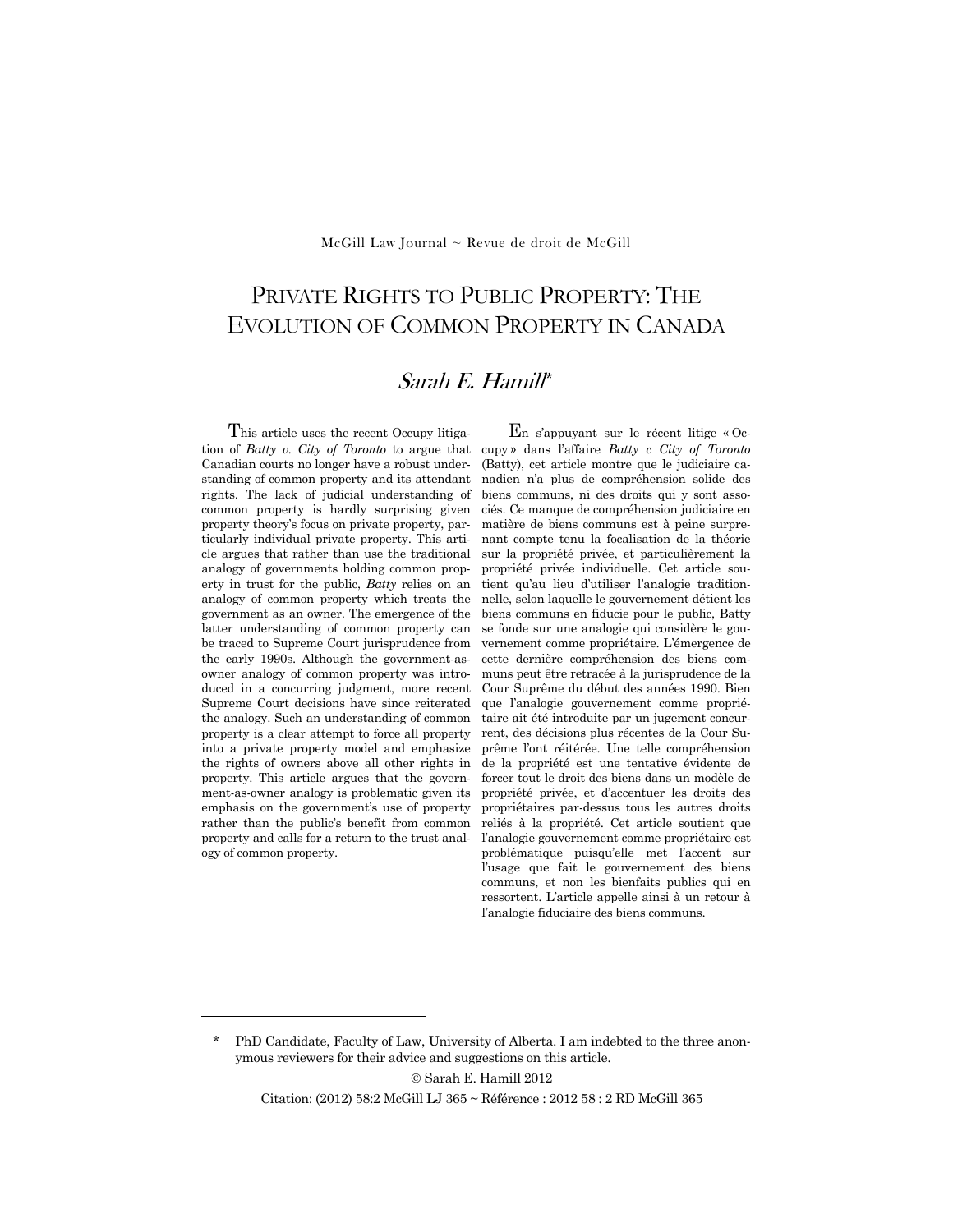| Introduction |                                                       | 367 |
|--------------|-------------------------------------------------------|-----|
| Ι.           | Kinds of Property and the Bundle of Rights            | 370 |
| П.           | <b>Batty: Parks, Protesters, and Private Property</b> | 380 |
| III.         | The Rise of the Government-as-Owner                   | 388 |
| IV.          | <b>Bringing Back the Public</b>                       | 396 |
| Conclusion   |                                                       | 403 |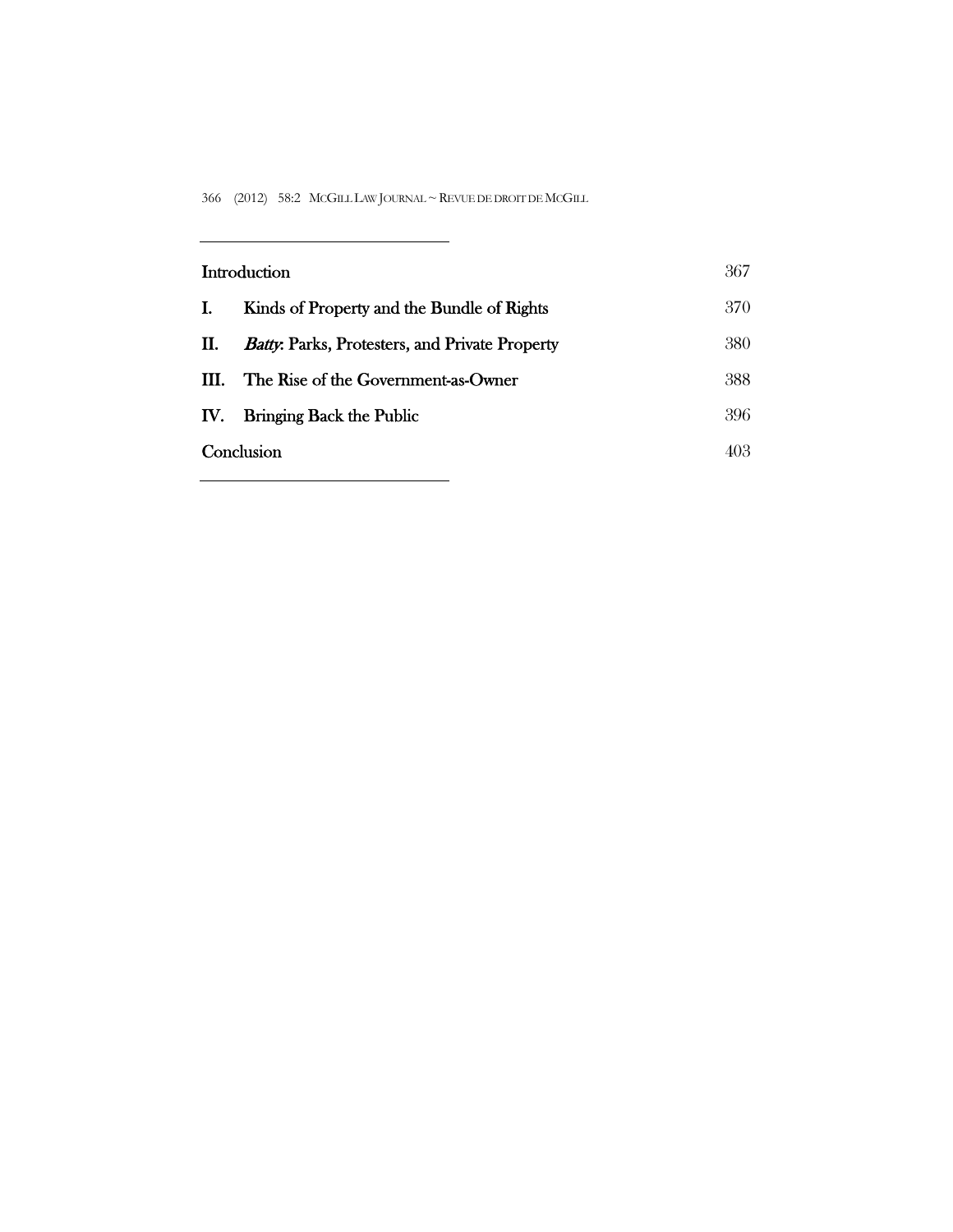## **Introduction**

-

 "How do we live together in a community? How do we share common space?" These questions opened Justice Brown's judgment in *Batty v. City of Toronto* and were prompted by the Occupy movement's "occupation" of a park in downtown Toronto.1 Despite these opening lines, the decision in *Batty* does not deliver the promised discussion of common space. Instead, *Batty* repeatedly defers to private property rights or the rights of the city of Toronto in its role as manager of municipal parks. That is not to say that *Batty* reached the wrong decision but to say that *Batty* reached the right decision for the wrong reasons, and rather than taking common property rights seriously—particularly the public's right not to be excluded from such property2— the case upholds individual private property as the only acceptable way to think about property.

 It is the purpose of this article to explore the state of common property in Canada. I argue that in cases dealing with issues of what would traditionally be understood as common property, such as streets and parks, Canadian courts have shown themselves to have a weak understanding of such property. By weak understanding, I mean that the courts have preferred to force instances of common property into a private property model rather than delineating what rights exist for common property *qua* common property. The resulting picture of common property emphasizes the state's role as regulator of such property or, less often, the impact of common property on private property rights. The unease that Canadian courts have with common property appears to stem from questions over ownership. I argue that this unease is hardly surprising due to two factors. First, the conventional categorization of property tacitly assumes that individually owned private property is the base-line model or original form of property.3 Second, the conventional categorization's tacit assumptions about private property are compounded by the dominant theory of property as taught in law schools and promoted by academics. This theory, generally known as the bundle of rights theory,<sup>4</sup> has in recent years

<sup>1</sup> *Batty v Toronto (City of)*, 2011 ONSC 6862 at para 1, 108 OR (3d) 571, [*Batty*].

<sup>&</sup>lt;sup>2</sup> I use the term common property to mean instances of public property which are open to the public. My definition of common property and choice of terminology are explained below (*infra* notes 20 to 50 and accompanying text).

<sup>3</sup> Elinor Ostrom & Charlotte Hess, "Private and Common Property Rights" in Boudewijn Bouckaert, ed, *Property Law and Economics, Encyclopedia of Law and Economics*, 2nd ed (Cheltenham: Edward Elgar, 2010) 53 at 53-54. This argument is further explored below.

<sup>4</sup> For academic discussions of this theory see Tony Honoré, "Ownership" in *Making Law Bind: Essays Legal and Philosophical* (Oxford: Clarendon Press, 1987) 161; Thomas W Merrill & Henry E Smith, "What Happened to Property in Law and Economics" (2001) 111:2 Yale LJ 357; JE Penner, "The 'Bundle of Rights' Picture of Property" (1996) 43:3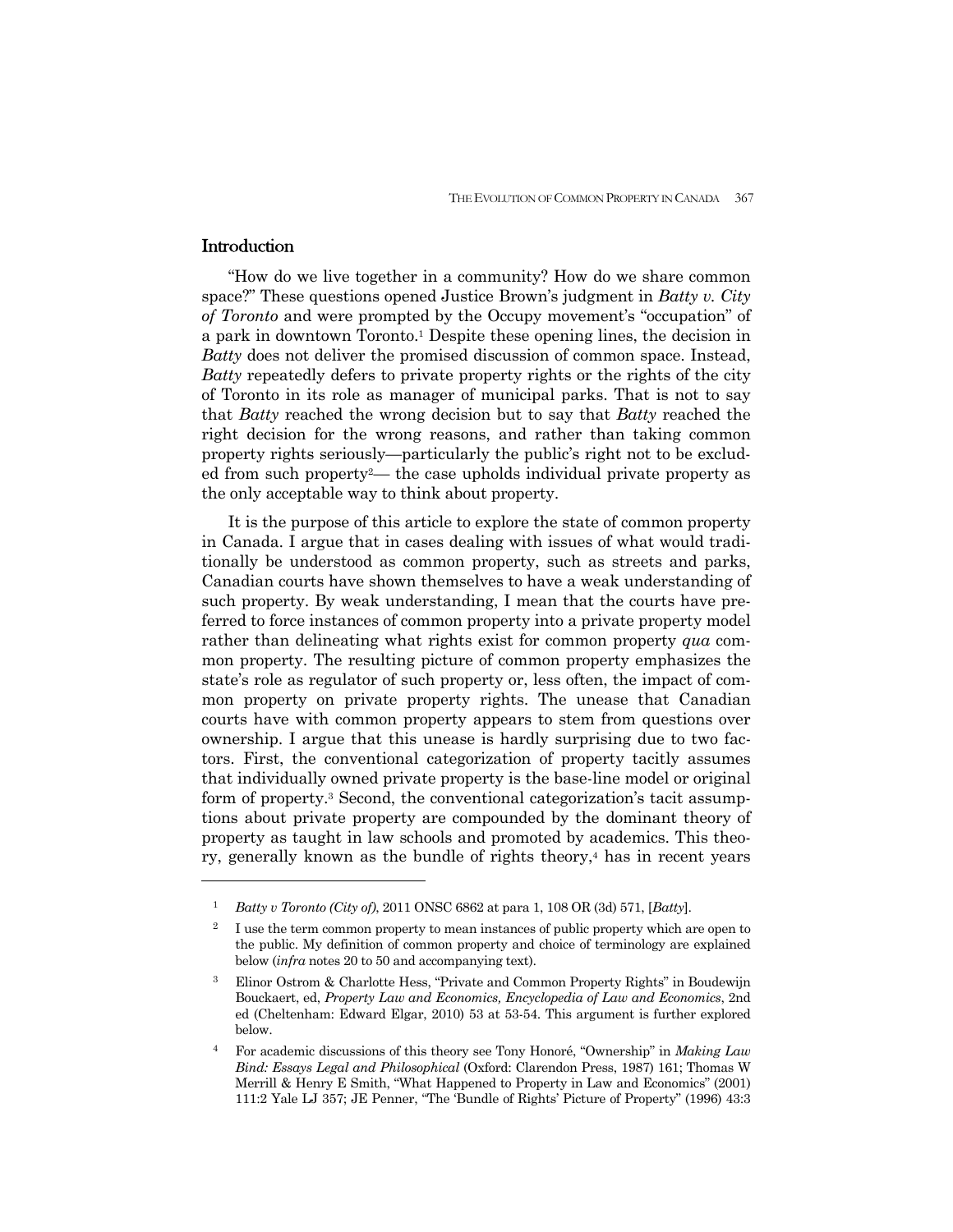come to concern itself with questions of how best to define and recognize ownership of private property.5 Put simply the bundle of rights theory assumes that if a person holds all of the rights then she is the owner of the property.6 The question of ownership of common property is much more complex than ownership of private property because whatever rights there are to common property, they are shared among the population and between the public and the government. Rather than struggle with the complexity of common property, Canadian courts have sought to simplify the issue and force all forms of property into a private property model.7

 There are two paradigmatic ways to understand common property. The first is the trust analogy whereby the common property is described as being held in trust by the government for the benefit of the public. The trust analogy has the same roots as the American public trust doctrine, but in Canada, the idea of a public trust is much weaker and less developed than in the United States.<sup>8</sup> Hence, to avoid confusion with the more powerful American public trust doctrine, I call the Canadian version "the trust analogy".9 The trust analogy is one with a long history,10 but this article argues that it has since been replaced with the government-as-owner

 $\overline{a}$ 

UCLA L Rev 711. For a discussion of this theory in law textbooks see Bruce Ziff, *Principles of Property Law*, 5th ed (Toronto: Carswell, 2010) at 2-3; Daniel H Cole & Peter Z Grossman, *Principles of Law and Economics* 2nd ed (New York: Wolters Kluwer, 2011) at 109-110. See also Michael A Heller, "The Dynamic Analytics of Property Law" (2001) 2:1 Theor Inq L 79 at 92, [Heller, "Dynamic Analytics"].

<sup>5</sup> Larissa Katz, "Exclusion and Exclusivity in Property Law" (2008) 58:3 UTLJ 275 [Katz, "Exclusion and Exclusivity]; Thomas W Merrill, "Property and the Right to Exclude" (1998) 77:4 Neb L Rev 730; Merrill & Smith, *supra* note 5 at 385-387.

<sup>6</sup> This is further explored *infra* notes 54-75 and accompanying text.

<sup>7</sup> See Parts II and III.

<sup>8</sup> Constance D Hunt, "The Public Trust Doctrine in Canada" in John Swaigen, ed, *Environmental Rights in Canada* (Toronto: Butterworths, 1981) 151 at 151-56, 166; Barbara von Tigerstrom, "The Public Trust Doctrine in Canada" (1997) 7:3 J Envtl L & Prac 379 at 380-81; John C Maguire, "Fashioning an Equitable Vision for Public Resource Protection and Development in Canada: The Public Trust Doctrine Revisited and Reconceptualized" (1997) 7:1 J Envtl L & Prac 1 at 2-7; Kate Penelope Smallwood, *Coming out of Hibernation: The Canadian Public Trust Doctrine* (LLM Thesis, University of British Columbia Faculty of Law, 1993) [unpublished] at 12-42, 78-93.

<sup>&</sup>lt;sup>9</sup> This term also has the benefit of emphasising that an actual trust is not created and therefore the law that applies to private trusts does not apply to property held under the trust analogy. The question of whether or not private trust law applies to public trusts seems uncertain, though the consensus leans towards the claim that it does not, Hunt, *supra* note 9 at 175; von Tigerstrom, *supra* note 9 at 393; Smallwood, *supra* note 8 at 108.

<sup>10</sup> Hunt, *supra* note 8 at 151-56; Maguire, *supra* note 8 at 2-7; Smallwood, *supra* note 8 at 12-42, 78-93. See *Vancouver (City of) v Burchill*, [1932] SCR 620 at 625, [1932] 4 DLR 200, [*Burchill*].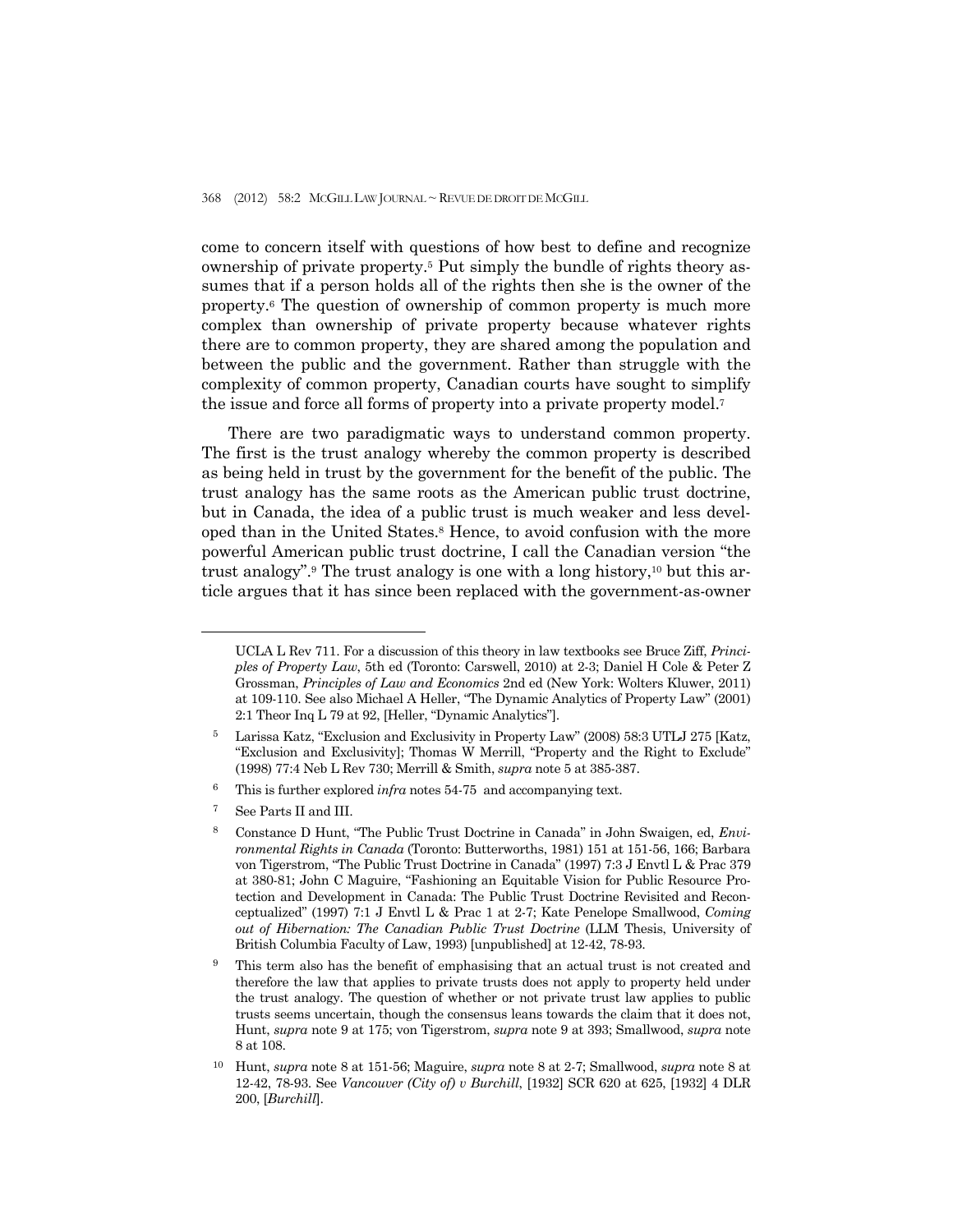analogy, where the *government's use* of the property is more important than the public benefit. The government-as-owner analogy first appeared in *The Committee for the Commonwealth of Canada v. Canada* and has since come to dominate discussions of common property.11 These two paradigms often overlap but the key difference lies in the deference that the latter shows to the government "as owner" of the property.

 Before I explore how *Batty* handled the issues of common property it is necessary to define common property and differentiate it from other kinds of property. In the first part of this article, I argue that the conventional "analytics" of property, $12$  particularly the categorization of property, tacitly assumes that private property is the baseline model of property. In contrast to this, I argue that C.B. Macpherson's categorization of property and definition of common property avoids the emphasis on private property seen in the conventional understanding, and for this reason, I use Macpherson's definition of common property in this article.13 The first section also argues that the dominant understanding of the bundle of rights theory is primarily concerned with the owner's use and control of his property, which is a definition better suited to private property rather than to common property. Taken together, the conventional categorization and theory of property struggle to understand common property as anything other than a subcategory of private property,<sup>14</sup> yet Macpherson's work shows that this does not have to be the case. The second part of the article examines the weakened understanding of common property in *Batty* and why, despite some initial reasons for optimism in the analysis of the property issues, the case ultimately defers to irrelevant private property concerns. Such an outcome is hardly surprising given recent Canadian jurisprudence on common property or potential common property issues. The third part examines this recent jurisprudence and argues that the courts have shown themselves as being unable to conceptualize the complexity of common property and have sought to reduce all forms of property to pri-

<sup>11</sup> *Committee for the Commonwealth of Canada v Canada*, [1991] 1 SCR 139, 77 DLR (4th) 385, [*Commonwealth*]. I further explore the emergence of this *infra* notes 134-53 and accompanying text.

<sup>12</sup> The term "analytics" is borrowed from Heller, "Dynamic Analytics", *supra* note 4.

<sup>13</sup> CB Macpherson, "The Meaning of Property" in CB Macpherson, ed, *Property: Mainstream and Critical Positions* (Toronto: University of Toronto Press, 1978) 1 at 4.

<sup>&</sup>lt;sup>14</sup> Daniel Cole observes that theories of common property are underdeveloped in comparison to theories of individual private property or commonly held property, Daniel H Cole, "Property Creation by Regulation: Rights to Clean Air and Rights to Pollute" in Daniel H Cole & Elinor Ostrom, eds, *Property in Land and Other Resources* (Cambridge, MA: Lincoln Institute of Land Policy, 2012) 125 at 126 [Cole, "Property Creation"] [Cole & Ostrom, *Property*]. It should be noted that Cole uses slightly different terminology here than I do. For an explanation of the terms I use, see *infra* notes 16-44 and accompanying text.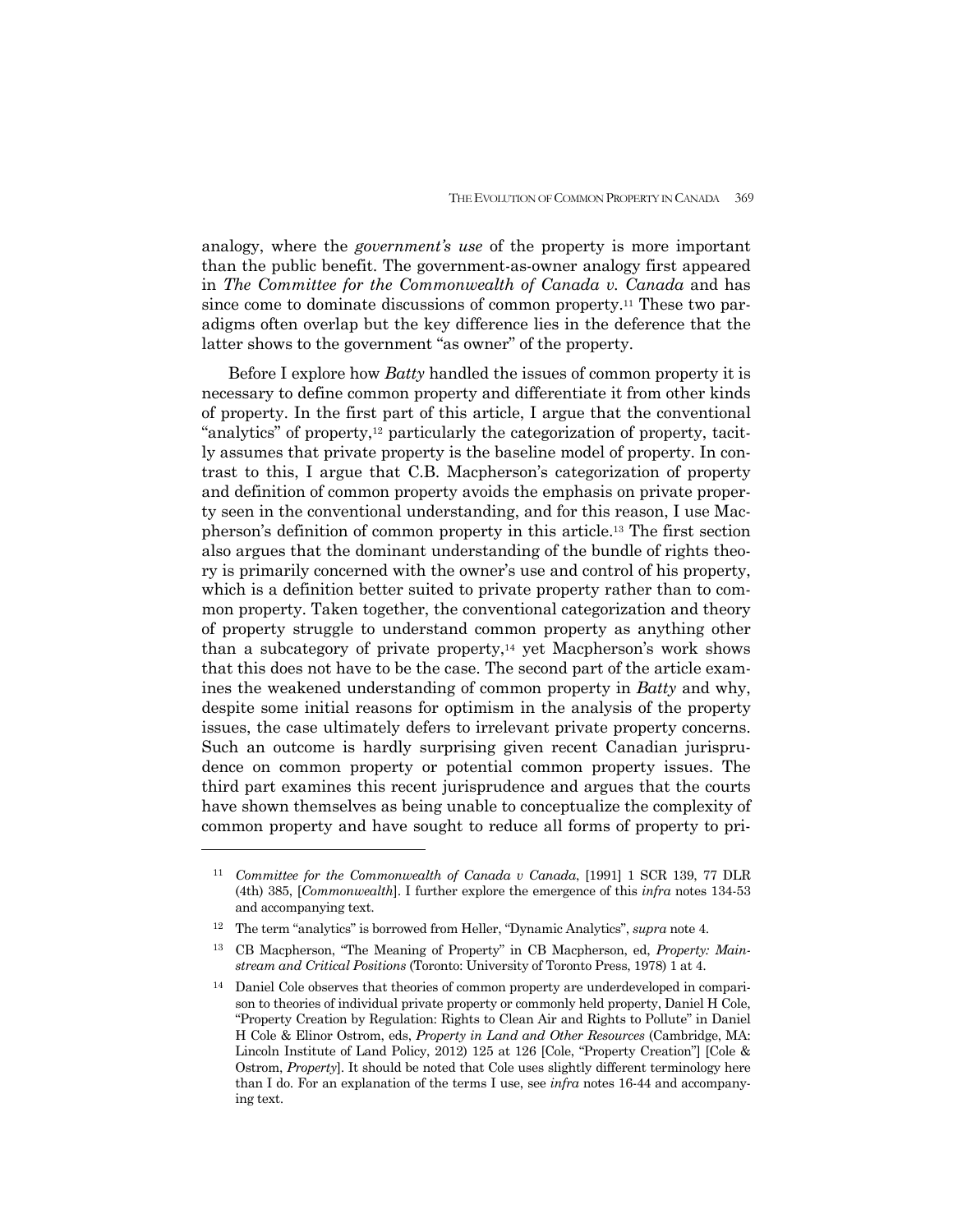vate property. The fourth section evaluates proposed solutions and argues for a greater emphasis of the public nature of common property.

## I. Kinds of Property and the Bundle of Rights

-

 Property is a politically sensitive topic. 15 Thus, any discussion of property tends to be riddled with tacit ideological commitments rather than an examination of what actually happens.16 Historically, the major point of contention in property was and remains the potential benefits and costs of private property. In the common law world, John Locke's belief that property emerged from individual action, served to justify the special role that the landed proprietor held in society, and thus, the benefits that accrued to those with private property.17 Locke's theory also presents private property as something that predates government,18 and fails acknowledge the role that others play in recognizing property rights and the fact that property can only exist in a system.19 Clearly there is more to property than simply *private* property, but such is the power of private property that it dominates both the conventional categorization of property and the current understanding of the bundle-of-rights theory. That is to say, private property appears as the baseline or original model of property, while other forms of property appear as deviations.20 Such a situation makes it difficult to take other forms of property seriously because they do not appear to conform to property theory. I begin this section with an examina-

<sup>15</sup> Macpherson, *supra* note 13 at 4. For perhaps exaggerated claims about property's role in political and social battles see Richard Pipes, *Property and Freedom* (New York; Random House, 1999) at xi-xii; Roy Vogt, *Whose Property? The Deepening Conflict between Property and Democracy in Canada* (Toronto: University of Toronto Press, 1999) at 3.

<sup>16</sup> See for example Elinor Ostrom and Charlotte Hess's discussion of Henry Sumner Maine's argument about the origins of property, Ostrom & Hess, *supra* note 4 at 53-54.

<sup>17</sup> *Ibid* at 54. See John Locke, *Second Treatise of Government*, ed by CB Macpherson (Indianapolis: Hackett, 1980) at 21-23. The continued importance of Locke's theory can be seen in the in-depth treatment that his discussion of property continues to receive: see for example Jeremy Waldron, *The Right to Private Property* (Oxford: Clarendon Press, 1988) at 137-252 [Waldron, *Private Property*]; JE Penner, *The Idea of Property in Law* (Oxford: Clarendon Press, 1997) at187-201.

<sup>18</sup> Douglas Sturm, "Property: A Relational Perspective" (1986) 4:2 JL & Religion 353 at 380-87. Sturm does note that Locke's theory has been appropriated by both ends of the political spectrum and that there are competing readings of Locke's theory.

<sup>19</sup> Carol M Rose, *Property and Persuasion: Essays on the History, Theory, and Rhetoric of Ownership* (Boulder: Westview Press, 1994) at 37-38.

<sup>&</sup>lt;sup>20</sup> Historically there was even some doubt over whether non-private property was property: Carol M Rose, "Romans, Roads, and Romantic Creators: Traditions of Public Property in the Information Age" (2003) 66:1-2 Law & Contemp Probs 89 at 91 [Rose, "Romans"].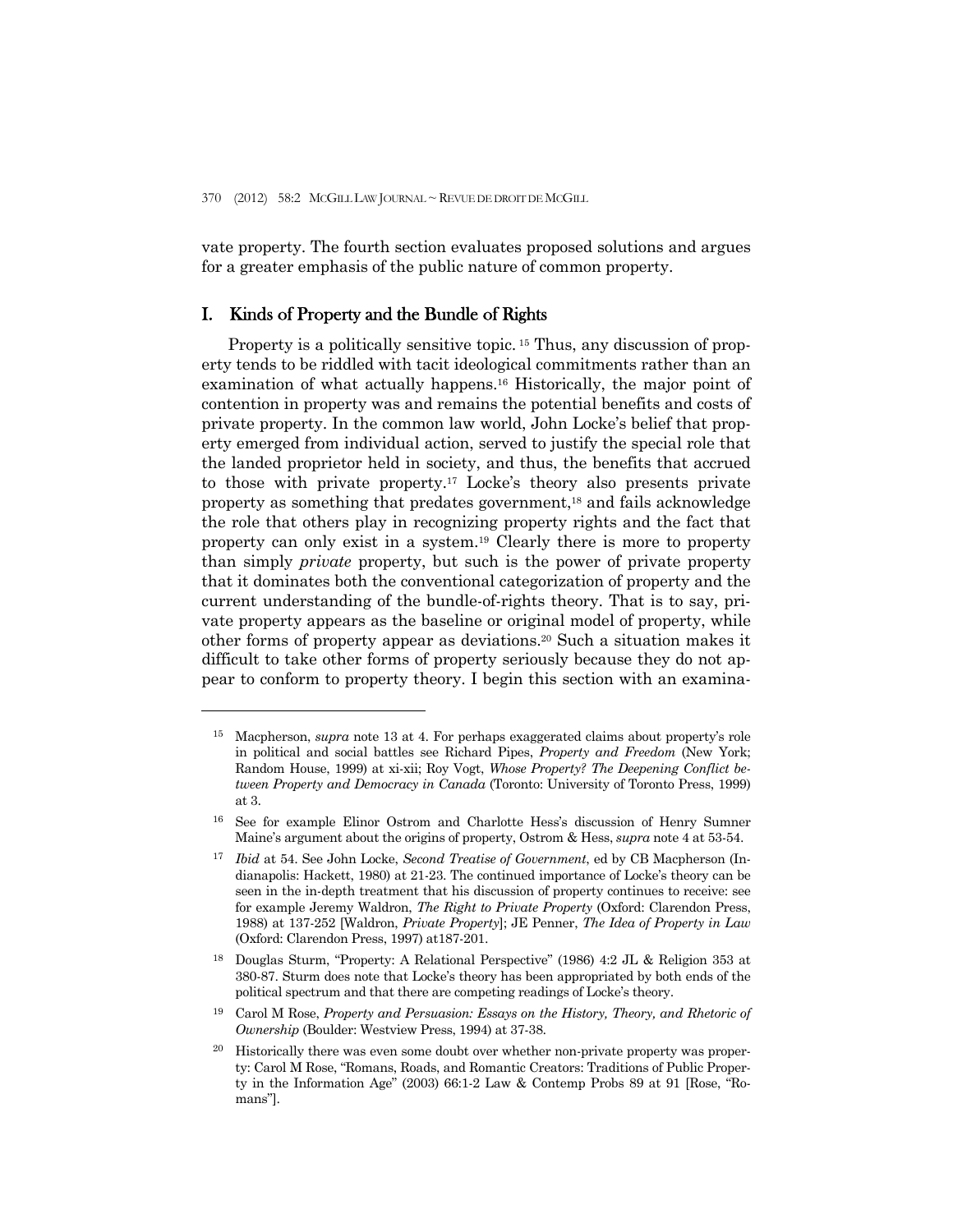tion of how private property dominates the conventional categorization of property before moving on to explore how it dominates the bundle-ofrights theory.21

 In addition to Locke's justificatory theory of private property's origins, common law lawyers have tended to believe that private property is somehow superior to other forms of property.<sup>22</sup> Although these claims of private property's origins, justification, and superiority have long since been proven false, $23$  the conventional categorization of property tacitly continues the idea that individual private property is the baseline model of property. Even scholars like Elinor Ostrom and Daniel Cole, whose research focuses on the regulation of commonly held resources such as fishing rights or environmental goods, $24$  inadvertently perpetuate the myth that individual private property is the baseline model of property. The continued dominance of individual private property becomes clear if we compare the "conventional" categorization of property used by Cole and Ostrom with C.B. Macpherson's categorization, and the original civilian categories from which both categorizations are drawn.25

 Both Cole and Ostrom rely on four categories of property—private, common, public, and non-property (or open access)26—which Cole calls the "conventional typology".27 Under this categorization, private property is the property owned by individuals, and in which individuals have the

As the literature on common property and property categories is voluminous, I focus on the conventional categorization, which is used by property textbooks and as the starting point for discussions of property categorization. See, Ziff, *supra* note 4 at, 2-3, 7-10; Cole & Grossman, *supra* note 4 at 109-10, 114-16.

<sup>22</sup> Ostorm & Hess, *supra* note 3 at 53; Daniel H Cole & Elinor Ostrom, "Introduction" in Cole & Ostrom, *Property*, *supra* note 14, 1 at 2-3.

<sup>23</sup> Ostrom & Hess, *supra* note 3 at 53-54; Carol M Rose, "Property as the Keystone Right?" (1995-1996) 71:3 Notre Dame L Rev 329 [Rose, "Keystone"].

<sup>24</sup> See Daniel H Cole, "New Forms of Private Property: Property Rights in Environmental Goods" in Bouckaert, *supra* note 4, 225 [Cole, "New Forms"]; Cole, "Property Creation", *supra* note 14; Elinor Ostrom, *Governing the Commons: The Evolution of Institutions for Collective Action* (Cambridge: Cambridge University Press, 1990).

<sup>25</sup> Rose, "Romans", *supra* note 20. The categories were imported into the common law via Henry de Bracton, *De Legibus et Consuetudinibus Angliae* [On the Laws and Customs of England], ed by Sir Travers Twiss (London: Longman, 1878) vol 1 at 39-41.

<sup>26</sup> Cole, "New Forms", *supra* note 24 at 229; Daniel H Cole & Elinor Ostrom, "The Variety of Property Systems and Rights in Natural Resources" in Cole & Ostrom, *Property*, *supra* note 15, 37 at 42-43 [Cole & Ostrom, "Property Systems"].

<sup>27</sup> Cole, "New Forms", *supra* note 24 at 229. On occasion, other scholars omit non-property and refer to the property "trilogy": see Hanoch Dagan & Michael A Heller, "The Liberal Commons" (2000-2001) 110:4 Yale LJ 549 at 555-58; Amnon Lehavi, "Mixing Property" (2008) 38:1 Seton Hall L Rev 137 at 139-41. These categories of property are also used in the leading Canadian property law textbook, Ziff, *supra* note 4 at 7-10.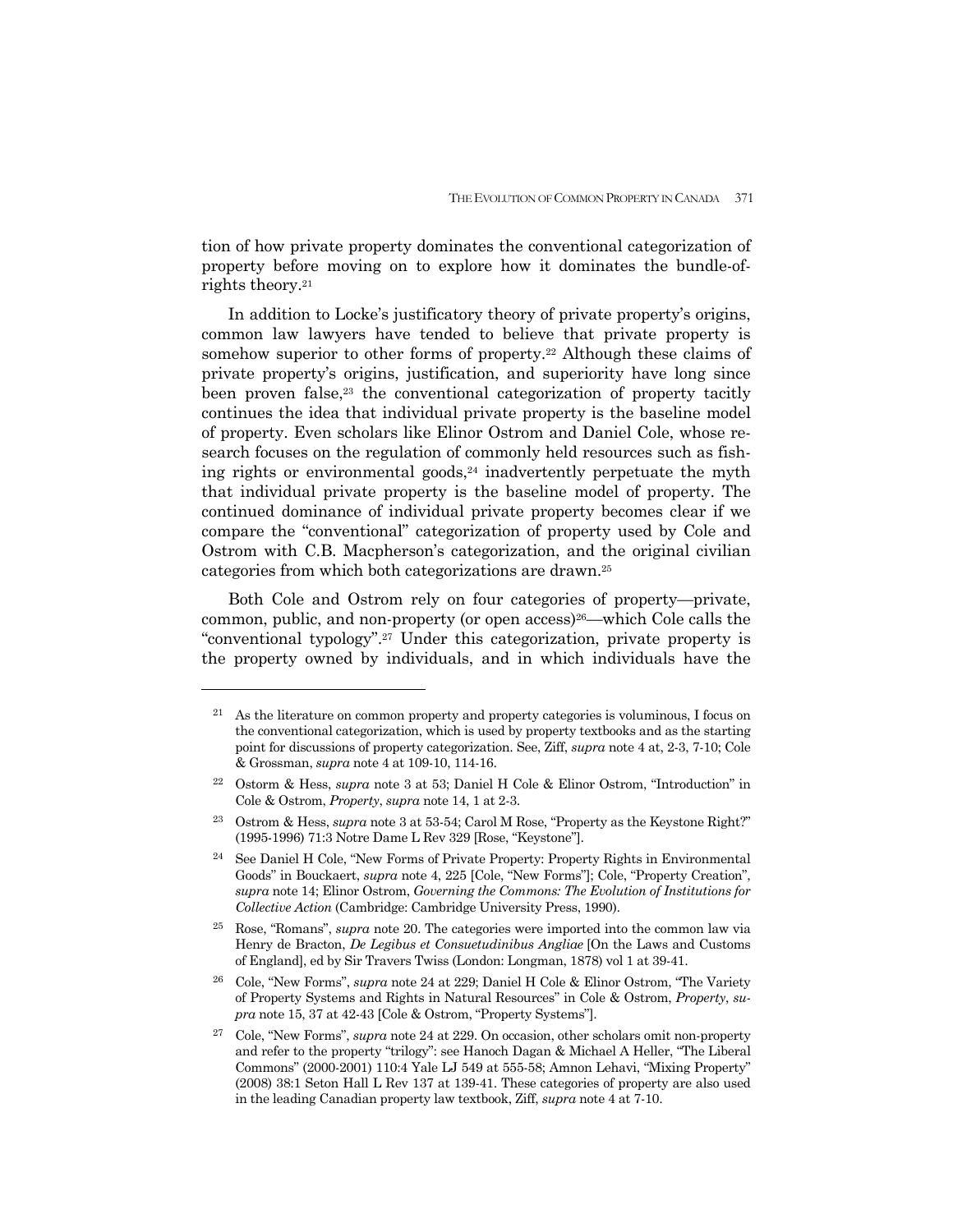right to exclude others from their property. Common property is property which is collectively owned and from which "outsiders" can be excluded, while public property is "a special form of common property supposedly owned by all the citizens, but typically controlled by elected officials or bureaucrats."28 The final category of property is property which has no owner and which anyone can freely use.29 Cole is careful to note that these categories of property are ideal types and do not actually exist in their pure form.30 In fact, many scholars, including Cole and Ostrom, argue that the conventional categories are hopelessly inadequate for the real world.31 Nonetheless, both Cole and Ostrom continue to use these four kinds of property as the starting point for discussion without seriously examining the conventional categorization's implicit biases.

 The conventional categorization implies that the other forms of property are derivatives of *individual* private property; for example, it emphasizes the exclusionary nature of common property, and the fact that public property is really controlled by the state. Ostrom and Hess argue that the terms "government, private and common property ... better reflect the status and *organization* of the holder of a particular right."32 What they fail to note, however, is that the conventional typology's emphasis on *organization* seeks to maintain the idea that somehow individual private property is better or at the very least so fundamentally different that it deserves a category of its own. In *Pollution and Property*, Cole points out that in "common parlance 'private' property is not counterpoised to 'common' property as it is in much of the academic literature," 33 and that some academics conflate "common property" with other forms of property.34 However, Cole blames the differences in terminology on "ideological issues more than real distinctions," and argues that the more important issue is the oft neglected question of "just what specific rights and corresponding duties to the various property regimes entail."35 While I agree that more attention should be paid to the rights and duties that attach to various in-

<sup>28</sup> Cole, "New Forms", *supra* note 24 at 229.

<sup>29</sup> *Ibid*. See also Lehavi, *supra* note 27 at 141.

<sup>30</sup> Daniel H Cole, *Pollution and Property: Comparing Ownership Institutions for Environmental Protection* (Cambridge: Cambridge University Press, 2002) at 9-13 [Cole, *Pollution and Property*].

<sup>31</sup> *Ibid* at 13; Ostrom & Hess, *supra* note 3 at 62. See also Heller, "Dynamic Analytics", *supra* note 4 at 79-89.

<sup>32</sup> Ostrom & Hess, *supra* note 3 at 62 [emphasis added]. See also Cole, "New Forms", *supra* note 24 at 229-30.

<sup>33</sup> Cole, *Pollution and Property*, *supra* note 30 at 9.

<sup>34</sup> *Ibid* at 11-12.

<sup>35</sup> *Ibid* at 12-13.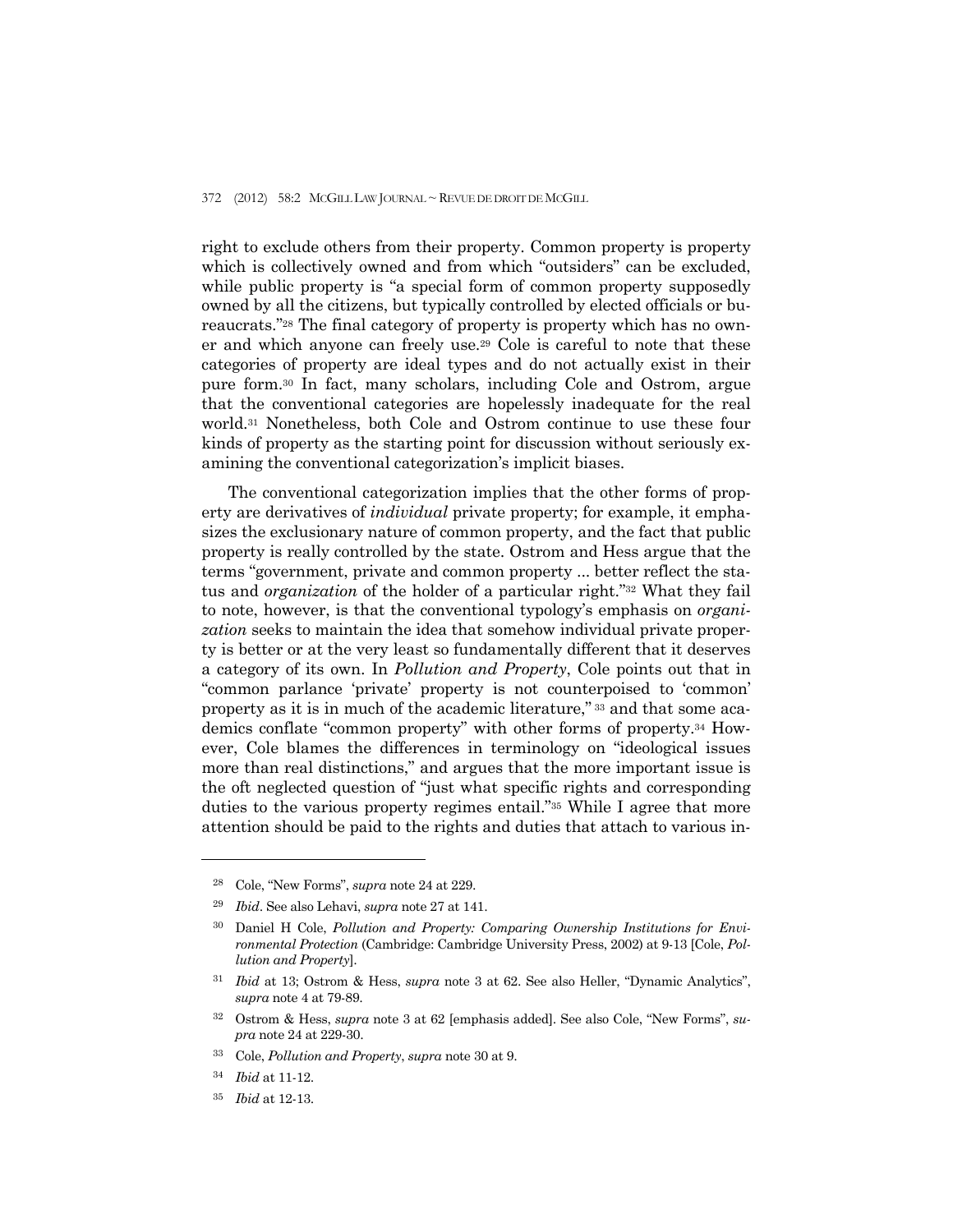stances of property, this is unlikely to happen if the conventional typology is used due to its tacit assumption that individual private property is the baseline model. The dominance of individual private property and its attendant myths makes it harder to examine common property *qua* common property, because common property appears as a corruption of private property rather than something inherently different.

 In contrast to the conventional typology, Macpherson offers a tripartite categorization of property: common, private, and state.36 For Macpherson common property includes things such as streets, parks, and highways which "society or the state [declares] ... are for common use."<sup>37</sup> Each individual has the right not to be excluded from such common property subject only to the state's regulation of their use. The right not to be excluded rests on the importance that common property has in the successful functioning of a society and of an individual in that society. 38 Private property is also the right of an individual but it is the right to exclude others from the "use and benefit" of the property in question.39 State property is, according to Macpherson, "the assets held by the state acting as a corporation."40 Here Macpherson lists Air France as an example, and given that Air France has since been nationalized, his definition seems dated.41 If, however, we understand state property as that property in which the state has an interest in excluding others, either for business purposes as in the Air France example, or for security purposes, then the category continues to make sense. Given this understanding of state property, it is likely that army bases and government office buildings, among others, will fall into the category of state property.

 For Macpherson, other kinds of property are not simply derivatives of private property.42 Although Macpherson stresses that property rights are the rights of individuals, he also emphasizes the role of the state in creating and enforcing property rights, and thus, tacitly challenges the idea that property arose out of individual action.43 Macpherson's concern is to

<sup>36</sup> Macpherson, *supra* note 13 at 4-5.

<sup>37</sup> *Ibid*.

<sup>38</sup> *Ibid*. Such an understanding is also implied in the common law's historical trust analogy which granted the public certain rights of access to tidal waters and highways for the purposes of fishing, navigation, and commerce, Smallwood, *supra* note 8 at 9-10, 42.

<sup>39</sup> Macpherson, *supra* note 13 at 5.

<sup>40</sup> *Ibid*.

<sup>41</sup> *Ibid* at 5-6. Hanoch Dagan and Michael Heller argue that state property has become less important since the collapse of many socialist states, however, they use "state property" when Cole and others use "public": Dagan & Heller, *supra* note 27 at 557-58.

<sup>42</sup> Macpherson, *supra* note 13 at 9-11.

<sup>43</sup> *Ibid* at 4-5.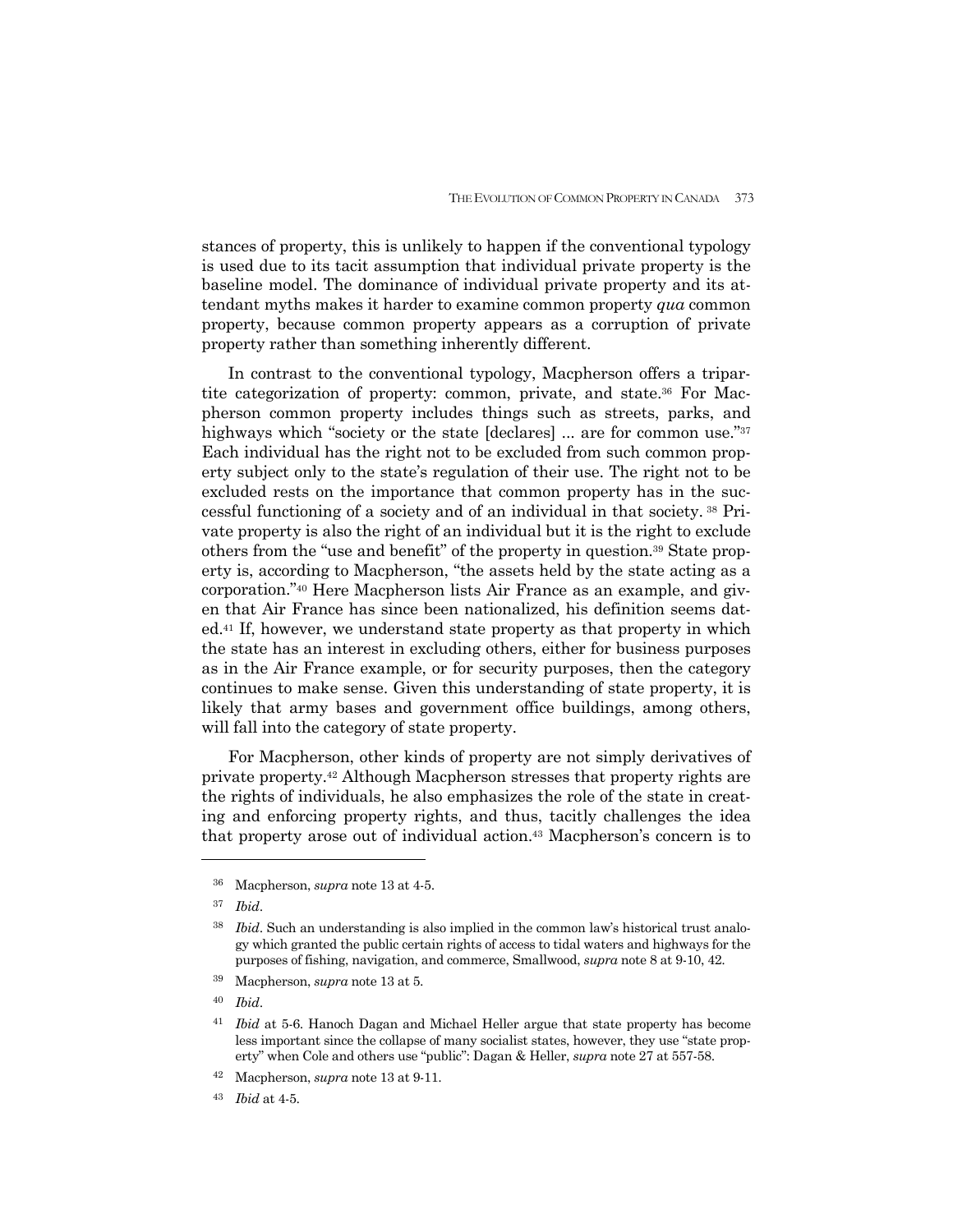offer a categorization of property that recognizes the social aspect of property, rather than just the individual. Thus, when compared to the "conventional" typology, Macpherson's categorization of property seems to better reflect the actual social practice of property, given its emphasis on the role of society and the state in property rights.44 Conversely, the conventional categorization seems to treat other forms of property as a deviation from private property that ought to be made to conform to the private property model as far as possible.

 Asides from their differences in emphasis, the two categorizations differ in their understanding of common property. For Macpherson common property could also be called public property (public-common), whereas the conventional typology views common property as a species of private property (private-common). In *Pollution and Property*, Cole recognized that common property was a subcategory of both public and private property, and though he opted to stick with the "conventional" categorization, he was careful to further qualify each type of property and how he used it.45 The problem for Cole and Ostrom is that the existence of both privatecommon and public-common property conflicts with the conventional categorization's attempt to make private-common property a separate category. As a result, Cole and Ostrom view legal scholars' tendency to conflate common property with public property as a mistake.<sup>46</sup> Cole and Ostrom note that even Justinian's lawyers would confuse the two categories,47 but if we look at how these two types of property were defined by the civil law, we can see that the conventional typology actually has it wrong. According to Bracton, *res communes* were things such as running water and air, while *res publicae* were rivers and ports, though Bracton is quick to note that *res publicae* may also be called *res communes*.48 Carol Rose added a further gloss to these categories by noting that the common law tends to vest items of common property such as oceans and air in the sovereign, thus they are more like *res publicae* than *res communes*.49 The problem suffered by the "conventional" typology is its insistence that group property rights are so different from individual private property

<sup>44</sup> This is arguably in keeping with the arguments advanced by Carol Rose and Joseph Singer; see Rose, "Keystone", *supra* note 23; Joseph William Singer, "Democratic Estates: Property Law in a Free and Democratic Society" (2008-2009) 94:4 Cornell L Rev 1009 at 1010, 1027 [Singer, "Democratic Estates"].

<sup>45</sup> Cole, *Pollution and Property, supra* note 30 at 10, 13.

<sup>46</sup> Cole, "New Forms", *supra* note 24 at 229-31; Ostrom & Hess, *supra* note 3 at 55-59; Cole & Ostrom, "Property Systems", *supra* note 26 at 43-44.

<sup>47</sup> *Ibid* at 43.

<sup>48</sup> Bracton, *supra* note 25 at 39-41.

<sup>49</sup> Rose, "Romans", *supra* note 20 at 93.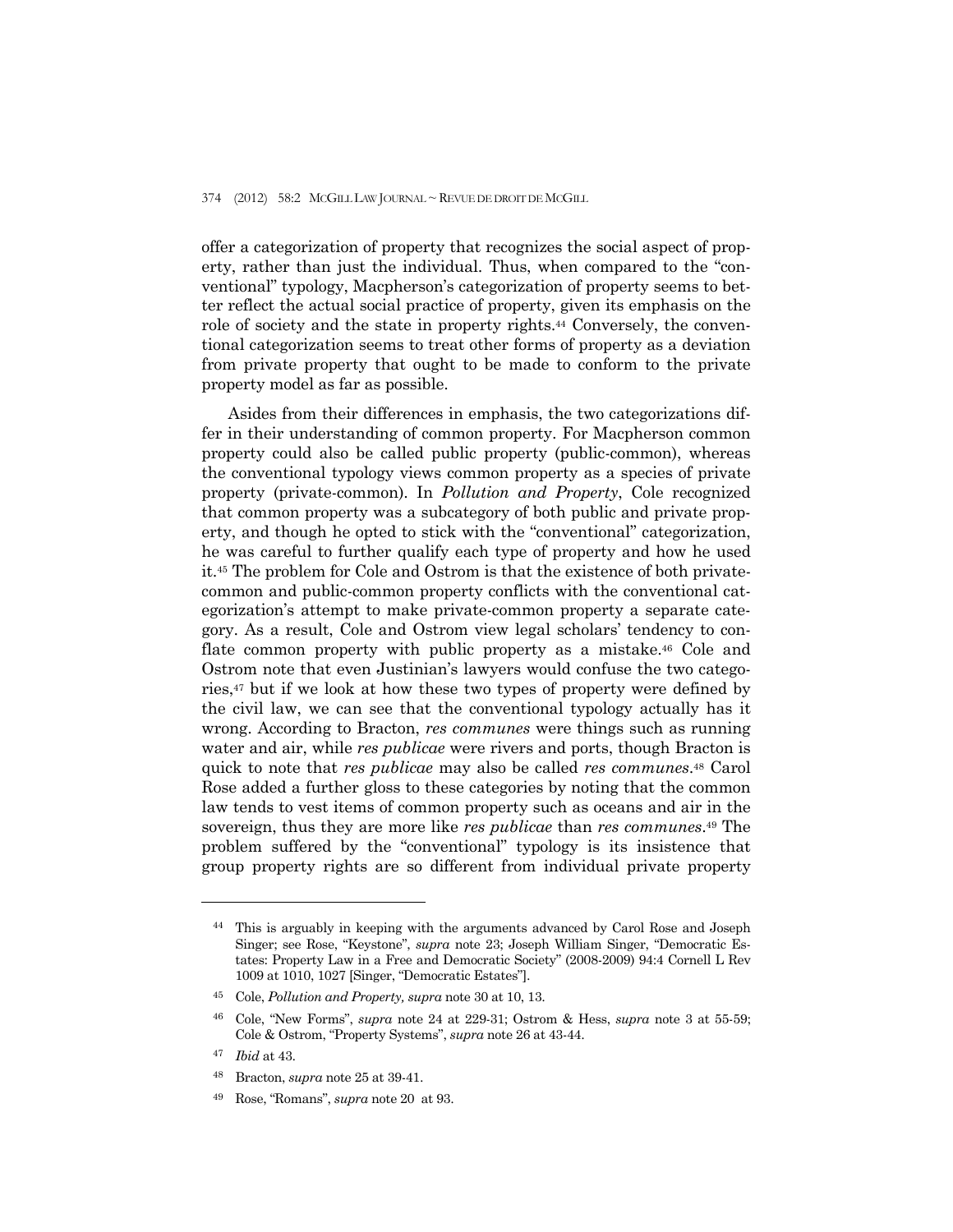that they require a separate category.50 Macpherson's definition of common property leaves room for group property rights under private property while emphasizing that common property is that property which is held for the benefit of the public. I use Macpherson's definition of common property in this article, though I recognize that common property in the sense meant by Macpherson is a subcategory of public property.

 Despite the differences in emphasis between Macpherson's categories and the so-called conventional categories there is some overlap between the two. Both agree, for example, that there is a division between public and private property, although they differ as to where they draw the line. Macpherson's care to separate "state property" from both private and common property leaves more room to limit the extent of the rights that the government has to such property. That is, Macpherson is keen to emphasize the public obligations inherent in both common and state property as well as the state's role in creating and enforcing property rights.<sup>51</sup> In this way, Macpherson's categories more accurately capture how property actually operates. Ultimately, his categorization is to be preferred given that he strikes a more realistic balance between individual rights and the role of society in upholding these rights. That is to say that his understanding of property is compatible with what Jennifer Nedelsky has called "relational autonomy" and is arguably compatible with recent calls for a more "progressive" understanding of property.52

 However, regardless of which typology is used, the categories of property are overly simplistic and cannot account for instances of overlap.53 Even the public-private divide is not as clear-cut as it might first appear. None of the categorizations of property leave room for privately-owned properties like inns and taverns which, under the common law, had a longstanding obligation to offer food and shelter to any and all travellers.54 The various categorizations of property also leave no room for the

<sup>50</sup> Corporate property would fall under individual private property due to corporate personhood, a point which Macpherson explicitly recognized, Macpherson, *supra* note 13 at 5.

<sup>&</sup>lt;sup>51</sup> It should go without saying that public property has public obligations: see Waldron, *Private Property*, *supra* note 17 at 40-41.

<sup>52</sup> Jennifer Nedelsky, *Law's Relations: A Relational Theory of Self, Autonomy, and Law* (Oxford: Oxford University Press, 2011) at 3, 9-11, 38-65, 163; Gregory S Alexander et al, "A Statement of Progressive Property" (2009) 94:4 Cornell L Rev 743.

<sup>53</sup> Cole, "New Forms", *supra* note 24 at 229-31; Cole & Ostrom, "Property Systems" *supra* note 26 at 37; Lehavi, *supra* note 27 at 211; Heller, "Dynamic Analytics", *supra* note 4 at 82-89.

<sup>54</sup> Joseph William Singer, "No Right to Exclude: Public Accommodations and Private Property" (1996) 90:4 Nw UL Rev 1283 at 1291-93 [Singer, "No Right to Exclude"]; AK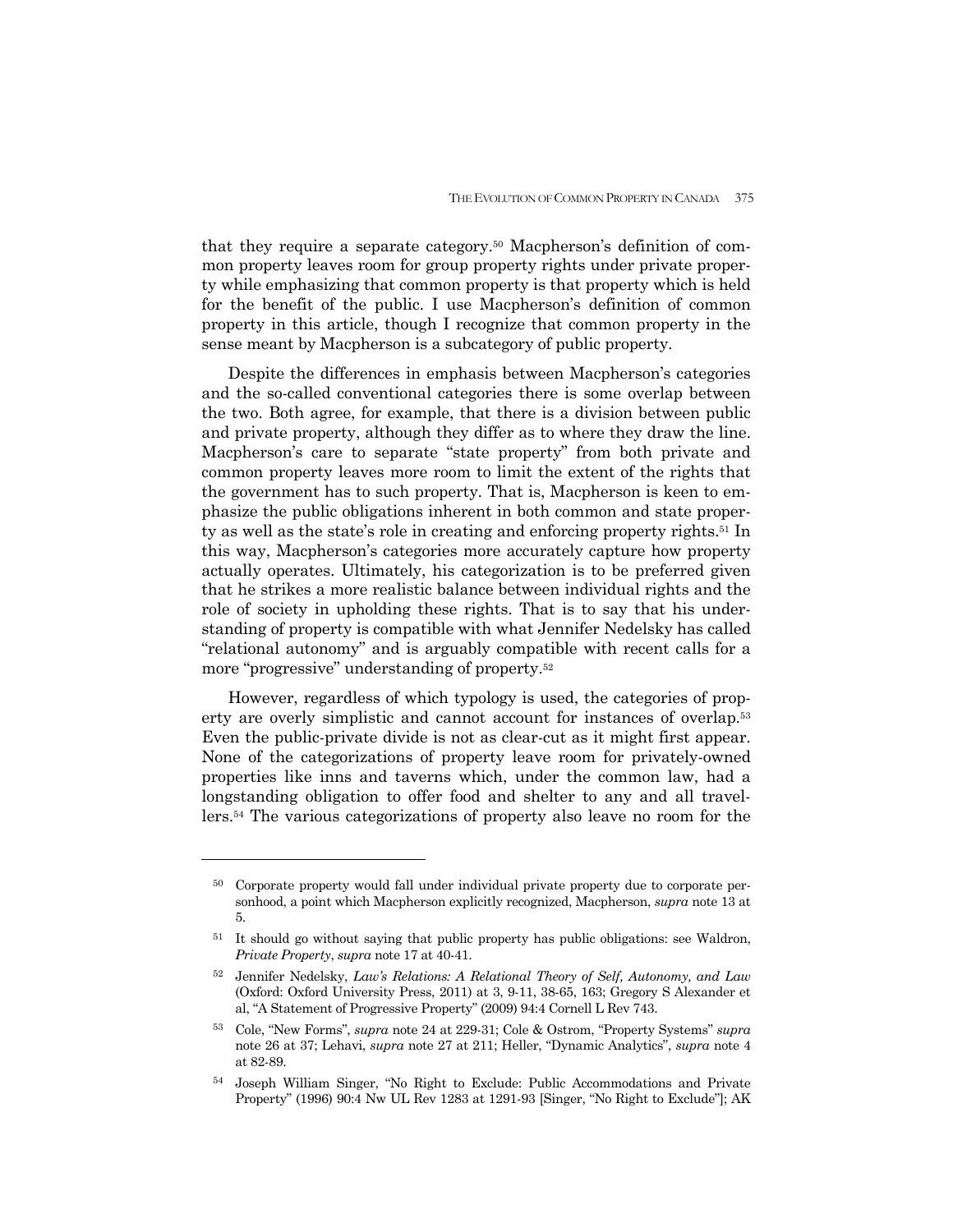more recent innovation of shopping centres and malls which, while privately owned, are open to the public. Such forms of property might be more appropriately referred to as publicly accessible private property, rather than just "private property." Similarly, Macpherson's categories do not shed any light on apparent privatizations of common property represented by entities such as business improvement districts (BIDs) which lobby governments for improvements of the common property adjacent to their business interests.55 BIDs seem to imply that some individuals, due to the location of their private property rights, have additional rights to comment on and influence the use of common property.

 The issues raised by BIDs also point to a further problem with attempts to categorize property: how do the categories relate to one another? Is it the case that private property will have more of a say in how adjacent common property is used? In order to properly understand the complexity of property, we need to know more than just the kinds of property that exist; we need to know how property operates. Property is, after all, a system of governance because it controls how and who can access what resources, and for how long.<sup>56</sup> The bundle of rights theory of property provides answers to these questions of access and use, but as we shall see, its current understanding relies on a bounded vision of property that isolates each piece of property from all others as far as possible, and that also overemphasizes the role of individual action in creating and maintaining property.

 The rights typically included in the bundle-of-rights theory are the right to exclude, the right to use, the right to possession and so on, but not all of these rights are considered equally important.57 If an individual owns a piece of property, it is likely that that individual will have all, or most of the rights listed in the bundle; but if an individual only has a right to use a piece of property, that individual will not have access to all of the bundled rights in relation to that property.58 Of all the rights in the

 $\overline{a}$ 

Sandoval-Strausz, "Travelers, Strangers, and Jim Crow: Law, Public Accommodations, and Civil Rights in America" (2005) 23:1 LHR 53.

<sup>55</sup> Susanna Schaller & Gabriella Modan, "Contesting Public Space and Citizenship: Implications for Neighborhood Business Improvement Districts" (2005) 24:4 Journal of Planning Education & Research 394 at 394-96; see also Lehavi, *supra* note 27 at 188-89.

<sup>56</sup> Jeremy Waldron, "Homelessness and the Issue of Freedom" (1991) 39:1 UCLA L Rev 295 at 296 [Waldron, "Homelessness"].

<sup>&</sup>lt;sup>57</sup> Tony Honoré calls these rights the "standard incidents of ownership" and lists "eleven leading incidents", Honoré, *supra* note 4 at 165. Michael Heller notes that Honoré does not include the right to exclude in his discussion of ownership (Michael A Heller, "The Boundaries of Private Property" (1998-1999) 108:6 Yale LJ 1163 at 1213).

<sup>&</sup>lt;sup>58</sup> See e.g. Ostrom and Hess's discussion of which property rights adhere to various property interests (*supra* note 3 at 59-63).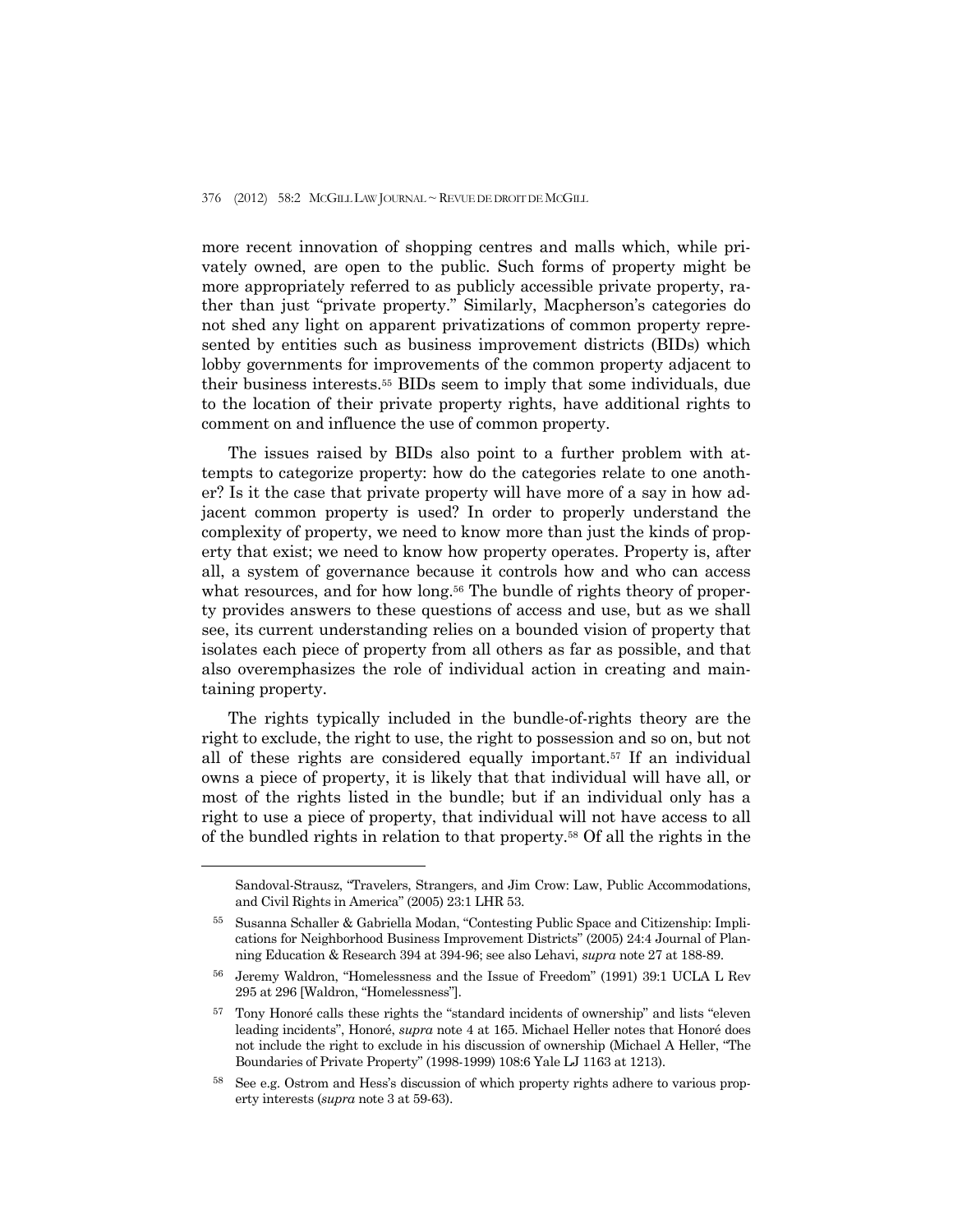bundle, the right to exclude is generally considered to be the most important right and represents the core of ownership.59

 Recent scholarship has started to inch away from the idea that the right to exclude is the *sine qua non* of property rights<sup>60</sup> but, as yet, no one has seriously critiqued the emphasis placed on some form of exclusion or exclusivity. Shyamkrishna Balganesh has argued that the right to exclude is best understood as a duty that non-owners impose on themselves,  $61$ which places less emphasis on the individual's ability to effectively exclude others,<sup>62</sup> though he continues to argue that exclusion is central to property. While Larissa Katz has maintained that property ownership is exclusive, she argues that what is exclusive about ownership is the special position of owners to set the agenda for the resource, rather than the physical exclusion implied by the right to exclude.63 Katz's focus on defining ownership also obscures how property rights can attach to nonowners. If applied to common property, Katz's definition would result in ownership vesting in the government because it "sets the agenda" for how such property is used.<sup>64</sup>

 As J.E. Penner pointed out in his critique of the bundle of rights theory, Tony Honoré's essay on ownership was the first to provide substance to the bundle of rights theory.65 Honoré's discussion of ownership unified the bundle of rights in the owner but he recognized the possibility of division and that non-owners can and do have property rights.<sup>66</sup> Honoré's focus on ownership did, however, ignore the possibility that, under the bundle of rights theory, an item could be considered property and give rise to property rights without there being an identifiable owner other than that of the state. As such, the bundle of rights theory has, in some discussions of it, collapsed into a description of ownership, and thus property rights

<sup>59</sup> Merrill, *supra* note 5 at 730, 745-52.

<sup>60</sup> The language of sine qua non was used in Merrill, (*ibid* at 730); see also Jane B Baron, "The Contested Commitments of Property" (2010) 61:4 Hastings LJ 917 at 919.

<sup>61</sup> Shyamkrishna Balganesh, "Demystifying the *Right* to Exclude: Of Property, Inviolability, and Automatic Injunctions" (2008) 31:2 Harv JL & Pub Pol'y 593 at 612, 619.

<sup>62</sup> For a discussion of self-help and property see Henry E Smith, "Self-Help and the Nature of Property" (2005) 1:1 Journal of Law, Economics & Policy 69.

<sup>63</sup> Katz, "Exclusion and Exclusivity", *supra* note 5 at 276-78. Similar ideas are seen in Eric Claeys' work (see Eric R Claeys, "Property 101: Is Property a Thing or a Bundle?", Book Review of *Property: Principles and Policies* by Thomas W Merrill & Henry E Smith (2009) 32:3 Seattle UL Rev 617 at 631-34).

 $64$  AWB Simpson argues that the idea of government "ownership" is actually quite modern (*A History of the Land Law,* 2nd ed (Oxford: Clarendon Press, 1986) at 47).

<sup>65</sup> Penner, *supra* note 4 at 731.

<sup>66</sup> Honoré, *supra* note 4 at 176.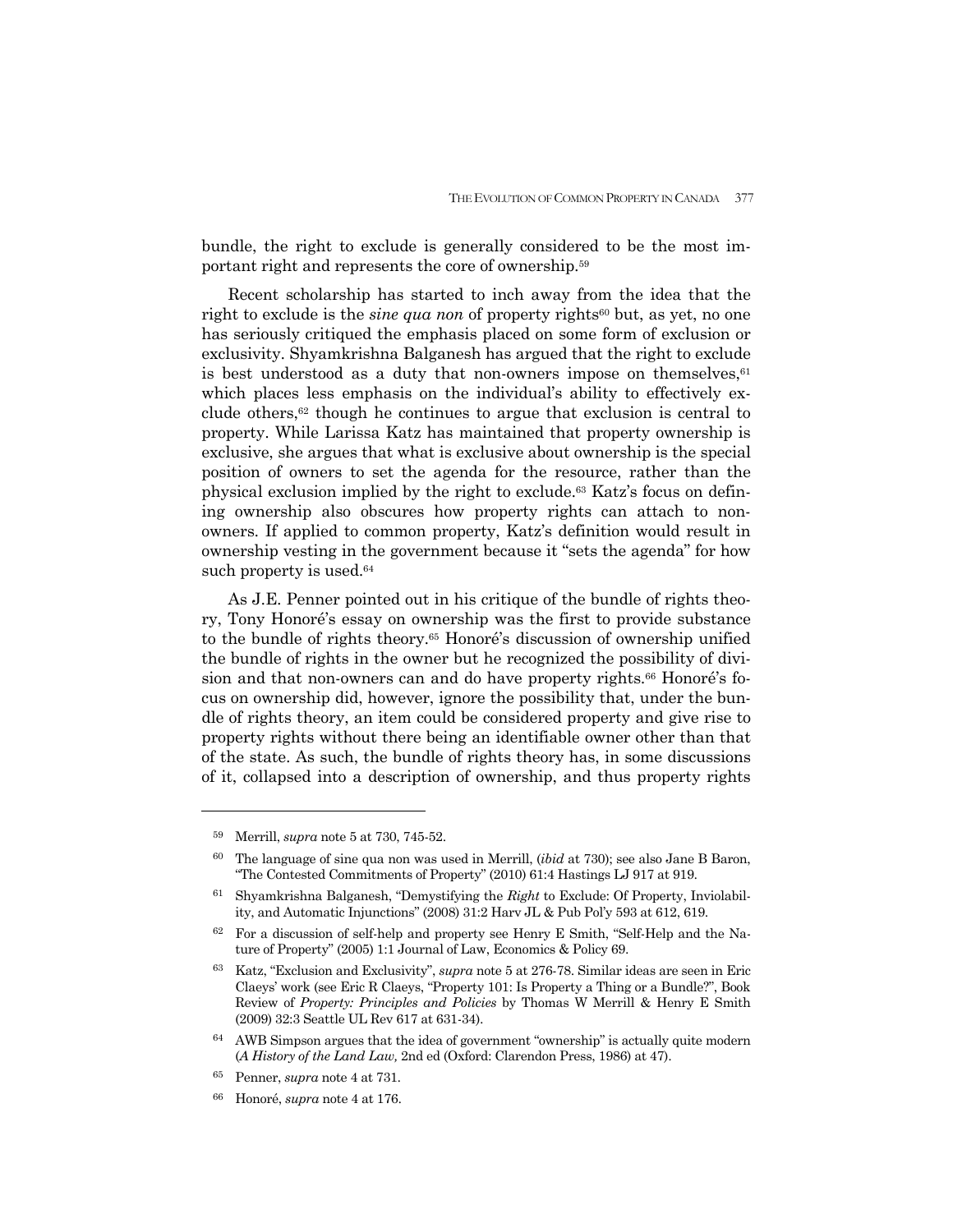appear individualistic instead of relational<sup> $67$ </sup> and emphasize the rights of owners above all else. Although Ostrom and Hess apply the bundle of rights theory to instances of commonly owned resources,<sup>68</sup> legal academics have tended to limit the application of the theory to private property ownership.

 Penner criticized the bundle of rights theory because of its inability to do more than elaborate on "the scope of action that ownership provides,"69 or as Eric Claeys put it, "a right to exclude from the thing merely states a particular outcome."70 That is, of course, precisely the point. Henry Smith and Thomas Merrill praise the bundle of rights theory, in particular the right to exclude, because it efficiently identifies the owner and gives him control over his property at little cost to others.71 The current understanding of the bundle of rights theory thus envisages property as something that is capable of being bounded as far as possible. The right to exclude, for example, implies that a person has a bounded thing over which he or she is entirely sovereign.72 The exclusive and exclusionary rights that a person has over this bounded thing, which is theoretically separate from all other things, is supposed to protect and promote certain other rights of citizens and act as a bulwark against government interference. 73 The idea of individual power, free from all other constraints over a bounded thing,

- 68 Ostrom & Hess, *supra* note 3 at 59-63.
- 69 Penner, *supra* note 4 at 741.

-

71 Merrill & Smith, *supra* note 4 at 387-89.

<sup>67</sup> For more on the idea that legal entitlements are relational see generally, Wesley Newcomb Hohfeld, *Fundamental Legal Conceptions As Applied in Judicial Reasoning and Other Legal Essays* (New Haven: Yale University Press, 1923).

<sup>70</sup> Claeys, *supra* note 63 at 633-34. Compare with Mossoff's critique of both the bundle of rights theory and the right to exclude because both fail to produce "a concept of property that can serve as a viable, substantive foundation for our property doctrines" (Adam Mossoff, "What is Property? Putting the Pieces Back Together" (2003) 45:2 Ariz L Rev 371 at 376).

<sup>72</sup> This idea of the exclusionary right as being like sovereignty can be seen in Katz's formulation of ownership as agenda-setting: "[j]ust as a sovereign governs a territory without making all decisions that concern it, so the fate of a thing is not solely a function of an owner's decisions" (Katz, "Exclusion and Exclusivity", *supra* note 5 at 294; see also *ibid* at 277-78, 293-95). See also Morris Cohen, "Property and Sovereignty" in Macpherson, *supra* note 13 at 155.

<sup>73</sup> For a critique of this, see Rose, "Keystone", *supra* note 23. Larissa Katz has recently argued that formal private property rights are not always the best way to defend against government intrusion because they can breed dependence. Katz, however, goes on to argue that "informal" private property rights, such as neighbours settling disputes amongst themselves without recourse to the state, can actually do a better job of protecting the individual against the state, (Larissa Katz, "'Governing through Owners': How and Why Formal Private Property Rights Enhance State Power" (2012) 160:7 U Pa L Rev 2029).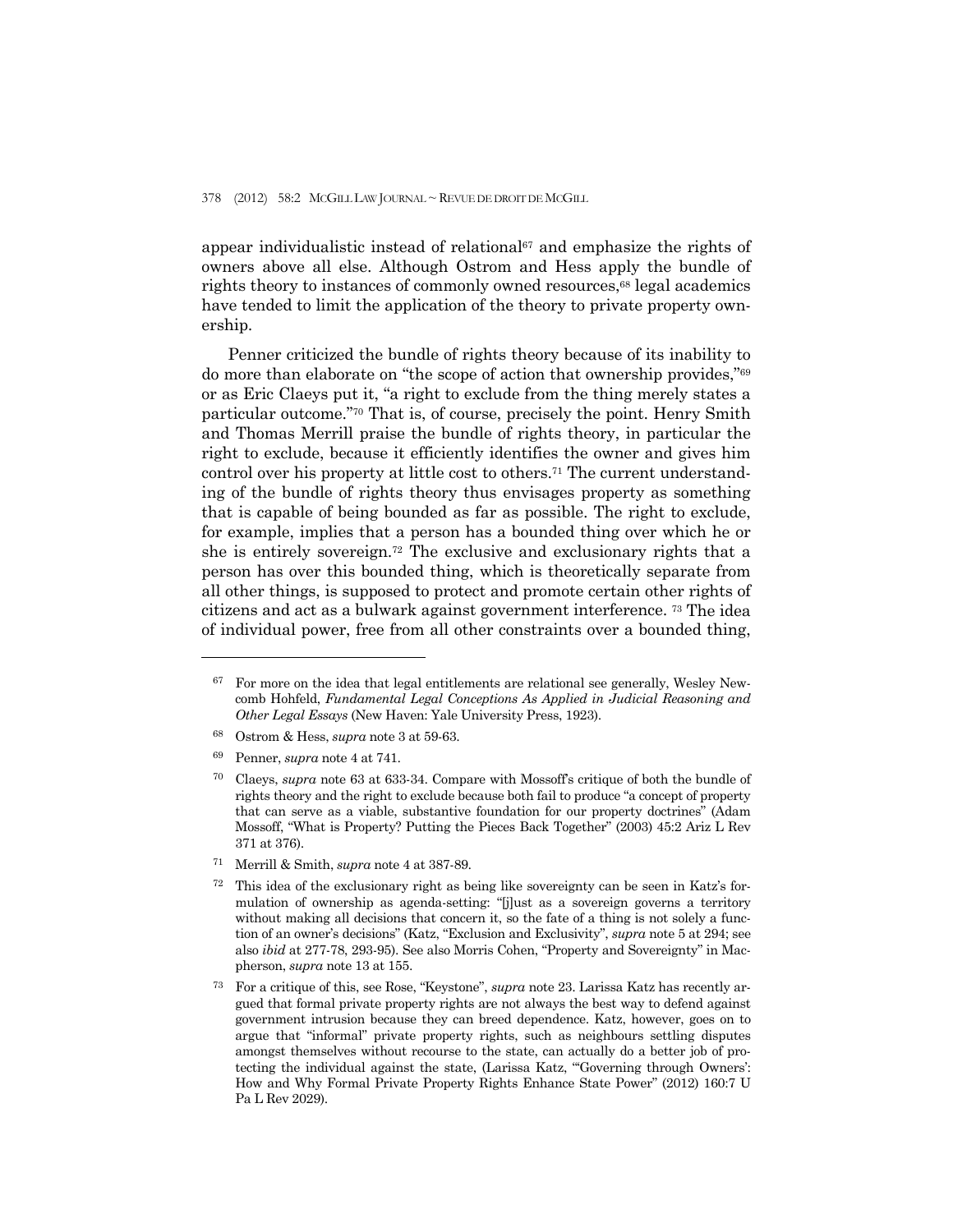is much easier to understand than the reality of exceptions, limits, and burdens inherent in property rights.74 In this way, the current understanding of the bundle of rights theory overemphasizes the role of the individual in creating and enforcing property rights at the expense of recognizing their inherently relational nature.

 Thus, the current dominant theory of property is more a definition of ownership than an explanation of property. The focus on ownership means that any analysis of property must begin with the owner and his or her use of the property. This focus poses particular problems for common property as ownership is either shared equally among the population which would make it next to impossible to deduce the owners' agenda—or vested in the government. The latter understanding of the ownership of common property would still cause problems under the bundle of rights theory because the theory does not recognize the potential for outside influences on the owner or the property. Consequently, under the bundle of rights theory, property often appears divorced from its social context because the theory defers to the owner's control of his property and only reluctantly examines any other relationships.75 A more nuanced understanding of common property is further hindered by legal academics' reliance on the conventional categories of property, which views individual private property as the base-line model from which all other forms of property emerge. As a result property's inherently social nature appears as an aberration that must be qualified and limited. It does not have to be this way, however, because Macpherson relies on the bundle of rights theory without collapsing it into a description of ownership.76 In addition to this Ostrom and Hess use the bundle of rights theory to describe how rights are shared in commonly held resources and are able to differentiate between rights of ownership and rights of access to such resources.77

 Despite the alternate visions of property offered by Macpherson, and Ostrom and Hess, the academic focus on how to explain ownership of private property has left Canadian courts without the tools needed to understand common property on its own terms. As I now move on to show, the

<sup>74</sup> Bruce A Ackerman, *Private Property and the Constitution* (New Haven: Yale University Press, 1977) at 97-100; Jonathan Remy Nash, "Packaging Property: The Effect of Paradigmatic Framing of Property Rights" (2009) 83:3 Tul L Rev 691 at 692. Law and economics theory also claims that a bounded thing has fewer information costs, Merrill & Smith, *supra* note 4 at 383-89.

<sup>75</sup> See for example Smith's distinction between trespass and nuisance, Henry E Smith, "Exclusion versus Governance: Two Strategies for Delineating Property Rights" (2002) 31:2 J Legal Stud S453 at S455.

<sup>76</sup> Macpherson, *supra* note 13 at 3.

<sup>77</sup> Ostrom & Hess, *supra* note 3 at 59-63.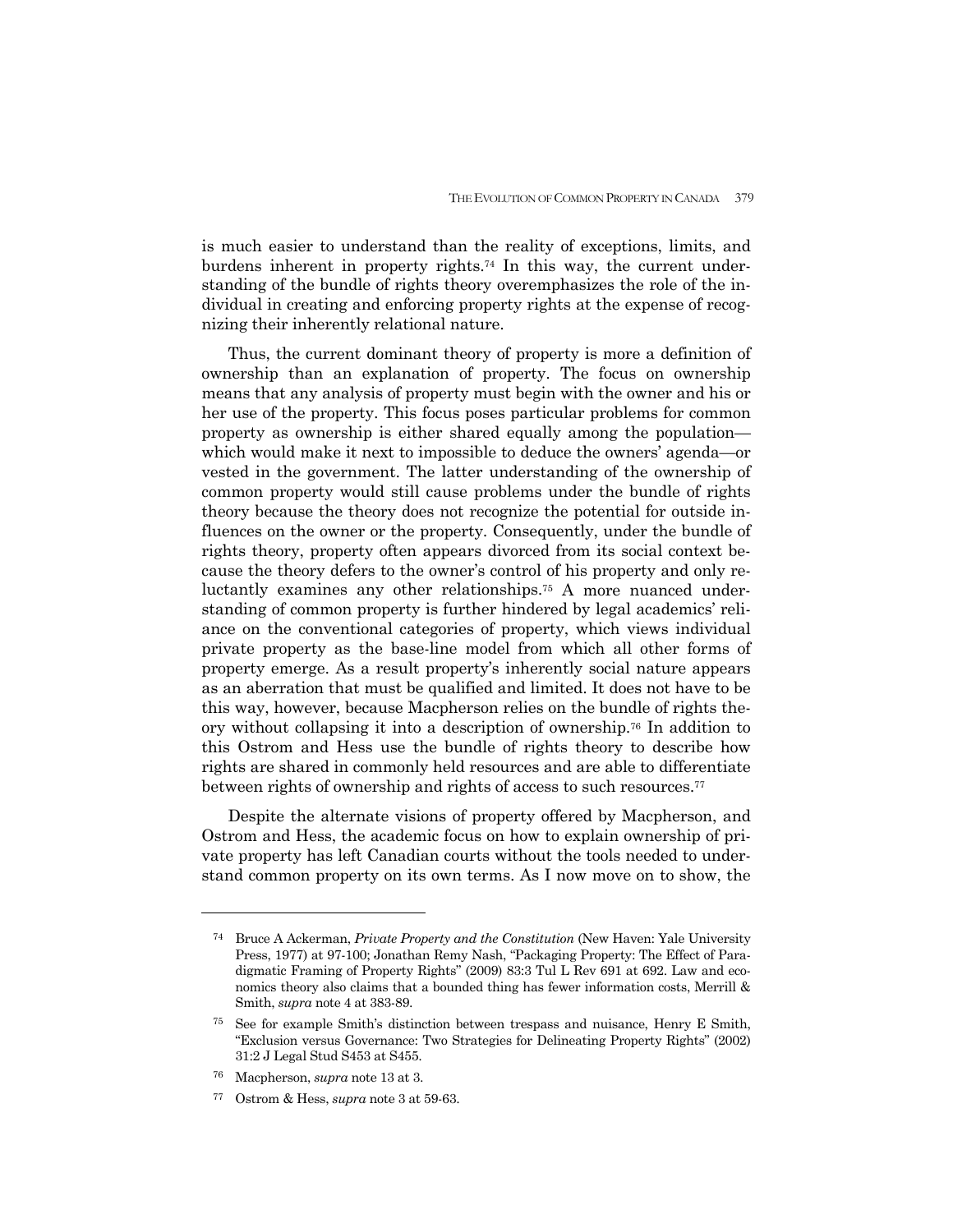recent case of *Batty* provides an excellent example of just how much Canadian courts struggle with the idea of common property.

#### II. *Batty*: Parks, Protesters, and Private Property

 *Batty* ought to have been a simple case. The case arose out of a Trespass Notice issued by the City of Toronto under the *Trespass to Property Act*78 to Occupy Toronto, which had been protesting in St. James Park continuously for several weeks.79 Occupy Toronto challenged the Trespass Notice on the grounds that it violated the protesters' sections  $2(a)$  to  $(d)$ *Charter* rights.<sup>80</sup> While their challenge ultimately failed, the court engaged in an unnecessarily lengthy and meandering decision that failed to deliver its promised discussion of "How do we share common space?"81

 Although certain aspects of *Batty* were novel, neither tent cities, nor quasi-permanent structures erected as part of a protest were unknown to Canadian jurisprudence.82 In fact, two British Columbian cases, one dealing with a tent city and the other dealing with the right of protesters to erect a structure, were decided in 2009 and 2010 respectively.83 Before I compare *Batty* with the existing jurisprudence, it is necessary to examine what the court had to say about Occupy Toronto and its right to use St. James Park.

 The park at issue in *Batty* is located in downtown Toronto, within walking distance of Bay Street, Canada's financial centre. The park is mostly grass and pathways, although it also contains a smaller ornamental garden, a large gazebo, a handful of benches, and numerous "mature trees". According to Richad Ubbens, Toronto's Director of Parks, St. James Park is a "lovely urban oasis" and a restful place in an otherwise densely built-up area.84 Due to the park's proximity to Bay Street, Occupy Toronto chose it as the site for their protest, echoing Occupy Wall Street's

<sup>78</sup> RSO 1990, c T21.

<sup>79</sup> *Batty, supra* note 1 at paras 3-4.

<sup>80</sup> *Ibid* at para 6.

<sup>81</sup> *Ibid* at para 1.

<sup>82</sup> *Victoria (City of) v Adams*, 2009 BCCA 563, 313 DLR (4th) 29, [*Adams*]; *Weisfeld v Canada*, [1995] 1 FCR 68 (available on QL); *Vancouver (City of) v Zhang*, 2010 BCCA 450, 325 DLR (4th) 313, [*Zhang*].

<sup>83</sup> *Adams, supra* note 82; *Zhang, supra* note 82.

<sup>84</sup> *Ibid* at paras 24-26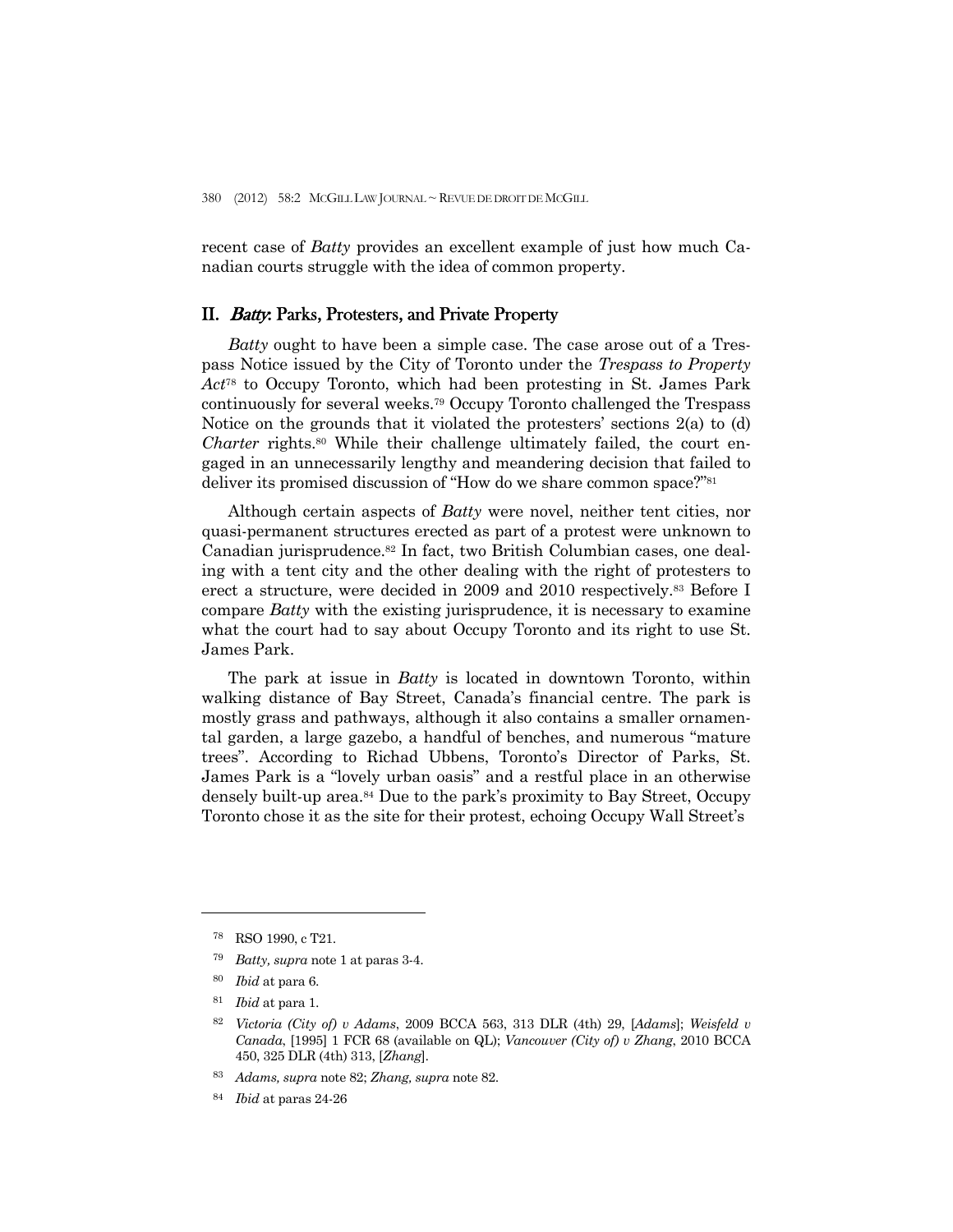occupation of Zuccotti Park in New York City.85 Occupy Toronto erected numerous tents and other structures in St James Park and proceeded to live in, or "occupy", the park for four weeks until the City of Toronto began the process of eviction. According to Ubbens' affidavit, there were almost two hundred structures in St. James Park, the majority of which were tents, though there were also two yurts, a tree house, and several port-o-lets.86 The nature of Occupy Toronto's use of St. James Park was such that other Torontonians could not freely access the park as they once had.

 While *Batty* did offer some discussion of how Toronto and Torontonians used St. James Park, the court also examined the impact of Occupy Toronto on surrounding and adjacent properties. At first, this seems like a bold move for property law, given its resistance to explicit recognition of property's inherently overlapping and interconnected nature.87 Based, however, on Occupy Toronto's clear and legally unjustified de facto appropriation of common property, there was no need to refer to the protest's impact on adjacent properties. That the court should do so is indicative of the weakness of common property and the dominance of private property in Canadian jurisprudence.

 The local residents' affidavits depicted Occupy Toronto as a nuisance, though that term was not explicitly mentioned. The residents complained that the protestors' encampment was noisy and smelly. Excessive noise and unpleasant smells are two classic examples of nuisance due to the difficulty of containing them to the area where they originate.88 In *Batty*, the residents also described Occupy Toronto as being threatening, and mention how they were avoiding the areas closest to the park. Thus, the disruption caused by Occupy Toronto was not limited to the park, as the protesters claimed it was.

 The appearance of the local residents in the decision adds another element of balancing into the case, which echoes Joseph Singer's proposed social relations model of property. Singer's social relations model centred on nuisance with the hope that this would force courts to balance private property rights with the effects of these rights' exercise "on other property

<sup>85</sup> *Ibid* at para 27; see Mattahias Schwartz, "Map: How Occupy Wall Street Chose Zuccotti Park" *The New Yorker* (21 November 2011), online: The New Yorker <http://www. newyorker.com/online/blogs/newsdesk/2011/11/occupy-wall-street-map.html>.

<sup>86</sup> *Batty, supra* note 1 at para 29.

<sup>87</sup> See Craig Anthony Arnold, "The Reconstitution of Property: Property as a Web of Interests" (2002) 26:2 Harv Envtl L Rev 281 at 282, 332-33; see also Nestor M Davidson & Rashmi Dyal-Chand, "Property in Crisis" (2010) 78:4 Fordham L Rev 1607 at 1638.

<sup>88</sup> *Batty, supra* note 1 at para 42. For a definition and discussion of nuisance see, Henry E Smith, "Exclusion and Property Rules in the Law of Nuisance" (2004) 90:4 Va L Rev 965 at 996-1004 [Smith, "Exclusion"].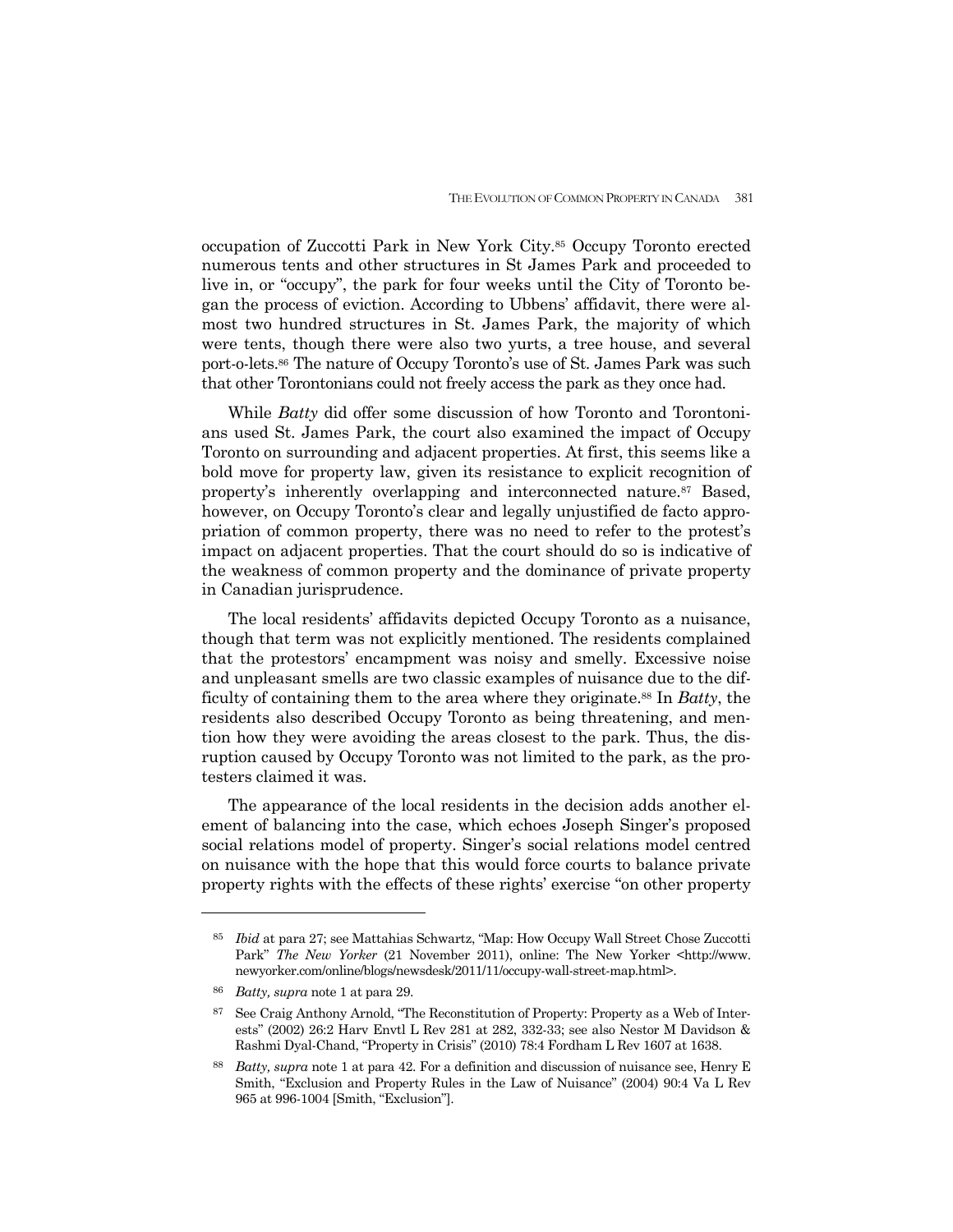owners and on the public at large."89 In *Batty*, Occupy Toronto's use of St. James Park was balanced in exactly this way. The judgment in *Batty* opens with the recognition that all rights have to be balanced with each other and that no rights are absolute because they are limited both by others' rights and the law.90 This statement alone would have been enough to justify the court's decision to uphold Toronto's order to remove the Occupy encampment for, as already mentioned, the movement failed to respect others' common property rights. The appearance of local residents in the judgment, however, results in the court balancing the impact of Occupy Toronto on adjacent properties as well.

 Yet, Singer's social relations model was suggested solely in the context of private property rights, not common property rights. In the article where he first discussed the social relations model, Singer was concerned with how to ensure public accommodation to private properties like shops or hotels.91 While it is true that common property such as parks necessarily overlaps with and is interdependent on the property that surrounds it, there was no explicit nuisance complaint in *Batty*. Therefore, the park ought to have been examined in isolation. The effect of importing a social relations model of property into *Batty* is that those people with private property rights adjacent to the park are considered twice: first, as members of the public excluded from the park by Occupy Toronto, and second, because of their proximity to the park. The views and rights of private property owners were, consequently, amplified. As desirable as it might be for courts to perform a relational analysis of property, in the context of common property such an analysis can overemphasize the rights of adjacent private property owners at the expense of common property rights. Everyone has an equal right not to be excluded from common property; yet, *Batty'*s focus on adjacent property rights gave those with adjacent property rights extra rights in the park and thus added an element of inequality to the analysis.

The legal issue in *Batty*, however, was the application of trespass legislation rather than an allegation of nuisance. Had it been the latter, the court would have been entitled to examine the impact of Occupy Toronto on surrounding properties. The question over the constitutionality of Toronto's Trespass Notice ought to have kept the court focused on the issue of how Occupy Toronto used the park, whether this was in keeping with Toronto's by-laws governing the use of municipal parks, and whether these by-laws infringed the *Charter*. As Occupy Toronto protesters effec-

<sup>89</sup> Singer, "No Right to Exclude", *supra* note 54 at 1464.

<sup>90</sup> *Batty, supra* note 1 at paras 1-2, 13-15.

<sup>91</sup> *Ibid* at 1286-302.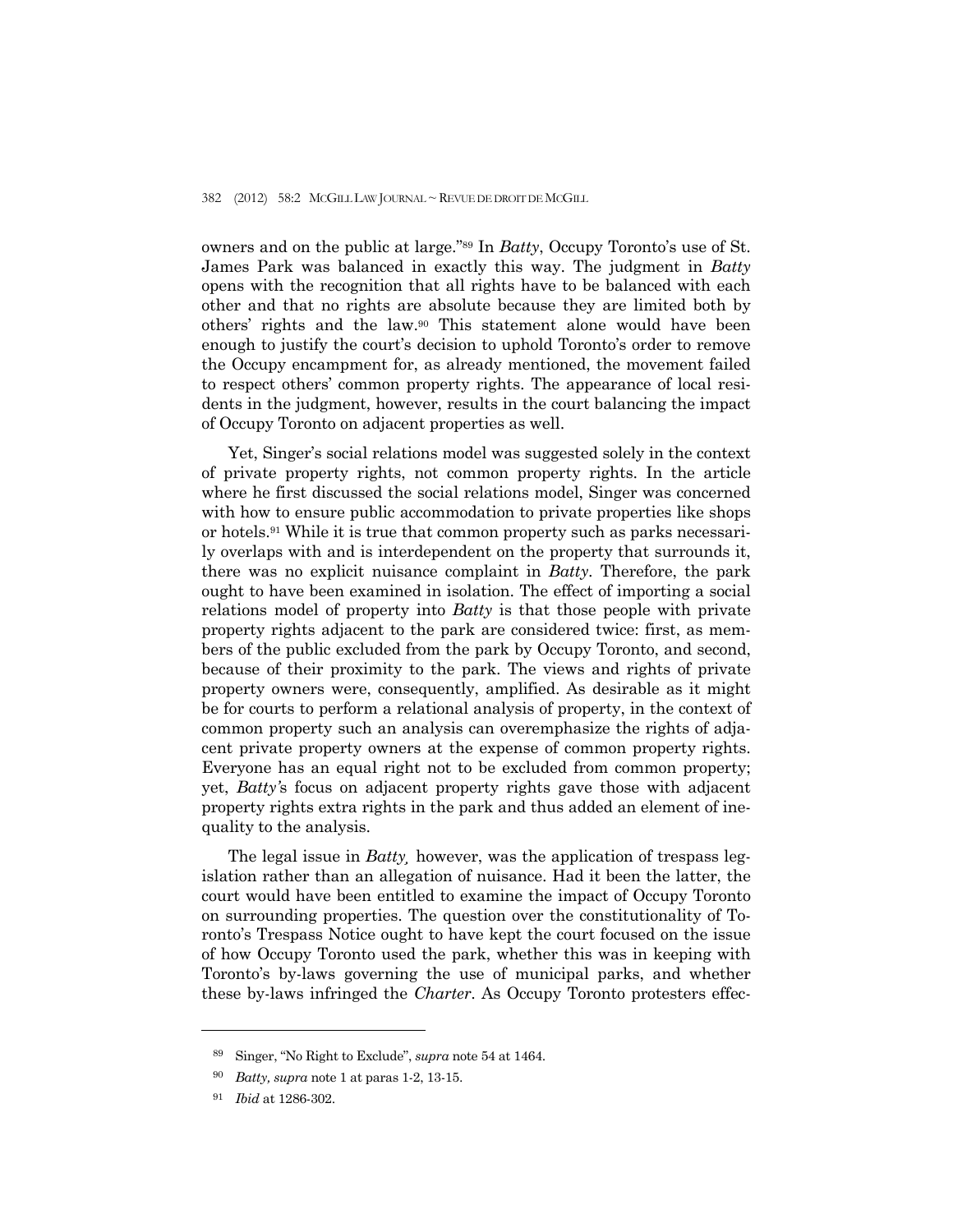tively appropriated the park and prevented others from using it, they violated the common property rights of others. Consequently, the Trespass Notice formed a reasonable attempt by the city to regulate its property according to the limits imposed by the *Charter* and by the need to keep parks available for all.92 At no point did Toronto attempt to ban Occupy Toronto from St. James Park. The city did, however, attempt to persuade the protesters to only use the park during the appointed hours.93 As Toronto did not seek to impose an "absolute ban" on Occupy Toronto's expression, the Trespass Notice was constitutional.94

 The court's discussion of what were ultimately irrelevant private property interests suggests that the court did not feel that Occupy Toronto's violation of the public's common property rights was enough of a justification for the city's action. The appearance of these irrelevant private property rights is even more jarring given that the court eventually concluded that Occupy Toronto would be entitled to protest in the park from 5:30 a.m. to 12:00 a.m.95 These hours of protest would arguably be just as much of a nuisance to local residents and businesses as the twenty-fourhour protest.96 It is not entirely clear that limiting Occupy Toronto to these hours would have changed much for the protesters as, according to the decision in *Batty,* the protest was not particularly active at night and many of the protesters did not camp in the park overnight.97 The real problem then, despite Justice Brown's attempt to portray Occupy Toronto as a nuisance, was the de facto appropriation of the park and the exclusion of other members of the public from using the park.

 There are a number of reasons why *Batty* may have mentioned the affidavits of local residents, but the prevailing reason appears to have been the court's reluctance to rely solely on common property rights. The court adopted a three-pronged critique of Occupy Toronto. First, it appropriated common property for its own use; second, it failed to comply with Toronto's attempts to regulate its parks; and third, it inconvenienced those with adjacent private property rights.98 Of the three main criticisms of Occupy Toronto, the second one proved to be the most fully developed. In its role of regulator of common property, Toronto appears more like an owner, be-

- <sup>92</sup> *Batty, supra* note 1 at para 111.
- <sup>93</sup> *Ibid* at para 104.

- <sup>94</sup> *Ibid* at paras 104, 124, 128.
- <sup>95</sup> *Ibid* at paras 5, 75, 123.
- <sup>96</sup> *Ibid* at para 104.
- <sup>97</sup> *Ibid* at paras 30-31.
- 98 *Ibid* at paras 42, 45-48, 108.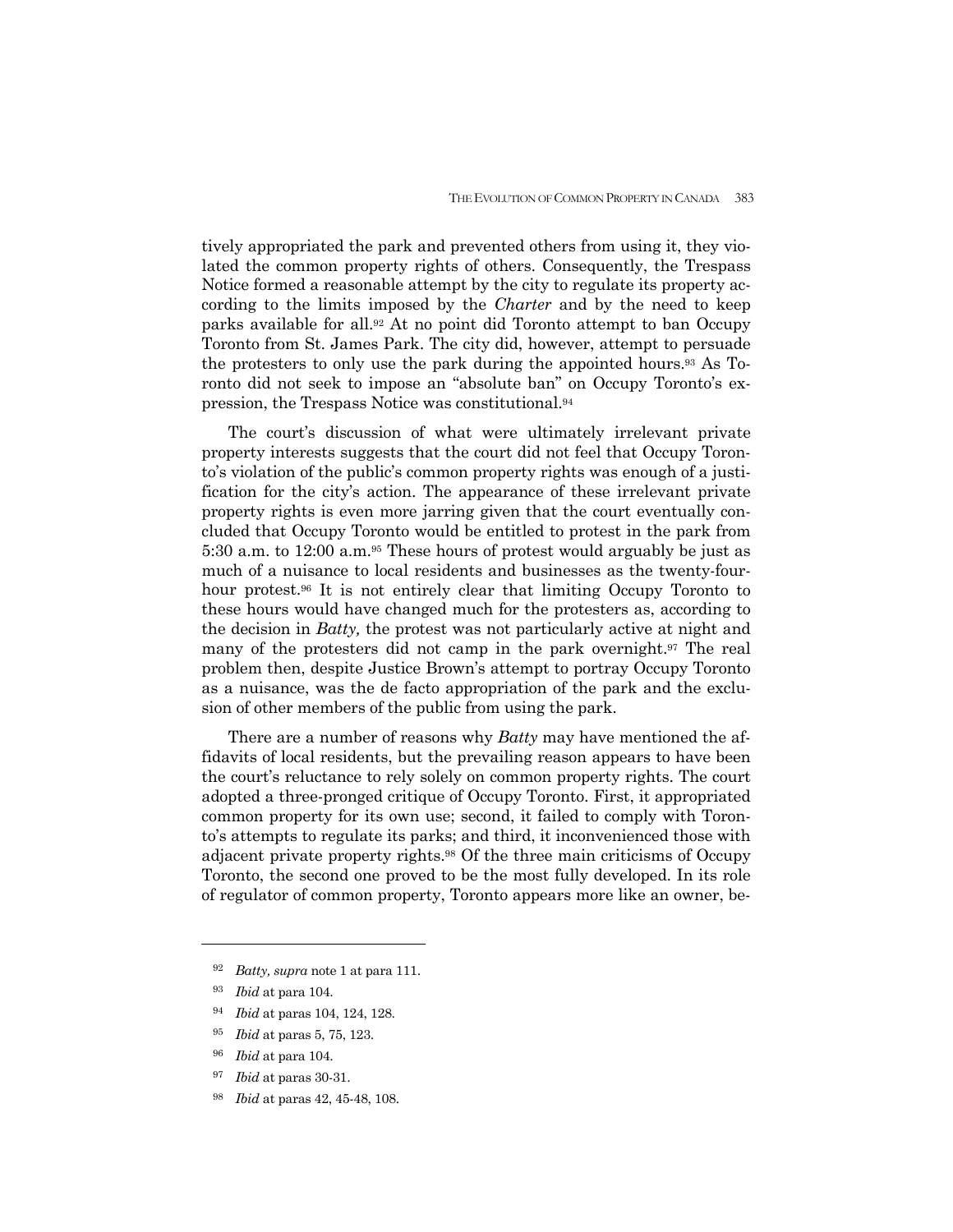cause it makes the decisions and sets the agenda for such property.99 Even though Toronto only holds such property for the benefit of the public, it has a large degree of discretion over the appropriate use of this property.100 Traditionally, the analogy of common property has been that of the trust, but *Batty* seems to adopt the analogy of government as owner. The differences between the two analogies are subtle, but the trust analogy of common property emphasizes that such property is held for the *benefit of the public*, while the ownership analogy emphasizes how the *government uses the property*.101 Although the public appeared in *Batty*, the court paid much more attention to the appropriateness of Toronto's regulation and failed to discuss what rights exist in common property and how they operate.

 The reason Toronto's regulation of its parks appears more like the action of a private property owner than that of a public body is due to how *Batty* understands Toronto's regulation. Justice Brown argued that, without the city's careful balancing act, "chaos would reign; parks would become battlegrounds of competing uses," or that "parks would become places where the stronger, by use of occupation and intimidation, could exclude the weaker."102 In short, Justice Brown adopted the Hobbesian understanding of the state of nature and combined it with the tragedy of the commons to describe Toronto's regulation as a civilizing force and one which ensures efficient use. 103 Justice Brown's understanding has clear echoes with the traditional common law ideas about private property's ability to civilize and to ensure efficient use.104 While it is true that many municipal parks emerged out of a late-nineteenth-century attempt to shape the population towards a desired ideal,  $105$  it is also clear that Justice Brown confuses common property with non-property or open access prop-

<sup>99</sup> Larissa Katz argues that the agenda-setting right is the key ownership right ("Exclusion and Exclusivity", *supra* note 5).

<sup>100</sup> For a discussion of how St. James Park was used, see *Batty, supra* note 1 at para 25.

<sup>101</sup> See *infra* notes 115-24 and accompanying text.

<sup>102</sup> *Batty, supra* note 1 at para 91.

<sup>103</sup> For Hobbes' understanding of the state of nature see Sturm, *supra* note 17 at 370-71. For the tragedy of the commons, see Garett Hardin, "The Tragedy of the Commons" (1968) 162 Science 1243. Brown J explicitly references the "tragedy of the commons" in *Batty, supra* note 1 at para 113.

<sup>104</sup> For more on the belief in the civilising potential of individual private property see Sturm, *supra* note 18 at 355-60; Gregory S Alexander, "Time and Property in the American Republican Legal Culture" (1991) 66:2 NYUL Rev 273 at 286-87, 332; John Brewer & Susan Staves, "Introduction" in John Brewer & Susan Staves, eds, *Early Modern Conceptions of Property* (New York: Routledge, 1995) 1 at 1.

<sup>105</sup> Lehavi, *supra* note 27 at 177.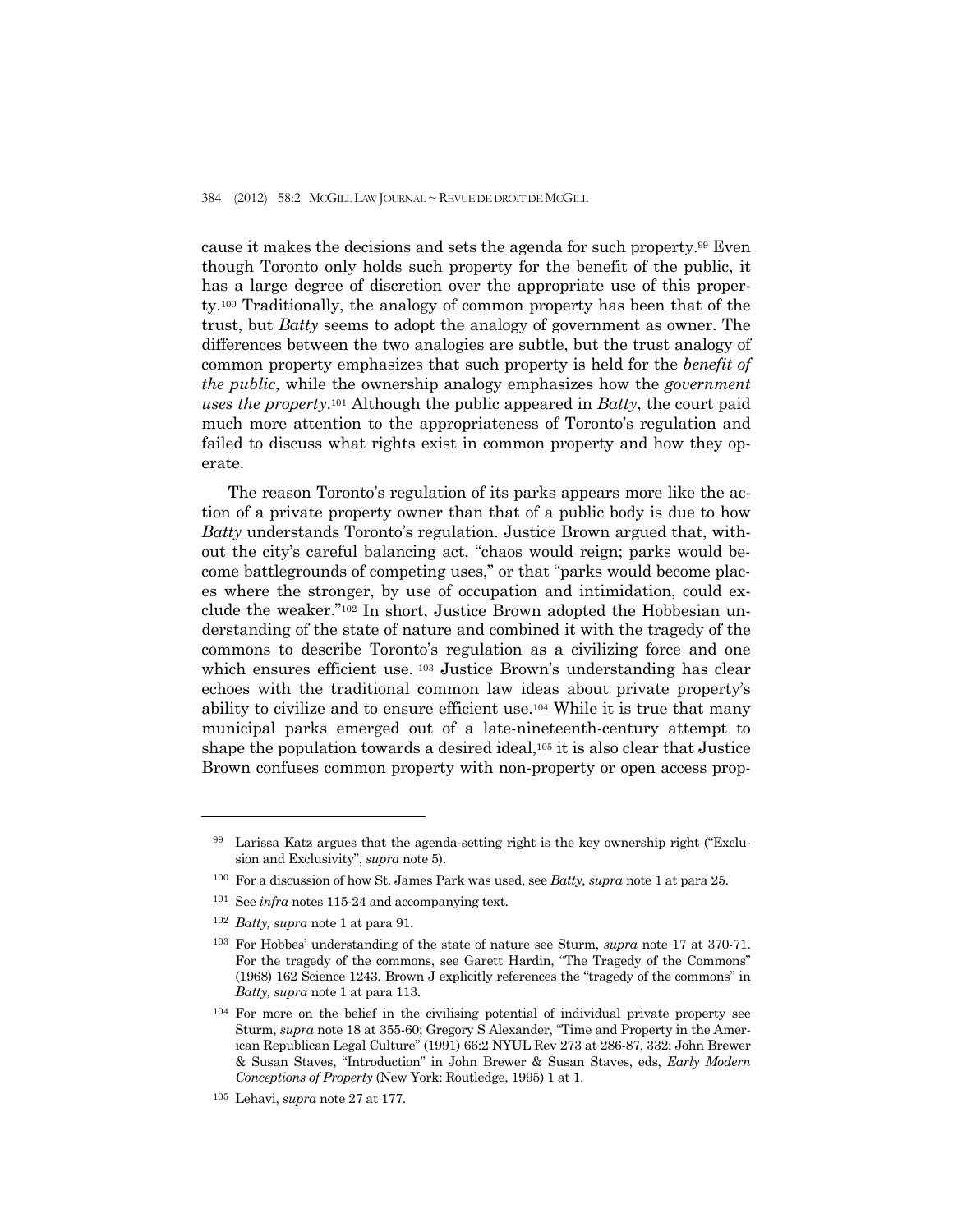erty.106 Common property, like all forms of property, only exists because of state recognition and regulation. If *Batty* had taken common property seriously, the emphasis would have been on the benefit that the public actually receives from common property such as parks, rather than the alleged harm that Toronto's regulation prevented.107

 Had *Batty* relied on the trust analogy, the court's analysis would have emphasized the public's right not to be excluded above all else. While it is true that the government as owner analogy still leaves room for that property to be held in the public interest, the public interest appears as a burden on the property rather than a defining feature of the property as it is under the trust analogy of common property. Thus the government-asowner analogy assumes that private property is the baseline model of property, and attempts to force it into a private property model as far as possible. In *Batty,* the court's reliance on the government-as-owner analogy, which understands common property as a variant of private property, forced the court to paint the Occupy movement as a nuisance rather than just relying on the public's right not to be excluded. Had the court used the trust analogy, there would have been no need to refer to the impact of Occupy Toronto on surrounding properties because the court would have focused on Toronto's need to make and keep its parks open to all. Under the trust analogy, the court would have emphasized the benefit the public receives from parks like St. James Park.108 The trust analogy would not have given any member of the public standing to challenge how Toronto managed its property,109 but it would have focused the court's attention on the public's right to access and use the park.110 The court would have emphasized that Toronto's attempt to regulate public parks aimed to ensure

<sup>106</sup> See *supra* notes 16-44 for definitions of these kinds of property.

<sup>107</sup> On several occasions the decision in *Batty* references anarchy, chaos, and the need to obey the law; such comments appear as an implicit critique of Occupy Toronto and its methods, see e.g. *Batty, supra* note 1 at para 91. A full examination of this aspect of *Batty* is beyond the scope of this article.

 $108$  It should be noted that the trust analogy does not actually create a trust, and much like the public trust doctrine in the US, traditional trust law does not apply. There is, thus, no need to discuss the identity of the settler, trustee, and beneficiary in cases of public trusts.

<sup>109</sup> Unless, of course, any individual could show that she "suffered damages of a special character" as a result of the government's regulation of public-common property (see Hunt, *supra* note 8 at 166).

<sup>110</sup> Although some academics have called for Canada to adopt the American public trust doctrine, two recent court cases suggest that the Canadian judiciary would be deeply reluctant to do so without express legislative provisions: *British Columbia v Canadian Forest Products Ltd*, 2004 SCC 38 at paras 80-83, [2004] 2 SCR 74, [*Canadian Forest*]; *Burns Bog Conservation Society v Canada (AG)*, 2012 FC 1024 at paras 39, 107 (available on CanLII) [*Burns Bog*].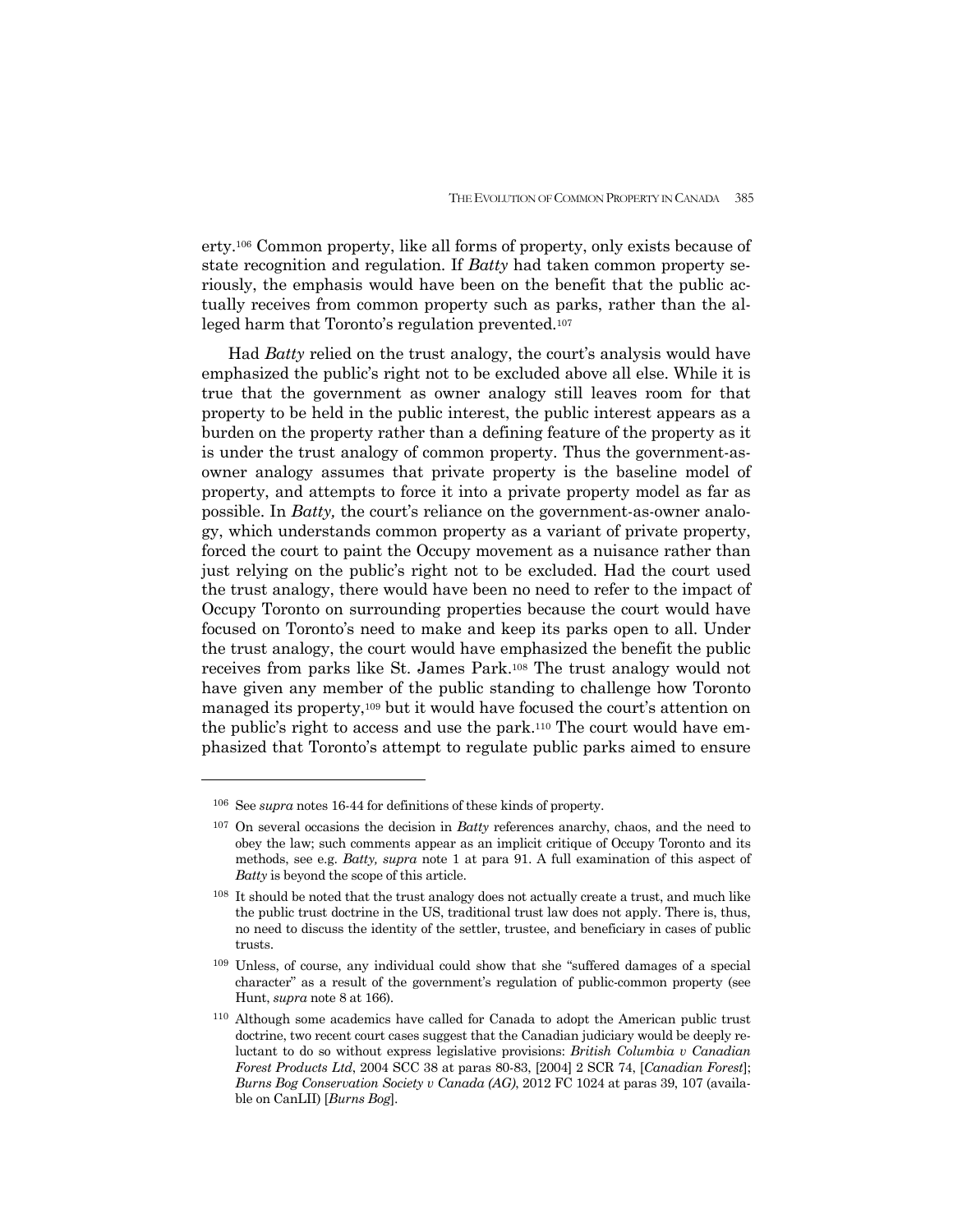that the public would not be excluded from these parks, rather than focusing on the impact that the use of common property has on adjacent private property. As Occupy Toronto quite clearly appropriated an entire city park, and thus, excluded the public, there was no need to paint the protest as a nuisance as well.

 Although *Batty* does reference the fact that Occupy Toronto effectively appropriated the entire park, Justice Brown also repeatedly refers to Toronto's need to respect the private property rights of those adjacent to the park.111 Therefore, not only must Toronto take into account the public's right not to be excluded from municipal parks, it must also be respectful of the private property rights of those adjacent to public parks. Such a stance would make little sense under the trust analogy of common property, because under that analogy such property is held for the benefit of the public not the benefit of adjacent private property rights holders. As desirable as it might be to recognize the relational aspects of property, they should not be recognized at the expense of everyone's right to use instances of common property, or more importantly, at the expense of fundamental human rights such as free expression. Nor should the relational aspects of property only apply to common property. Justice Brown's reference to Toronto's need to respect adjacent private property rights appears to echo the maxim *sic utere tuo ut alienum non laedas* (use your property in such a way that you do not damage others' property), though Justice Brown fails to mention that this maxim applies to *all* forms of property, not just common. Ironically, *Batty*'s deference to the private property rights of those adjacent to St. James Park does the very thing that Occupy Toronto was accused of doing: it seems to create private rights to public property.112

 The appearance of private property owners in *Batty* is in contrast to two recent cases dealing with similar situations. Just two years before the decision in *Batty,* the Court of Appeal for British Columbia delivered its judgment in *Victoria (City) v. Adams*, a case which arose out of a tent city in one of Victoria's parks. *Adams* differed from *Batty* in that the court focused on whether or not Victoria's by-law prohibiting overhead shelter during the night in public parks violated section 7 of the *Charter*. At both

<sup>111</sup> For references to Occupy Toronto's appropriation see *Batty, supra* note 1 at paras 12, 15, 42-49, 70, 91, 97, 108-09. For references to adjacent properties, see *ibid* at paras 42, 44, 92, 97, 112.

<sup>112</sup> Mariana Valverde argues that certain features of urban governance such as noise codes and zoning laws grant more protections to certain socio-economic groups than to others ("Seeing Like a City: The Dialectic of Modern and Premodern Ways of Seeing in Urban Governance" (2011) 45:2 Law & Soc'y Rev 277 at 286, 295). Arguably this could also lead to a similar private appropriation of public property.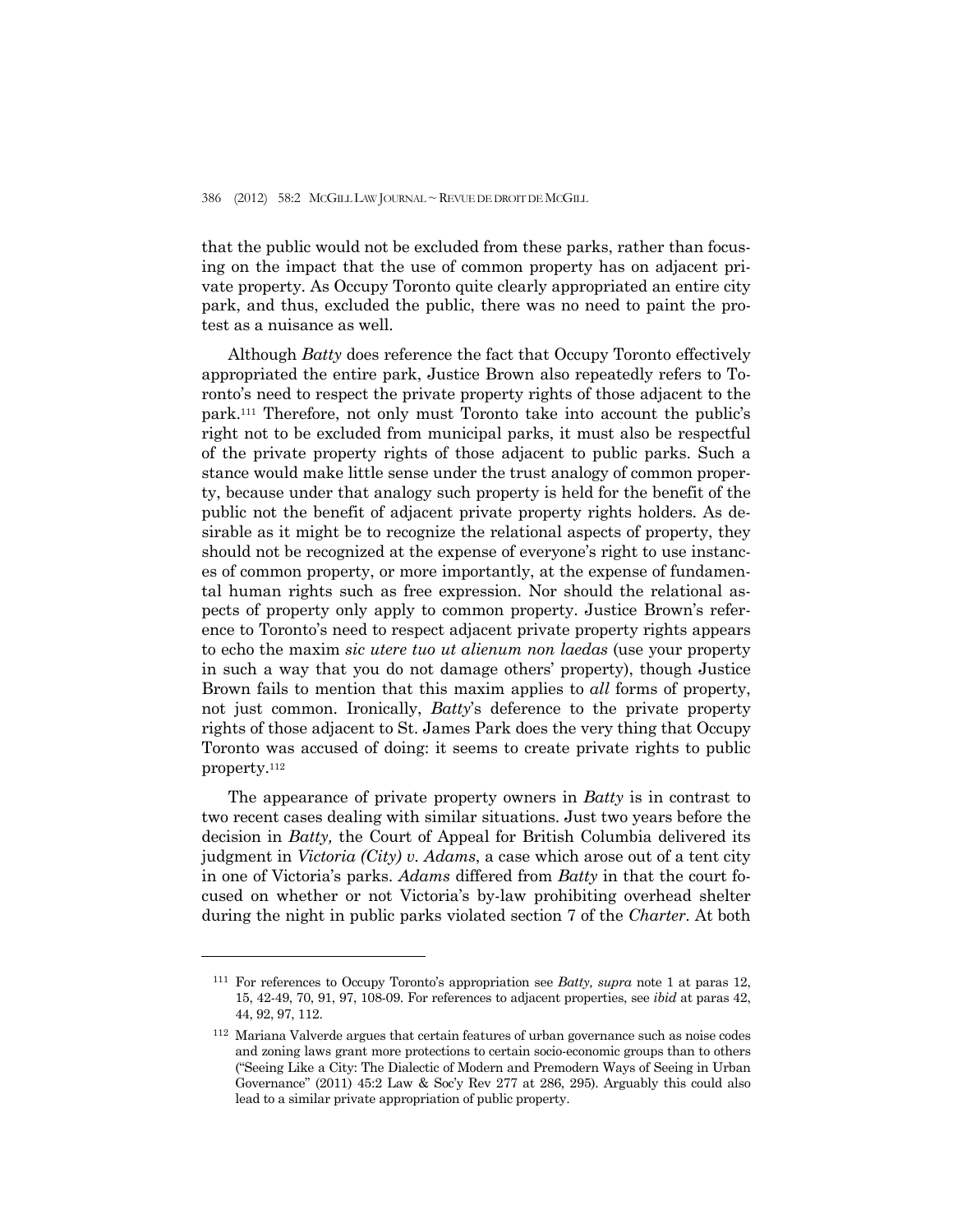trial and appeal, the by-law was found to violate the right to life because Victoria lacked enough overnight shelters for its homeless population.113 *Adams*, however, also dealt with the same common property issues that arose in *Batty*, namely that such overhead shelter acted as an appropriation of common property for private use. At no stage in *Adams* did the court refer to the impact that any such shelter would have on adjacent private property. A year after *Adams*, the Court of Appeal for British Columbia issued its judgment in *Zhang*, which dealt with a semi-permanent shelter erected by the Falun Gong outside Vancouver's Chinese Consulate.114 The court found Vancouver's by-law prohibiting the erection of structures on public streets to violate the *Charter* because it lacked an explicit political exception. As in *Adams*, the court made reference to the need to balance the competing rights and usage of property such as streets and parks. The impact of Falun Gong's shelter on adjacent properties was ignored, even though the Chinese Consulate had complained about it.115

 Both *Zhang* and *Adams* challenged municipal by-laws while *Batty* sought to challenge the Trespass Notice issued by Toronto under the *Trespass to Property Act*. The difference might appear subtle, but it results in *Batty*'s property issues taking on greater importance. In most common law provinces, trespass legislation codifies and enhances the common law protections against trespass to property. As noted by the courts, such legislation increases the power of private property owners.116 In particular, it grants private property owners the power to declare a behaviour trespass. In short, the trespass legislation grants property owners the right to control who can access their property and *what* they can do there.117 The result is that not only does *Batty* defer to adjacent private property rights, it also defers to the city's use of the park over and above the public's use of the park.

 The deference to the city as regulator was also seen in the judgement of the Court of Appeal in *Adams*. Unlike the trial court, the Court of Ap-

<sup>113</sup> *Adams, supra* note 82 at paras 1, 166. Overhead shelters during the day remain prohibited, see *Johnston v Victoria (City of)*, 2011 BCCA 400 at paras 6, 7, 16, 22 BCLR (5th) 269.

<sup>114</sup> *Zhang, supra* note 82 at para 1.

<sup>115</sup> *Ibid* at paras 26-27.

<sup>116</sup> *R v Asante-Mensah*, 2003 SCC 38 at para 25, [2003] 2 SCR 3, [*Asante-Mensah*]; *R v SA*, 2011 ABPC 269 at paras 65-66, 242 CRR (2d) 26, rev'd 2012 ABQB 311, 97 MPLR (4th) 217 [*SA* (ABPC)] [*SA* (ABQB)], leave of appeal granted 2012 ABCA 323 (available on CanLII).

<sup>117</sup> *Trespass Act*, RSBC 1996, c 462, s 4(1)(c); *Trespass to Property Act, supra* note 100 at ss  $(2)(a)(ii), 4(1).$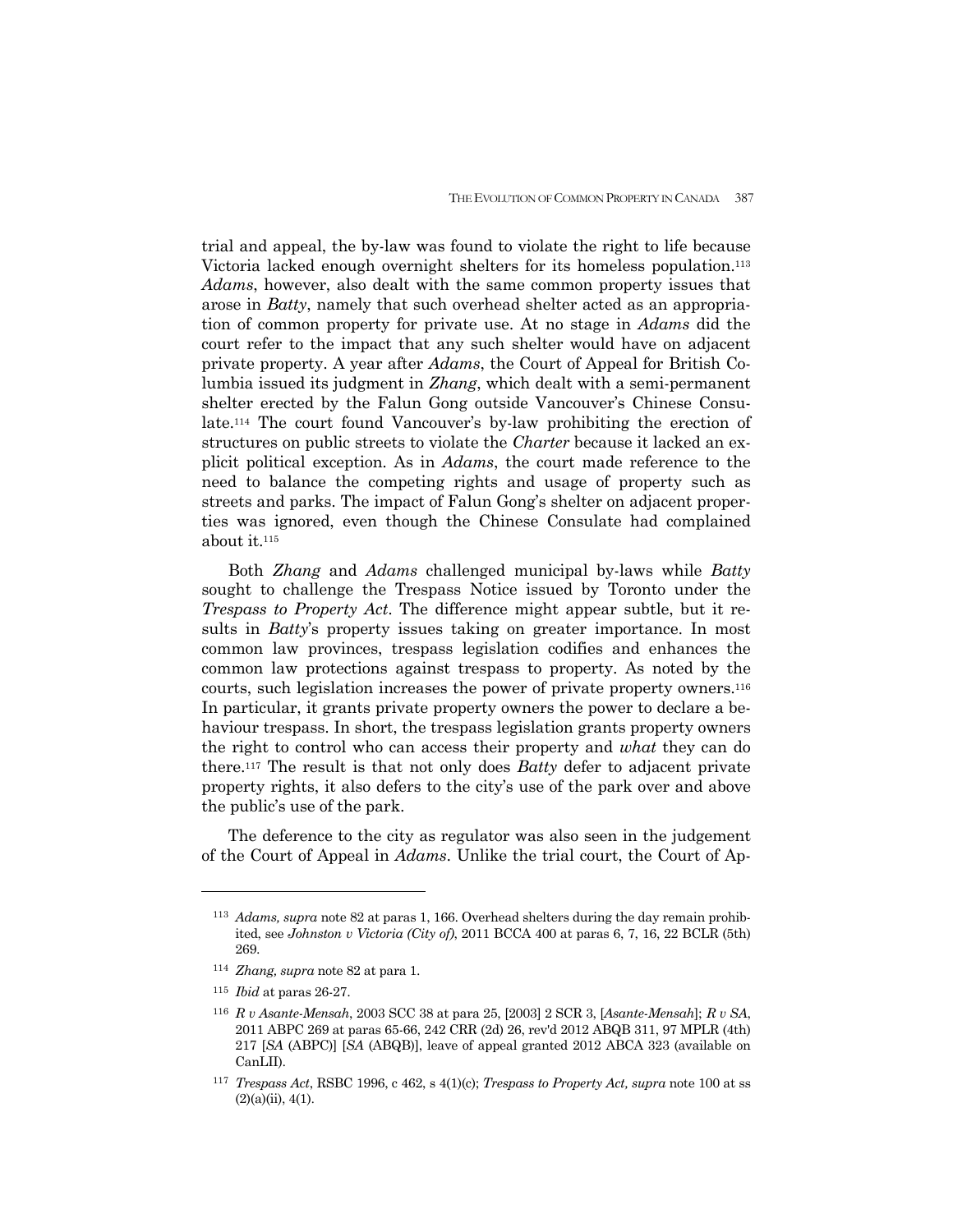peal did not offer any serious analysis of common property rights and appeared to assume that the only limitation on how Victoria regulated its property was the *Charter*.118 In fact, the Court of Appeal refused to consider a *temporary* right to use the park as any kind of property right.119 Zhang saw the same court reiterate the need to regulate city streets;<sup>120</sup> however, in its discussion of city streets, the court emphasized their role in both circulation and free expression, rather than the public's right not to be excluded from them. Such failures to properly engage with common property rights are hardly surprising given the existing jurisprudence from the Supreme Court of Canada, which strongly suggests a shift from the trust analogy of common property to the government as owner analogy.

## III. The Rise of the Government-as-Owner

 The emergence of the government-as-owner analogy of common property echoes developments in the jurisprudence on private property. The latter jurisprudence also defers to the owner of the property rather than attempting to situate the property in the context of how others see it and use it. Canadian courts, for example, still do not recognize the possibility of public forums existing on private property. This is in contrast to some American jurisprudence which holds that, because malls and shopping centres fulfill the function of public markets, they are considered public forums and thus owners cannot prohibit some forms of free expression.121 Similar jurisprudence from Canada defers to the owner's use and control of the shopping centre in question, which necessarily simplifies how such property is understood, and grants a significant amount of power to the owners of private property. In this section I explore how Canadian courts treat common property and, where relevant, I compare it with how the courts treat publicly accessible, yet privately owned property.

<sup>118</sup> *Adams*, *supra* note 82 at paras 98-101.

<sup>119</sup> *Ibid* at para 100.

<sup>120</sup> *Zhang*, *supra* note 82 at para 50.

<sup>121</sup> *Harrison v Carswell*, [1976] 2 SCR 200 at 210-12, 62 DLR (3d) 68, Laskin CJC [*Harrison*] citing to *Schwartz-Torrance Investment Corp v Bakery & Confectionery Workers Union Local 31* 61 Cal 2d 766, 394 P 2d 921 (Cal S Ct 1964); *Food Employees v Logan Valley Plaza* 391 US 308 at 319-25 (US S Ct 1968); *Amalgamated Clothing Workers of America v Wonderland Shopping Center* 370 Mich 547, 122 NW 2d 783 (Mich S Ct 1963); *Lloyd Corp Ltd v Tanner* 407 US 551 (US S Ct 1972) (holding that because the hand billing at issue had no connection to activity within the mall it was not protected under the First Amendment). Subsequent to Laskin CJC's reference to similar American jurisprudence in *Harrison*, American courts restricted access to malls. For a discussion of this development see, Timothy Zick, "Property, Place, and Public Discourse" (2006) 21 Wash UJL & Pol'y 173 at 181-82. See also Singer, "No Right to Exclude", *supra* note 54 at 1412, n 42-43 and accompanying text.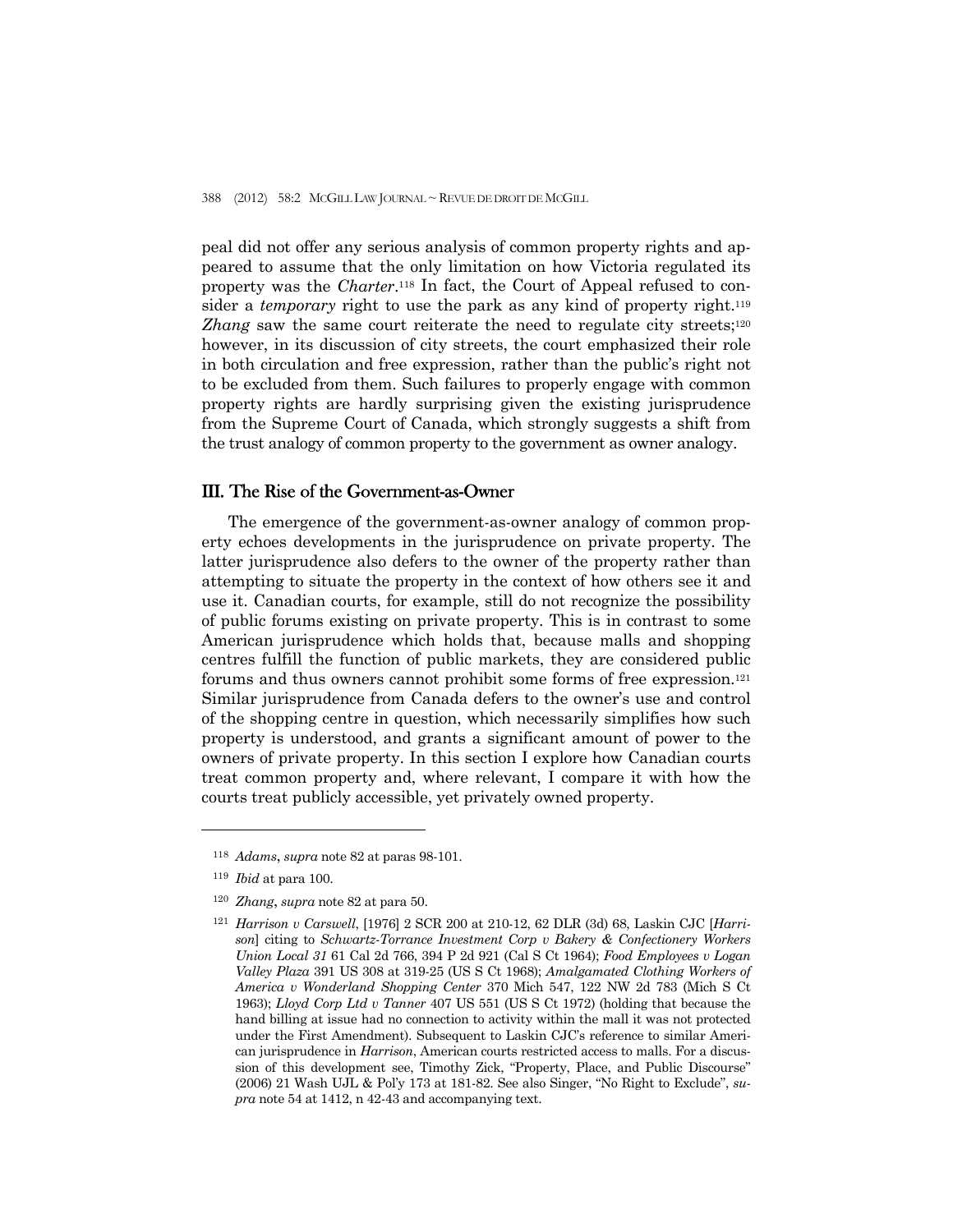The leading case on the issue of public access to private property remains the pre-*Charter* decision of *Harrison v. Carswell.*122 This case dealt with whether or not employees engaged in a lawful strike could picket on the private sidewalk of a privately owned shopping centre. Despite the fact that the owner of the shopping centre openly invited members of the public onto his property, the Supreme Court of Canada found that the owner could prohibit picketing on his property and that the striking employees' convictions for trespass were valid.123

 Moe Litman argues that *Harrison* would no longer be considered good law, but recent comments from the Supreme Court of Canada suggest otherwise.124 Litman's argument that *Harrison* is out of date rests on the decision in *Cadillac Fairview Corporation Limited v. Retail, Wholesale and Department Store Union*, which centred on labour law rather than property law.125 In this case, Ontario's labour legislation created a specific exemption from the effects of *Harrison*, which suggests that *Harrison* would have otherwise been followed. In contrast to Litman's claim, Jim Phillips and Phil Girard argue that *Cadillac Fairview* took place in such a different context that it does not act as a limit to the decision in *Harrison*.126 Litman, however, also claimed that invoking a Trespass Notice under trespass legislation would be enough to meet the demands of state action required by the *Charter*.127 Litman's argument was made almost two decades ago and, since then, comments from the Supreme Court, particularly the McLachlin Court, suggest that *Harrison* is still good law.128 In *Québec Inc*, for example, the Court commented that "[p]rivate property ... will fall outside the protected sphere of s. 2(b) absent state-imposed limits on expression, since state action is necessary to implicate the *Canadian* 

<sup>122</sup> For an in-depth history of this case see Philip Girard & Jim Phillips, "A Certain 'Mallaise': *Harrison v. Carswell*, Shopping Centre Picketing, and the Limits of the Post-war Settlement" in Judy Fudge & Eric Tucker, eds, *Work on Trial: Canadian Labour Law Struggles* (Toronto: Osgoode Society for Canadian Legal History by Irwin Law, 2010) 249.

<sup>123</sup> *Harrison, supra* note 121 at 219.

<sup>124</sup> MM Litman, "Freedom of Speech and Private Property: The Case of the Mall Owner" in David Schneiderman, ed, *Freedom of Expression and the Charter* (Calgary: Thomson, 1991) 361 at 399.

<sup>125</sup> *Cadillac Fairview Corp Ltd v Retail, Wholesale and Department Store Union*, 71 OR (2d) 206 (available on CanLII).

<sup>126</sup> Girard & Phillips, *supra* note 122 at 271.

<sup>127</sup> Litman, *supra* note 124 at 401-02.

<sup>128</sup> This was the case before Litman wrote his article, see *RWDSU v Dolphin Delivery Ltd,*  [1986] 2 SCR 573 at para 33, 33 DLR (4th) 174. See also Girard & Phillips, *supra* note 122 at 272 ("[*Harrison*] remains a potent precedent"). For pre-*Charter* decisions, see *infra* notes 152-58 and accompanying text.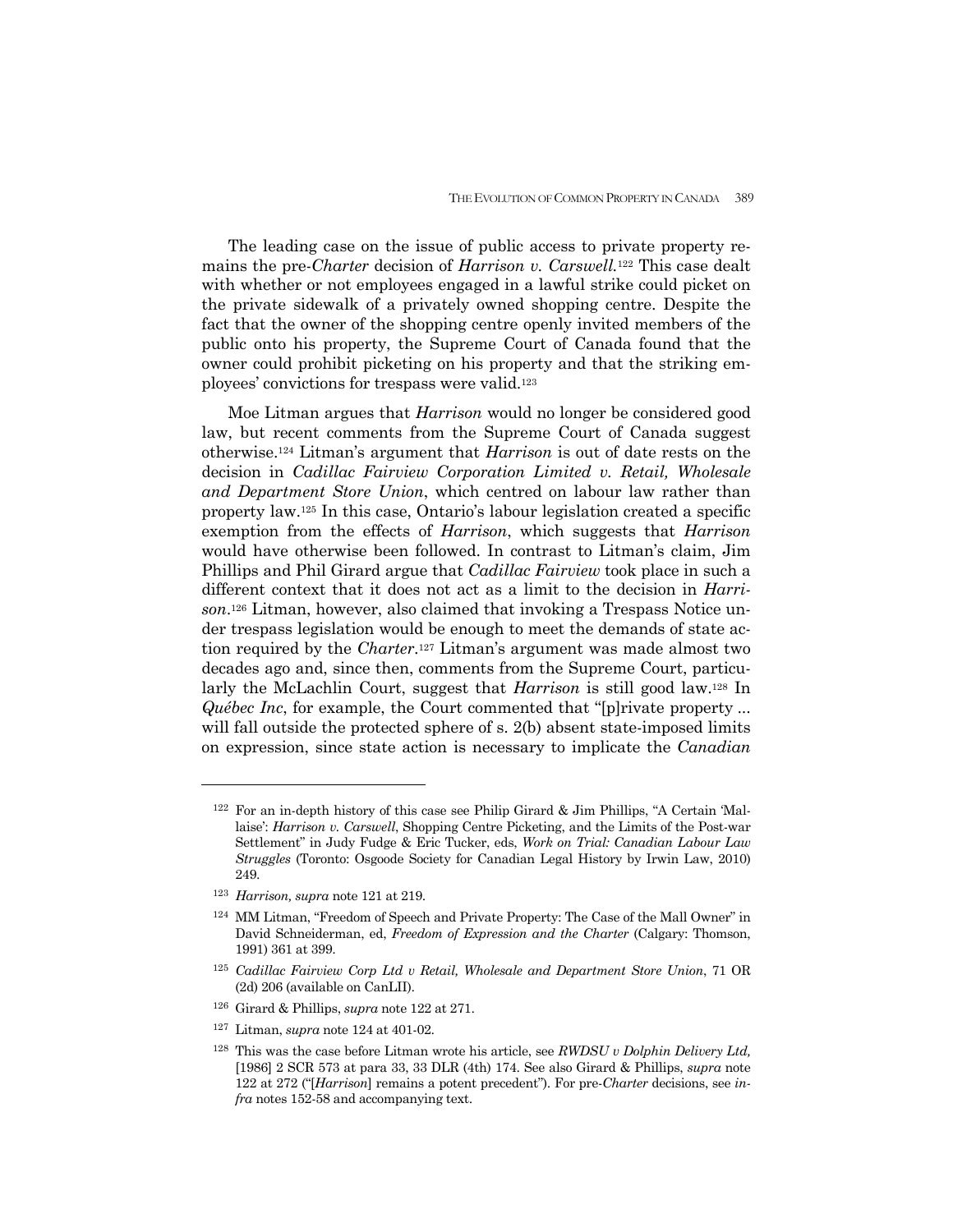*Charter*."129 This comment seems to suggest that the Supreme Court would be unwilling to adopt Litman's argument that a Trespass Notice constitutes state action unless the notice is issued in respect of government property. In addition, *R. v. Asante-Mensah* saw the Supreme Court comment that Trespass Notices could be applied in the context of protesters on private property. While the Court noted that this was a powerful weapon, it was one granted by the legislature, which suggests a reluctance to interfere with it without further legislative direction.130

 The starting point for a post-*Charter* analysis of common property is *Commonwealth of Canada*. Although this case focused on the issue of free expression, the location of the contested expression—the public hall of Montreal's Dorval airport—resulted in the Supreme Court providing a revealing commentary on property. In this case, the government attempted to argue that it had all the same rights as a private property owner and could, thus, prohibit expressive activity from the airport, but the Supreme Court disagreed. In doing so, the Court necessarily discussed the nature of government-owned property; in particular, it focused on what rights as owner, if any, the government had in respect of instances of common property.

 Prior to *Commonwealth of Canada*, the trust analogy of common property appeared to be the dominant paradigm of common property in Canada, as in other common law countries.131 The trust analogy is generally considered to have its origins in ancient Roman law and was later adopted into the early English common law. Traditionally, the trust analogy granted the public the rights of navigation, commerce, and fishing in tidal waters. The trust analogy also granted access to highways and certain parts of the coast. Under the English common law, these rights remained relatively narrow and the English courts never explicitly described the public's rights to such property as being a "public trust".132 Canada copied the narrow and limited nature of the trust analogy, though as Smallwood notes, Canadian recognition of the public's rights of navigation and fishing was "fairly short-lived" and underdeveloped.133 Smallwood argues that

<sup>129</sup> *Montreal (City) v 2952-1366 Québec Inc*, 2005 SCC 62 at para 62, [2005] 3 SCR 141 [*Québec Inc*].

<sup>130</sup> *Asante-Mensah, supra* note 116 at paras 26-28.

<sup>131</sup> Smallwood, *supra* note 8 at 10, 12-61; Hunt, *supra* note 8 at 152-56.

<sup>132</sup> von Tigerstrom, *supra* note 8 at 381; Smallwood, *supra* note 8 at 10.

<sup>133</sup> Smallwood, *supra* note 8 at 77-103. Three years after Smallwood wrote her thesis, however, the Supreme Court issued a number of decisions about aboriginal fishing rights that also referred to the public's common law right to fish (see e.g. *R v Gladstone*, [1996] 2 SCR 723 at 770-71, 137 DLR (4th) 648 [*Gladstone*]). For an in-depth critique of *Gladstone* and the other fishing rights cases, see Mark D Walters, "Aboriginal Rights,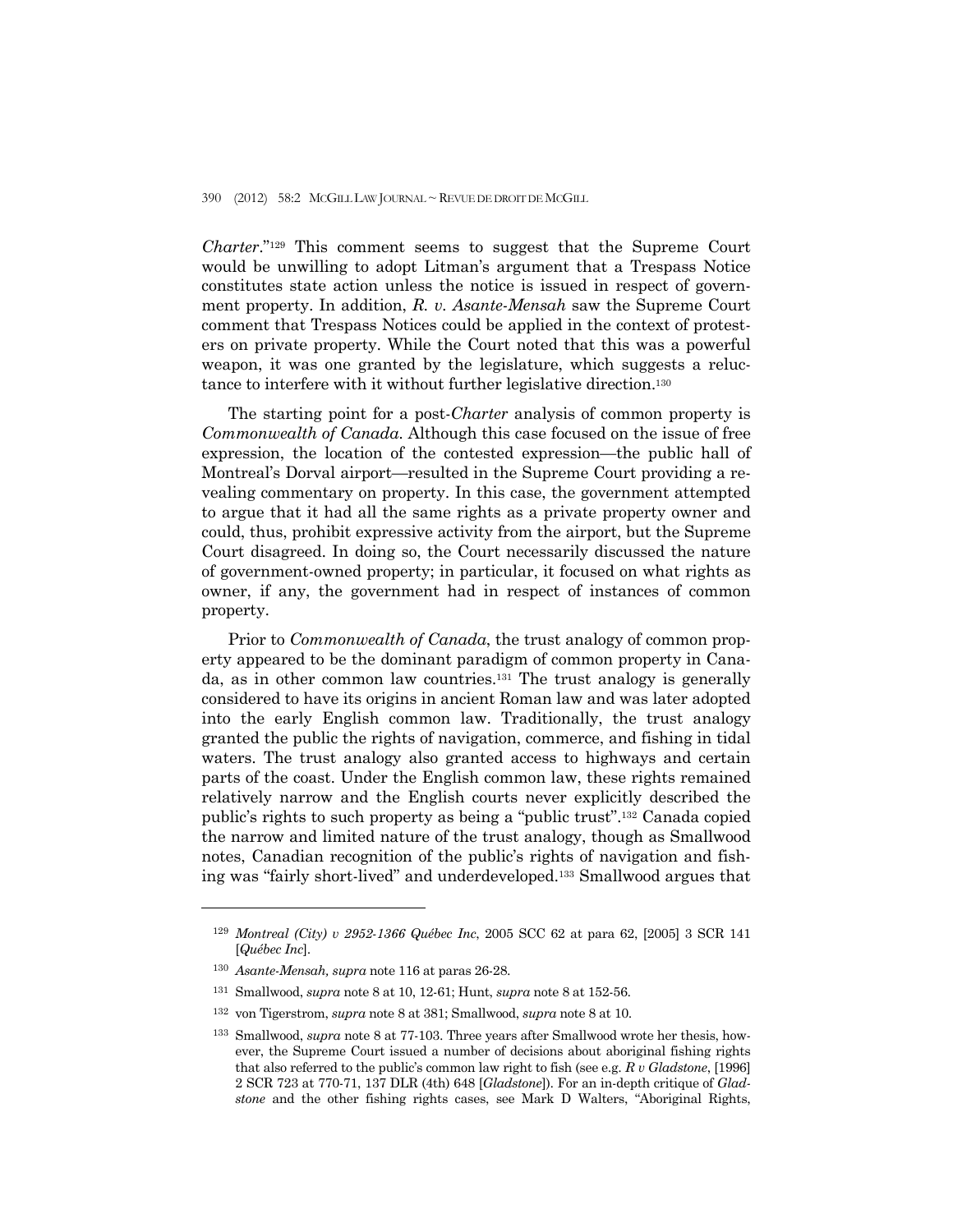Canadian recognition of the public's right to highways was stronger, but remained limited in scope.134 In the United States, however, the trust analogy developed into the public trust doctrine and has proven to be a powerful tool for protecting the environment.135

 Though the trust analogy never became as powerful in Canada as it is in the United States, in *Commonwealth of Canada*, Chief Justice Lamer quoted from an American case, *Hague v. Committee for Industrial Organization*, in order to describe common property:

> Wherever the title of streets and parks may rest, they have immemorially been held in trust for the use of the public and, time out of mind, have been used for purposes of assembly, communicating thoughts between citizens, and discussing public questions. Such use of the streets and public places has, from ancient times, been a part of the privileges, immunities, rights, and liberties of citizens. Th[is] privilege … may be regulated in the interest of all; it is not absolute, but relative, … but it must not, in the guise of regulation, be abridged or denied.136

This definition echoes the Supreme Court of Canada's decision in the1932 case of *Burchill*. In *Burchill*, Justice Rinfret may have said that "municipalities are in a sense owners of the streets," but he was quick to qualify this by noting that municipal property was nothing like private property and that municipalities "[hold] [their streets] as trustee for the public."137 Thus under the trust analogy, governments are only "owners" of property in the sense that trustees are owners of trust property. To put it another way, the trust analogy understands the government as holding property for the benefit of the public and does not grant the government the same extensive ownership rights as found under private property.

 In *Commonwealth of Canada*, the appearance of the trust analogy is particularly notable given the exact nature of the common property at issue. Traditionally the trust analogy only applied to assets such as highways, tidal waters, and certain fishing grounds. Yet in *Commonwealth of Canada*, Chief Justice Lamer used section 2(b) of the *Charter* to extend

 $\overline{a}$ 

*Magna Carta,* and Exclusive Rights to Fisheries in the Waters of Upper Canada" (1998) 23:2 Queen's LJ 301.

<sup>134</sup>Smallwood, *supra* note 8 at 93-100.

<sup>135</sup> Hunt, *supra* note 8 at 156-61. See also Ziff, *supra* note 4 at 228.

<sup>136 307</sup> US 496 (1939) at 515-16, 59 S Ct 954 cited by Lamer CJ in *Commonwealth, supra* note 11 at para 14. Compare with Simpson, *supra* note 64 at 47 ("[t]he lawyers never adopted the premise that the King owned all the land; such a dogma is of very modern appearance"). See also the history of this idea in the English common law in Smallwood, *supra* note 8 at 19-42.

<sup>137</sup> *Burchill, supra* note 10 at 625.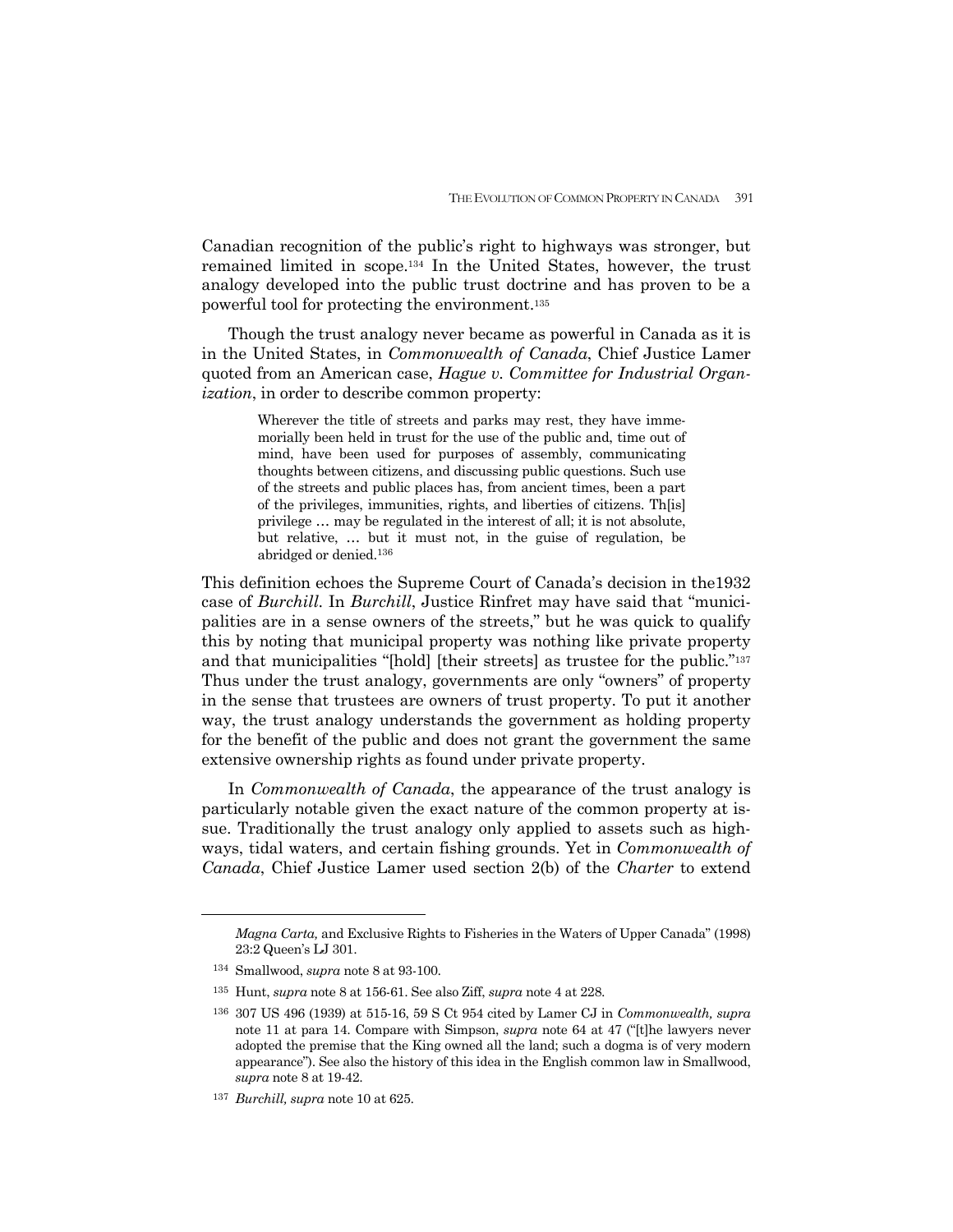the trust analogy to the public area of an airport terminal and extended the public's right of access so that it includes communicative purposes.138 According to Chief Justice Lamer, then, the *Charter* enhances the public's right of access to include buildings provided such buildings are analogous to parks or other public meeting places, and provided such buildings are "owned" by the government. Though the Chief Justice's discussion of the trust analogy seemed largely ignorant of the earlier Canadian jurisprudence on the issue,139 he accepted that the analogy applied in Canada and that it had a long history.

 Despite the long history of the trust analogy of common property, *Commonwealth of Canada* introduced another way to understand such property. While Chief Justice Lamer and Justice Sopinka rejected the government's claim to have the same rights as a private property owner and adhered to the trust analogy of common property,140 the judgements of Justices McLachlin and La Forest effectively introduced the government-as-owner analogy.141 Justice McLachlin (as she then was) attempted to differentiate between private government property and public government property.142 While this attempt appears to recognize the complexity of property, its application results in an oversimplification. Rather than examine whether or not there are other forums available for free expression, Justice McLachlin only paid attention to the government's use of its property and effectively deferred to the government as owner.143 The idea that the government only holds property for the benefit of the public vanished in Justice McLachlin's categories of government property and, even in the case of public government-owned property, the only real limitation on the government's use is the *Charter*. As Chief Justice of Canada, McLachlin has since reiterated her distinction between the forms of gov-

- <sup>140</sup> *Commonwealth, supra* note 11 at paras 13-14.
- <sup>141</sup> *Ibid* at paras 45, 215.

<sup>138</sup> *Criminal Lawyers' Assn v Ontario (Ministry of Public Safety and Security)*, 2007 ONCA 392 at para 39, 280 DLR (4th) 193 ("[in *Commonwealth*] the issue was whether the public had a right to access an airport for the purposes of expressing itself. In that case, there was no underlying statutory or common law right to access the location in question... [T]he court had to determine whether s. 2(b) ought to warrant a right of access.") [*CLA*].

<sup>139</sup> This jurisprudence is discussed in detail in Smallwood, *supra* note 8 at 77-103. Somewhat surprisingly Smallwood failed to discuss the decision in *Commonwealth* even though it came out before she wrote her thesis.

<sup>142</sup> *Ibid* at para 215. LaForme JA's comments in *CLA* (*supra* note 138 at para 39) might explain McLachlin J's novel "government as owner" analogy, but they do not explain Lamer CJC and Sopinka J's continued reliance on the trust analogy.

<sup>143</sup> Richard Moon, "Out of Place: Comment on *Committee for the Commonwealth of Canada*  v. *Canada*" (1993) 38:1 McGill LJ 204 at 224.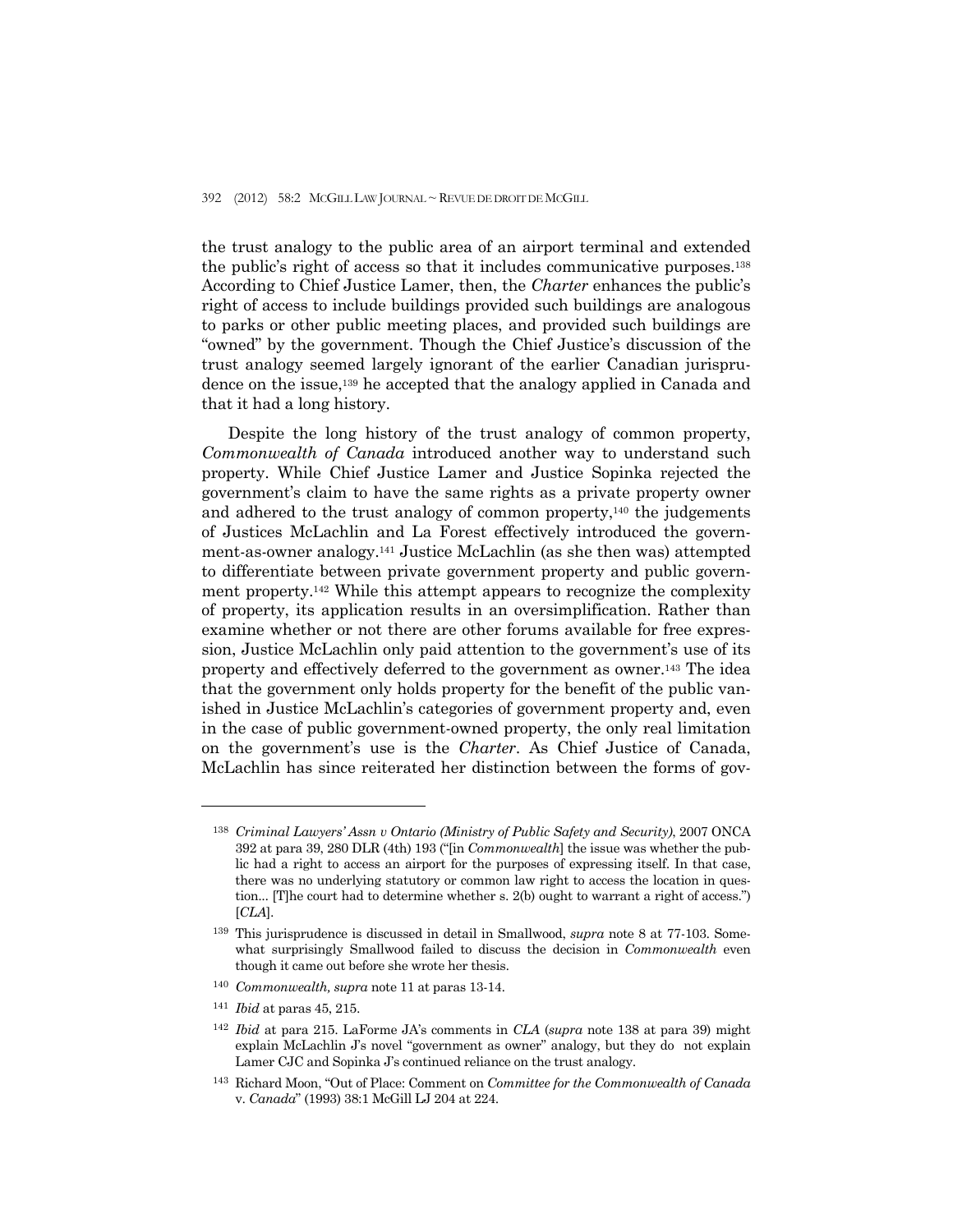ernment-owned property and thus this distinction would appear to be good law in Canada.144 McLachlin CJC's distinction has also been echoed by lower courts, which further suggests that the government as owner analogy of common property has taken over from the trust analogy.145

 The term "government-owned property" is problematic for a further reason because it suggests that the public's right of access to "public government property" is a burden rather than a defining feature of such property. If we return to Macpherson's categories of state and common property we can see that the term "government-owned property" collapses common property into state property. Admittedly, the line between state and common property is a thin one given the state's role in creating and enforcing common property rights: it often acts like an owner. The real difference between the two forms of property lies not in how the state or government dictates their use but in the role that each form of property has to play. The role of common property is essential to the successful functioning of society because it facilitates transport, communication, connectivity, and other similar activities. By comparison, state property's role is more crucial to the activities of government, such as national security or taxation. McLachlin CJC's repeated emphasis on the government's use of property ignores the role that it has to play and, like the dominant understanding of the bundle of rights theory of property,<sup>146</sup> focuses on the owner rather than on the complex web of interests that surround most pieces of property. The term "government-owned property", thus, implies the state's private property rights rather than the public's rights to common property.

 A recent case from Alberta highlights how the government-as-owner analogy complicates the application of trespass legislation to governmentowned property. In *SA,* a teenager challenged her ban under the *Trespass to Premises Act* from all property owned by the Edmonton Transit Service  $(ETS)$  as a violation of her section 7 right to liberty<sup>147</sup> The court noted that the legislation did not differentiate between different types of property. At trial, the court clearly felt that there was a difference between public and private property and though the court was willing to concede that the government's right to "manage public property for the benefit of citizens ... may, on occasion, require that specific persons be banned from particular public premises," but repeatedly noted that "an absolute right to exclude persons from public property is inimical to the very notion of public prop-

<sup>144</sup> *Québec Inc*, *supra* note 129 at para 64.

<sup>145</sup> *SA* (ABPC), *supra* note 116 at para 82.

<sup>146</sup> See, *supra* notes 54-75 and accompanying text.

<sup>147</sup> *SA* (ABPC), *supra* note 116 at para 114.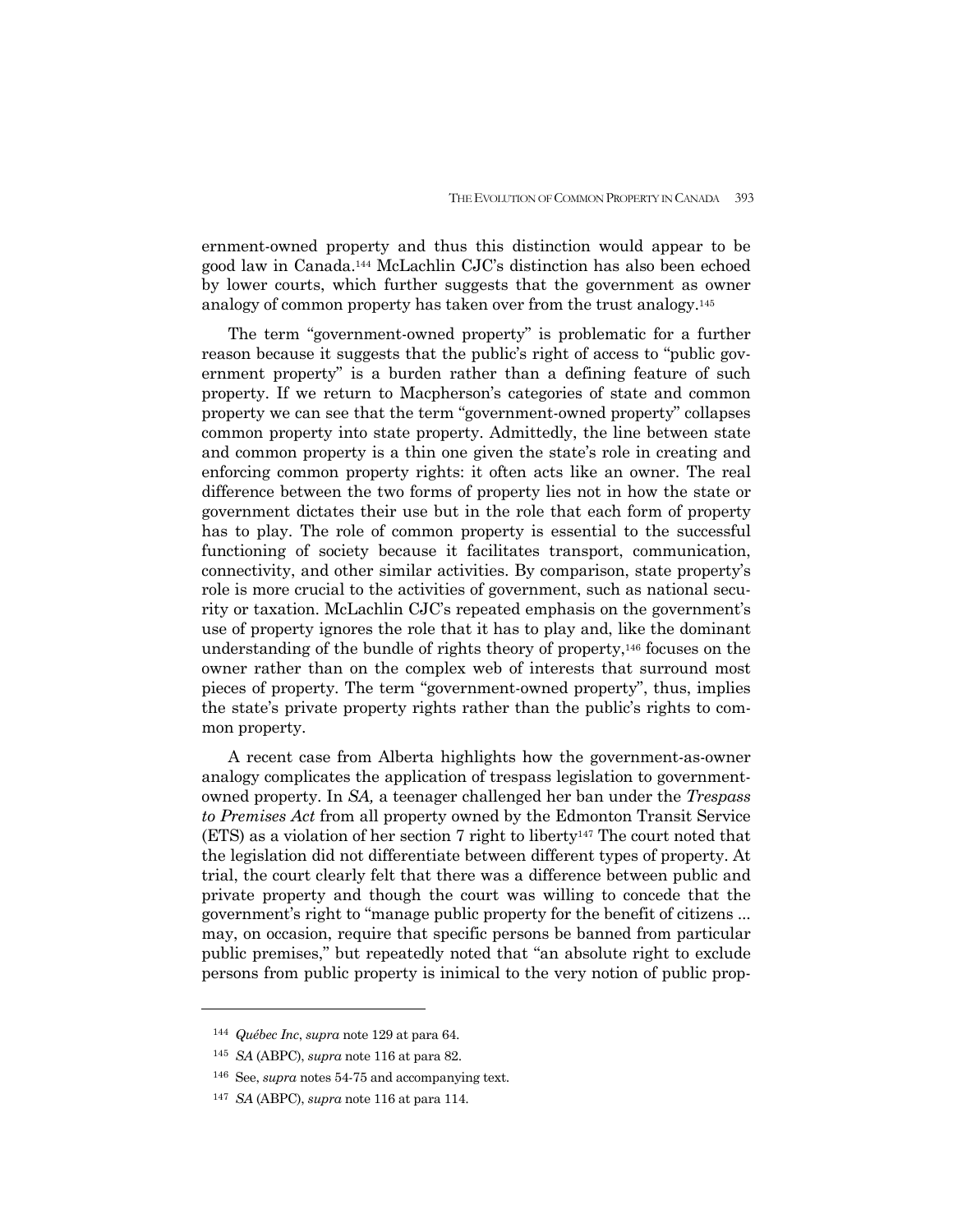erty."148 Though the Provincial Court of Alberta also noted that the government might have a "fiduciary responsibility to manage public property for common good,"149 it mistakenly thought that this concept was a relatively new one and failed to recognize that the trust analogy of common property is much older than the government-as-owner analogy. Ultimately, the court concluded that the *Trespass to Premises Act* was unconstitutional "to the extent that it purports to apply to public property to which the public have a general invitation and right to attend."150 The Court of Queen's Bench of Alberta disagreed and held that, as a general rule, "the Crown has the same rights as individuals ... to hold property and to assert rights with respect to it, subject to its obligations under the *Charter*."151 Consequently, the Court of Queen's Bench found the *Trespass to Premises Act* to be constitutional and that it was the government's *use* of the Act which had the potential to be unconstitutional.<sup>152</sup> This suggests that the issue of whether and when trespass legislation will apply to governmentowned property remains uncertain."

 *Commonwealth of Canada* was not the last time that the Supreme Court commented on common property: in 2005, the issue appeared again in *Québec Inc*. This case arose when a club in downtown Montreal installed a loudspeaker in its entrance which broadcast "the music and commentary accompanying the show under way inside so that passers-by would hear" in violation of the city's bylaw against such noise.<sup>153</sup> The club was charged with "producing noise that could be heard outside using sound equipment" but contested this charge on the grounds of freedom of expression and argued that Montreal exceeded its power by defining an activity as a nuisance when it was not.154 The Supreme Court disagreed and found Montreal's bylaw to be constitutional. Despite the expression's origin in private property, the Supreme Court focused its analysis on common property. The appearance of common property in *Québec Inc.* resulted from the fact that the case dealt with nuisance rather than a recognition that property is inherently interdependent.

 In *Québec Inc.*, the Court seemed particularly concerned by noise pollution in Canadian urban centres and the need to protect the "peaceful en-

<sup>149</sup> *Ibid* at para 90.

- 150 *Ibid* at para 190.
- 151 *SA* (ABQB), *supra* note 116 at para 80.
- <sup>152</sup> *Ibid* at paras 82-85.
- <sup>153</sup> *Québec Inc*, *supra* note 129 at para 3.

<sup>148</sup> *Ibid* at paras 180, 91.

<sup>154</sup> *Ibid* at para 4. For an analysis of the operation of nuisance in this case see, Valverde, *supra* note 112 at 304-305.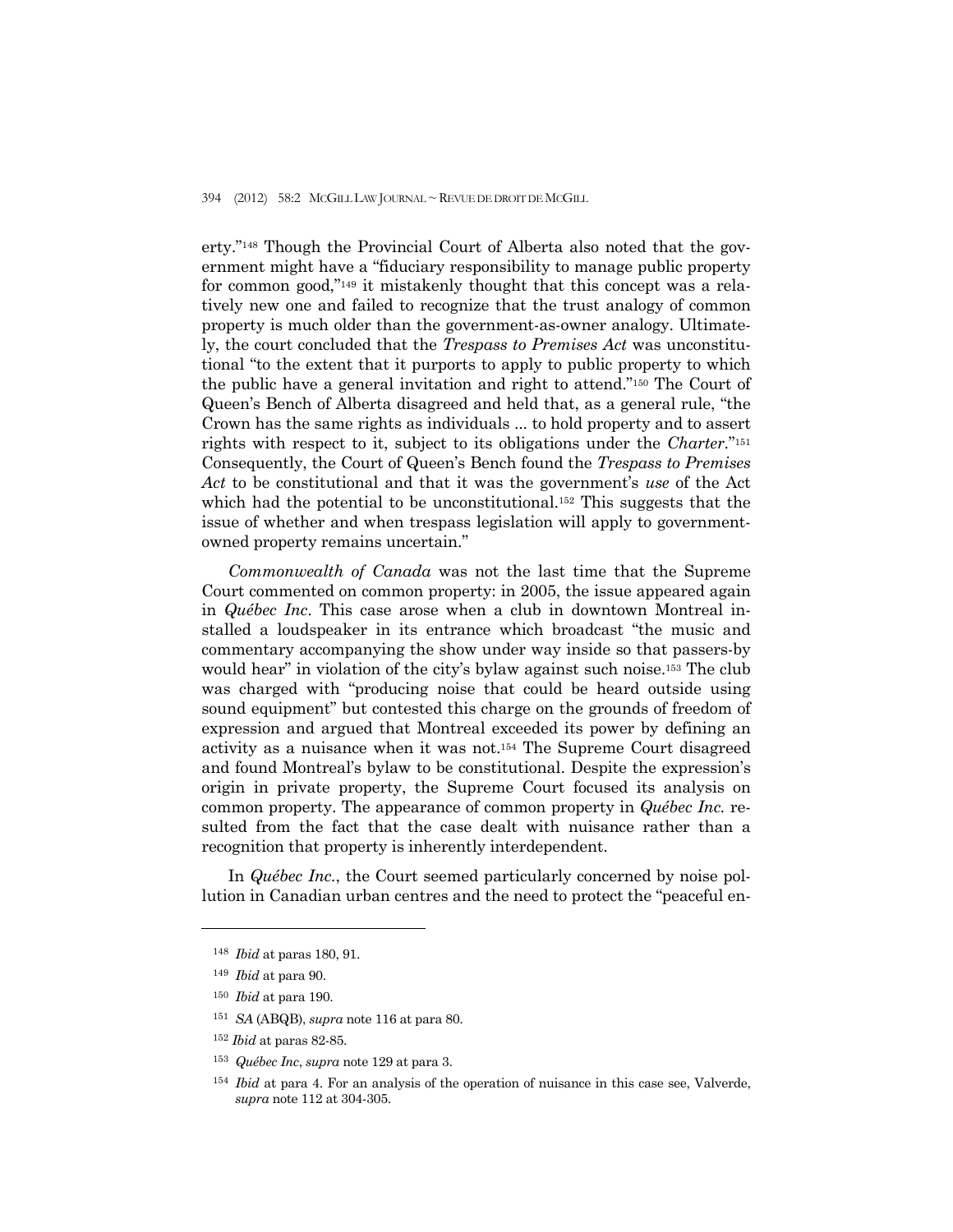joyment" of streets and other public places.155 While concerned that public streets be quiet, the Court also noted that the reduction of noise pollution was important for "residents" of the City, a term which implicitly suggests individuals with private property rights.156 Had the Court used "citizens of the City" or "Montrealers", for example, the association with private property rights would have been avoided. That being said, the Court still felt that public streets were appropriate venues for freedom of expression and that "[a]mplified emissions of noise from buildings onto a public street *could* further democratic discourse, truth finding and self-fulfillment."157 The Court held that street noise did not interfere with the primary function of streets and, thus, continued to examine the use of governmentowned property rather than the rights at stake.158

 What these cases show is that Canadian courts have long struggled with how to conceptualize common property. The distinction that arose in *Commonwealth of Canada* may have been in response to the fact that the expressive activity at issue took place *inside* a building rather than out on the streets, but the Supreme Court has since reiterated the private/public government-owned property distinction which suggests it holds for all government owned property. Prior to *Commonwealth of Canada*, Canadian courts appeared to prefer the trust analogy of common property as it allowed courts to both identify a body responsible for maintaining the property and recognize that such property was held for the benefit of others.159 Despite Lamer CJC's apparent reliance on the trust analogy in his judgment in *Commonwealth of Canada*, the other judgments, particularly those of McLachlin and La Forest JJ, preferred the government-as-owner analogy.160

 The government-as-owner analogy has the effect of putting the government in the same position as the shopping centre owner in *Harrison* with one major difference. In cases about the public's access to or use of government-owned property, the government's action is obviously limited by the *Charter*.161 The *Charter*, however, only applies if the use of the

<sup>155</sup> *Québec Inc*, *supra* note 129 at paras 20, 26, 89.

<sup>156</sup> *Ibid* at para 99.

<sup>157</sup> *Ibid* at para 68 [emphasis added].

<sup>158</sup> *Ibid* at para 67.

<sup>159</sup> See *supra* notes 152-58 and accompanying text.

<sup>160</sup> *Commonwealth, supra* note 11 at paras 47 (LaForest J) and 227-41, 264 (McLachlin J).

<sup>&</sup>lt;sup>161</sup> Even LaForest J, who argued that the government had private property rights was willing to concede this point (*Ibid* at para 47 ("[a]s a general proposition, the Crown's proprietary rights are the same as those of a private owner, but in exercising them the Crown is subject to the overriding requirements of the *Charter*"); *SA* (ABQB), *supra* note 116 at paras 82-85 (referring to the government's use of trespass legislation).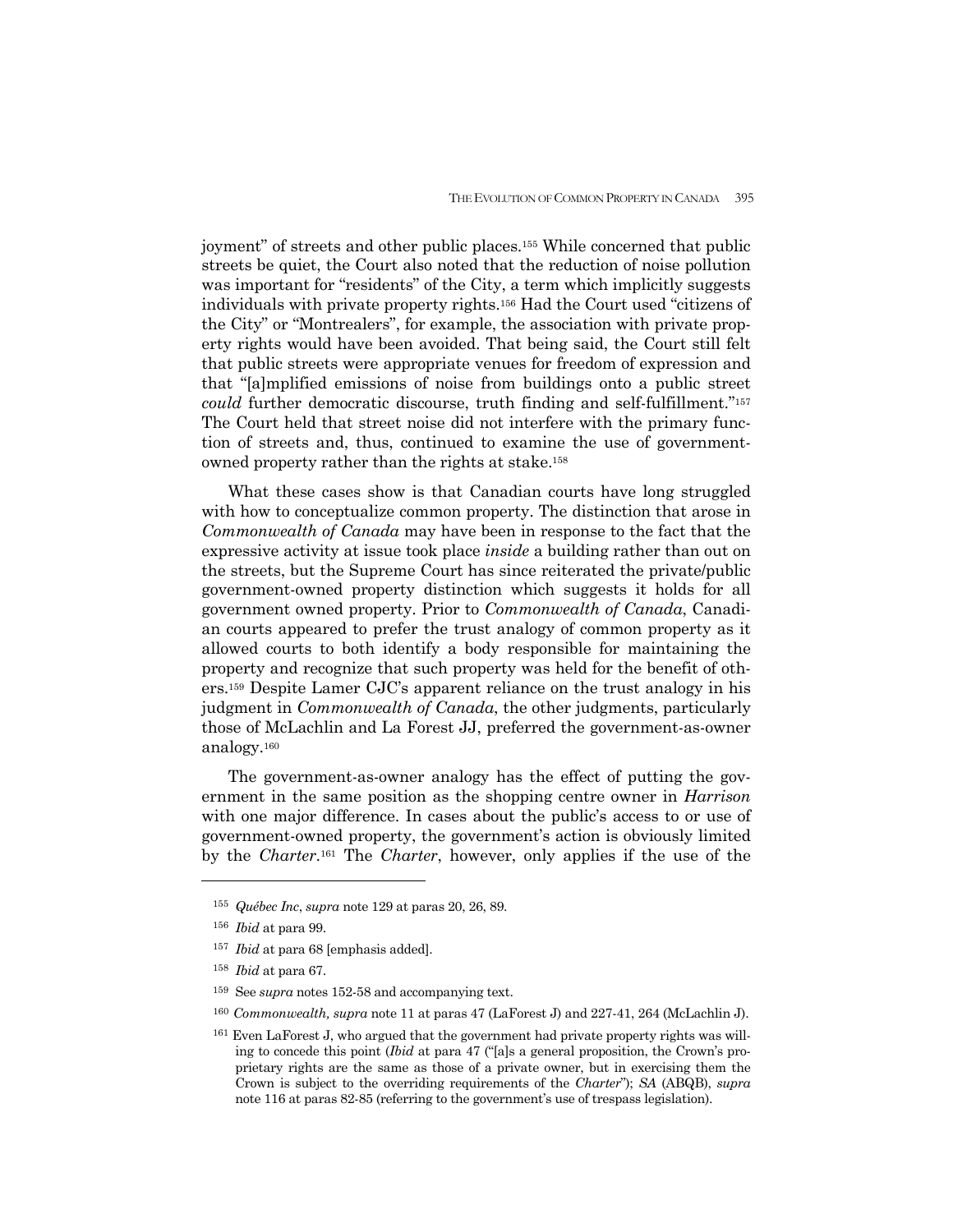property is consistent with public access. For example, it is unlikely that the *Adams* case would have succeeded had the homeless tried to claim the right to sleep in City Hall overnight rather than in a municipal park. Like the decision in *Harrison*, the Canadian jurisprudence on common property examines the owner's use and control rather than the values which would be upheld by continuing the contested activity.

 The government-as-owner analogy, much like the powers granted to private property in Canadian law, seeks to isolate property. The focus on the owner tends to ignore surrounding property, but more importantly, also disregards how others use the property. This isolation is less of a problem in cases dealing with private homes, but in cases dealing with shopping centres it overlooks the fact that the public may consider such property to be akin to a public park or a similar meeting place. In *Asante-Mensah*, the Supreme Court noted that trespass notices could be issued against teenagers in malls, and hence, the Court's decision over what powers of enforcement trespass legislation granted would have ramifications beyond the case at bar.162 What the Court failed to discuss is whether or not the issuance of such trespass notices would be appropriate if the teenagers behaved lawfully, and if they had no other suitable meeting place. In the case of common property, the isolation inherent in the government-as-owner analogy fails to recognize that common property has an important social aspect. The refusal to recognize interests other than that of owners isolates property from its social aspects as well as from surrounding properties. It is this former isolation that is arguably the most serious because it emphasizes individuals but provides no guidance on how individuals are to live together.

## IV. Bringing Back the Public

-

 Several property scholars have recognized that the bundle of rights theory often ignores the social aspects of property and have proposed solutions.163 These solutions fall short, however, when they are applied to common property because their primary aim is to make private property fairer. As noble a goal as this might be, it will not do much good if in making private property fairer the situation of common property deteriorates or fails to improve, particularly when the proposed new models of private

<sup>162</sup> *Asante-Mensah, supra* note 116 at para 24.

<sup>163</sup> Singer, "No Right to Exclude", *supra* note 54; Singer, "Democratic Estates", *supra* note 44; Gregory S Alexander, "The Social-Obligation Norm in American Property Law" (2009) 94:4 Cornell L Rev 745 at 748 [Alexander, "Social-Obligation Norm"]..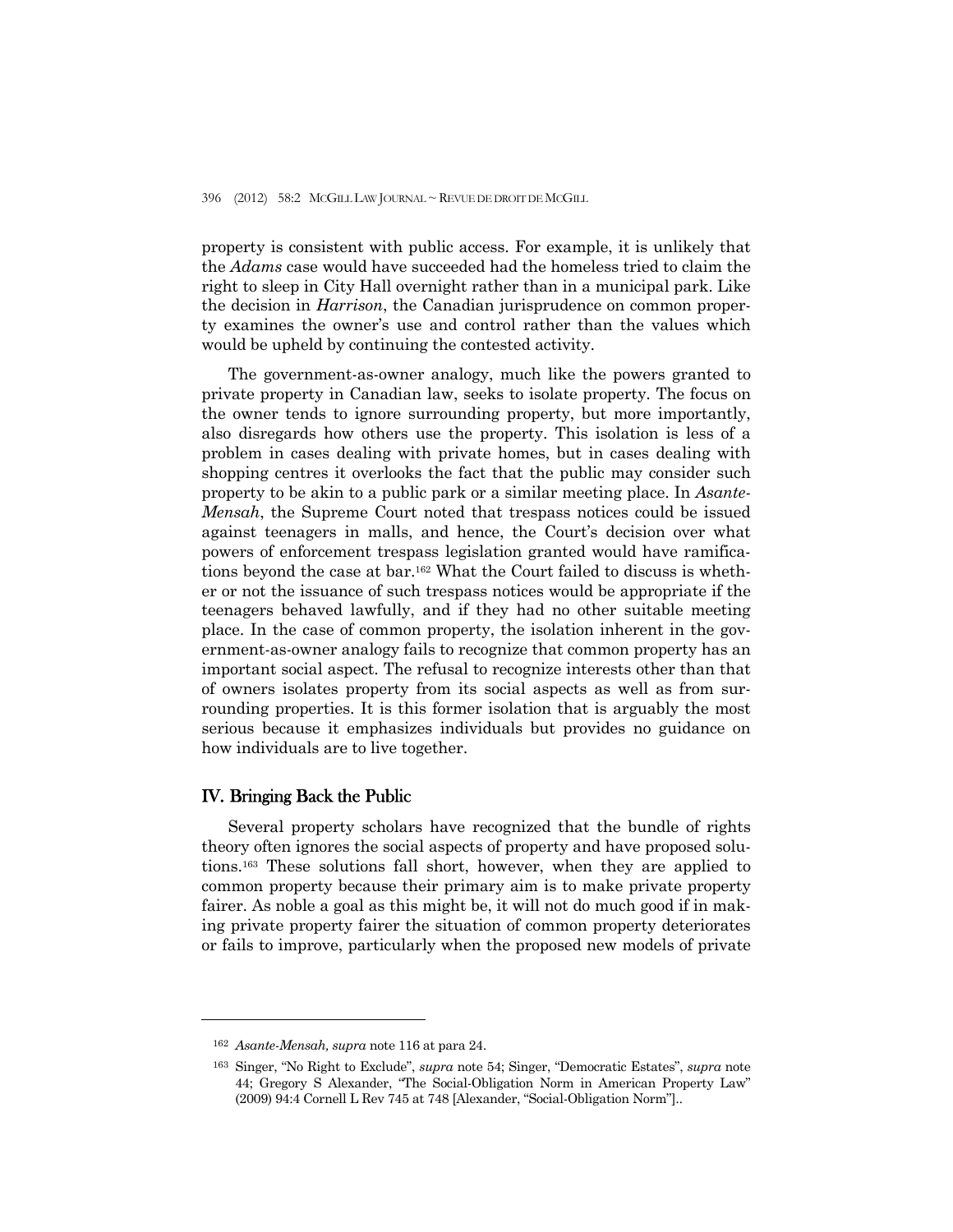property still leave little room for those with no private property rights. 164 This section begins by examining some proposed new models of property and how they would impact common property and argues that they do not provide much of a solution to problems caused by the government-asowner analogy. The only way to fix the problems caused by the government-as-owner analogy is to find a way to return common property's emphasis to the public and their interest in such property.

 Singer's proposed social relations model of property, for example, is only effective in instances of private property.165 Arguably, *Batty* implied a reliance on this social relations model of property when it referred to the impact that Occupy Toronto had on surrounding properties.166 As discussed above, when applied to common property, the social relations model gives private property owners more rights because they get an extra say in how such common property is used. While the de facto appearance of the social relations model in *Batty* did bring a section of the public back into common property, it was only those members of the public who had private property rights adjacent to the park.167 This cannot be seen as anything other than a continued deference to private property rights over and above common property rights. Such deference was also implied in *Québec Inc.* with its veiled references to "street noise" and "residents."<sup>168</sup>

 Singer appeared to offer a further solution to property's problems in a more recent article when he called for a more democratic approach to property.169 This approach "understands property not merely as an individual right but a social system."170 Thus, the democratic approach to property would make the "shape and equality of human relationships" crucial to "determining whether a set of property rights can be accepted as legitimate in a free and equal society." While a more democratic approach would make the government's role in property rights more explicit, it is doubtful that such an approach could overcome commonly held beliefs

<sup>164</sup> For a discussion of how a lack of private property rights affects individuals see e.g. Jane B Baron, "Homelessness as a Property Problem" (2004) 36 Urban Lawyer 273 at 278; see also Waldron, "Homelessness", *supra* note 56 at 296-301.

<sup>165</sup> See *supra* notes 90-92 and accompanying text.

<sup>166</sup> *Batty, supra* note 1 at para 42.

<sup>167</sup> *Ibid*; see also *supra* notes 87-92 and accompanying text.

<sup>168</sup> See *supra* notes 128-33 and accompanying text.

<sup>169</sup> Singer, "Democratic Estates", *supra* note 44.

<sup>170</sup> *Ibid* at 1049.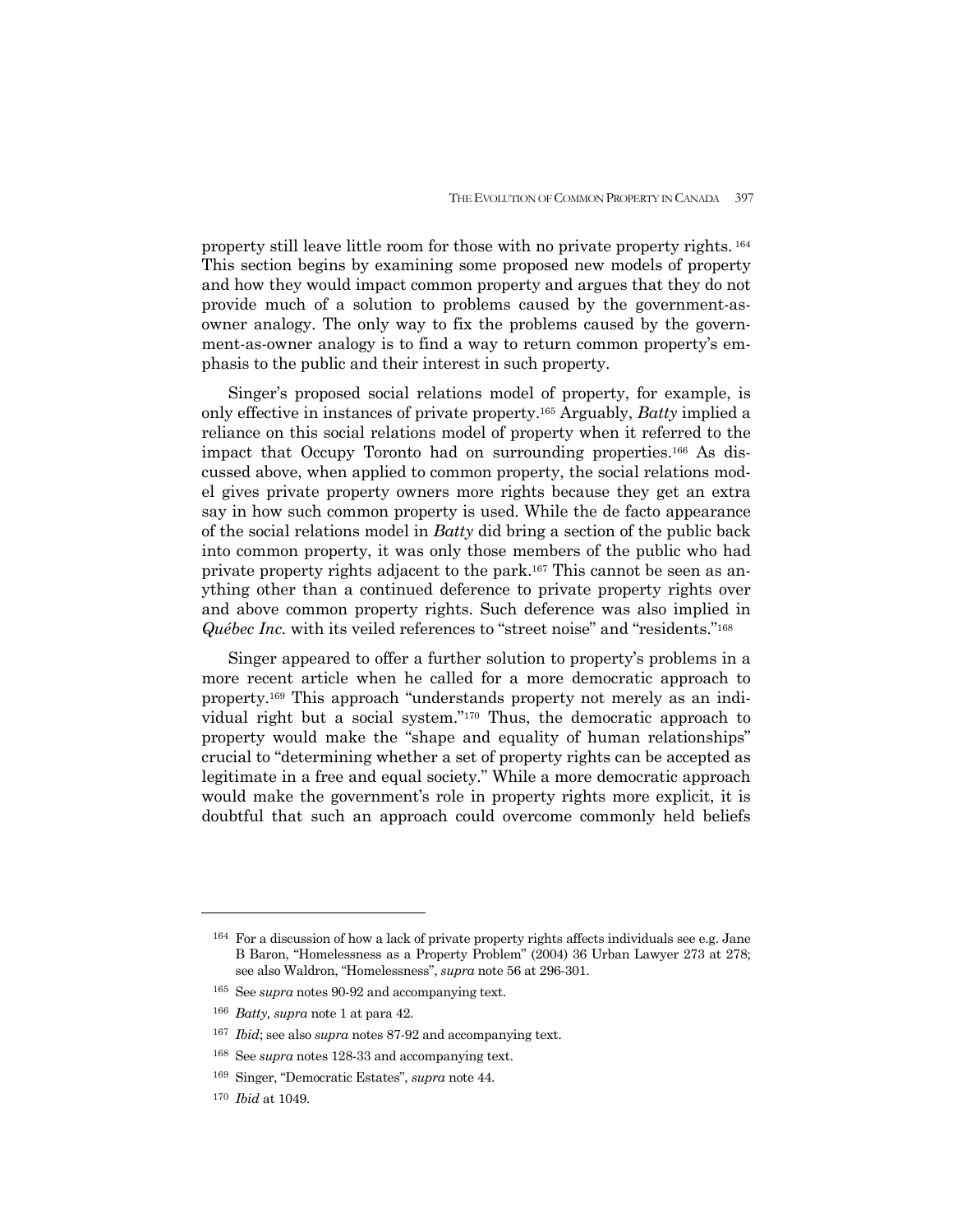about private property which continue to see it as a bulwark against government power.171

 Once again Singer's proposed solution focuses on private property rather than on common property. Presumably, common property would still be essential in the forms of streets and parks, but the more democratic approach would not necessarily make common property fundamentally different from private property. This approach would, for example, still allow Canadian courts to use the government-as-owner analogy. As like all owners, their rights would have to be judged based on how they promoted freedom and democracy.172 Such a balancing is arguably already done in some cases involving common property in Canada, particularly in those cases where freedom of expression or the right to life is at stake.173 It is, therefore, unclear whether a more democratic approach to property would coincide with a robust understanding of common property.

 Gregory Alexander proposed that private property should include a social obligation norm but he too fails to engage with how this would affect common property.174 Alexander's proposed solution aims at making private property fairer through recognition that property rights, like all social structures and practices, should encourage human flourishing and should focus on the social obligations of property rather than on the rights of owners.175 As Alexander recognizes, the major problem with this suggestion is that there is no one conception of what "human flourishing" might look like.176 However, it is unclear whether this social obligation norm would actually change anything: Alexander claims that the social obligation norm is already supported by nuisance jurisprudence and that this norm can explain "[v]irtually every environmental regulation, federal, state, and local."177 Such results could also be explained by the isolationist maxim that a person should not use her property in a way that harms others, which is the most reluctant recognition that property cannot be

<sup>171</sup> See e.g. David Fagundes, "Explaining the Persistent Myth of Property Absolutism" in Robin Paul Malloy & Michael Diamond, eds, *The Public Nature of Private Property* (Farnham: Ashgate, 2011) 13 at 15.

<sup>172</sup> Singer, "Democratic Estates", *supra* note 45 at 1057.

<sup>173</sup> *Adams, supra* note 84 at para 75; *Batty, supra* note 1; *Québec Inc*, *supra* note 133.

<sup>174</sup> Alexander makes no mention of common property and limits his discussion to private property opening with the observation that "[p]rivate property ordinarily triggers notions of individual rights, not social obligations" (Alexander, "Social Obligation Norm", *supra* note 163 at 746).

<sup>175</sup> *Ibid* at 748.

<sup>176</sup> *Ibid* at 757.

<sup>177</sup> *Ibid* at 780-82, 796.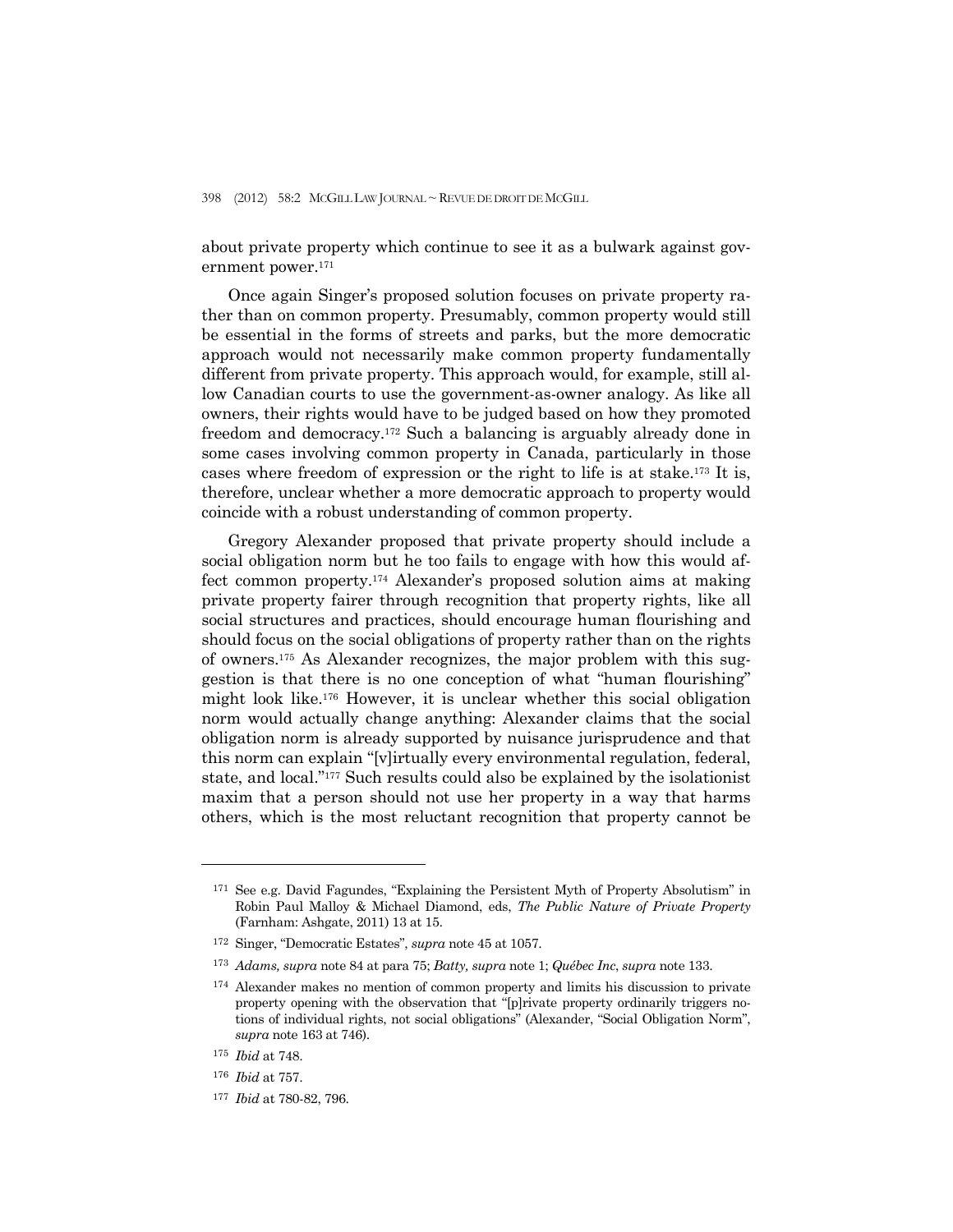completely bounded and generally only defers to other private property rights holders.178

 Alexander's main focus may have been to show that private property rights are inherently social but he fell short and conceded as much:

> [t]he social-obligation theorist would remain constantly mindful of the risk that the state may demand more of private owners than it legitimately can and that we must limit the sacrifices that society asks owners to make in the interest of maintaining a society and a polity that nurture human good essential to a well-lived life.179

Alexander is understandably reluctant to suggest any serious changes to private property for fear of being seen as advocating redistribution. Thus, Alexander cannot escape the deference to private property rights that he envisaged with his social obligation norm.

 In addition, it is not clear that imposing a social obligation norm on government-owned property would change the existing Canadian jurisprudence. Any imposition of a social obligation norm on governmentowned property would, of course, escape the accusations of government interference that would happen if the norm was imposed on private property. In the case of government owned property, the social obligation norm might offer better protection of common property rights but this would depend on the social obligation norm being interpreted as an obligation to encourage equality and democracy. If the social obligation norm was instead interpreted as a variant of the nuisance doctrine, then it would have little impact on the current jurisprudence concerning government-owned property. In fact, it could be argued that Canadian courts already impose a social obligation norm in cases of government-owned property. Alexander's solution, therefore, would not offer a stronger understanding of common property.

 Both Singer and Alexander were attempting to conceptualize ways to fix private property, and as a result, they both suggest limits on owners which already exist for common property, at least in Canada. In Canada, the *Charter* acts as a limit to what the government can do with the property that it is considered to own. The jurisprudence makes it clear that *Charter* limitations do not automatically apply to all forms of governmentowned property. What the jurisprudence and its government-as-owner analogy overlooks is that it is not the owner of the property that is the key differentiation of property, but the public's relationship with that property. Arguably, the use test attempts to capture the public's relationship

<sup>178</sup> See e.g. Henry Smith's discussion of nuisance ("Exclusion", *supra* note 88 at 970, 998, 1049).

<sup>179</sup> Alexander, "Social-Obligation Norm" *supra* note 163 at 782.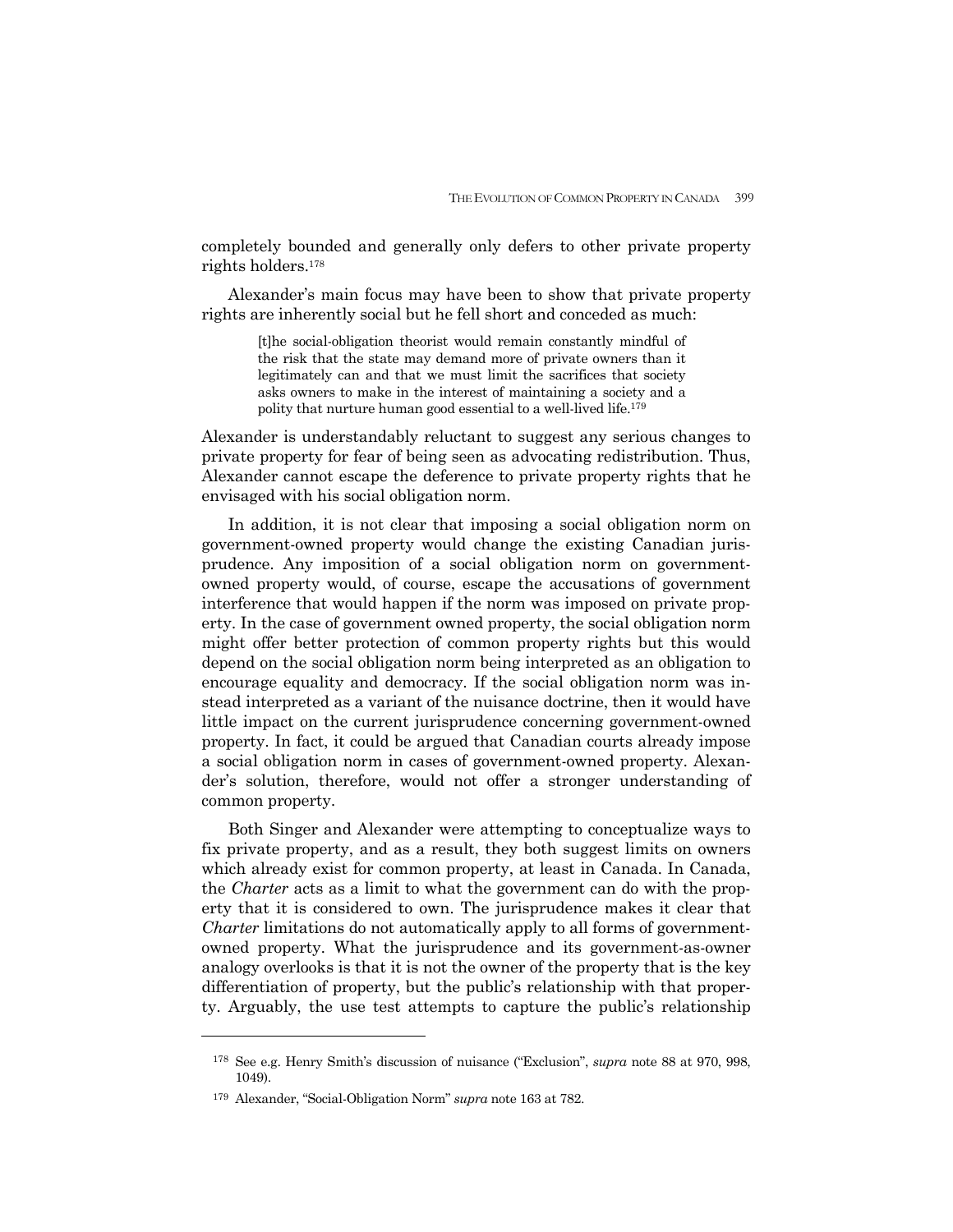with government-owned property, but the use test should be the first step, not the second in any analysis of publicly-accessible government-owned property.

 In addition to the *Charter* limitations on government-owned property, Canadian environmental lawyers have recently looked to the American public trust doctrine as a way of further limiting the government's ability to regulate its property freely.<sup>180</sup> I am sceptical of such attempts given the weakness of the doctrine in Canada and the Canadian courts' refusal to recognize such a doctrine.181 Furthermore, the primary concern of environmental lawyers is to find a way to grant environmental groups standing to challenge government failures to protect the environment.182 As laudable as such attempts might be, Canadian courts are unlikely to recognize such a doctrine without its express incorporation in legislation.183 In addition, it is not clear how the public trust doctrine would operate in the context of streets and parks.184 Nevertheless, increased Canadian interest in the American public trust doctrine does suggest frustration with the current understanding of the government's rights to its property.

 In order to recapture a stronger understanding of common property, it is helpful to remind ourselves of the public's rights to such property. As Macpherson noted, common property rights attach to individuals in the form of a right not to be excluded. The state or the government creates and enforces these rights but as the exclusionary right—often called the core of ownership—attaches to individuals and not the government, the government cannot be considered the owner of such property.185 In fact,

<sup>180</sup> *Burns Bog, supra* note 110 at paras 39, 106.

<sup>181</sup> *Ibid*; see also *Canadian Forest, supra* note 110 at paras 77-83 (discussing the American public trust doctrine but refusing to discuss whether it existed in Canada or applied to the case at bar). Canadian courts remain willing to recognize the founding features of what would become the public trust doctrine, such as the public's right to fish, but this is hardly surprising given the shared legal heritage of Canada and the United States. See Smallwood, *supra* note 8 at 9-42

<sup>182</sup> See Hunt, *supra* note 8; von Tigerstrom, *supra* note 8 at 391-92.

<sup>183</sup> Hunt, *supra* note 8 at 188. Some current Canadian environmental legislation does explicitly incorporate the public trust doctrine: see e.g. *Environment Act*, RSY 2002, c 76, preamble, s 38; see also *Environmental Rights Act*, RSNWT 1988, c 83, s 1.

<sup>184</sup> Proponents of the Canadian adoption of the public trust doctrine also often fail to discuss how this would impact Aboriginal fishing rights. A full exploration of this issue is beyond the scope of this article, but for a discussion of whether or not Aboriginal fishing rights can be considered exclusive see Walters, *supra* note 133; see also Douglas Harris, "Indian Reserves, Aboriginal Fisheries, and the Public Right to Fish in British Columbia, 1876-82" in John McLaren, AR Buck & Nancy E Wright, eds, *Despotic Dominion: Property Rights in British Settler Societies* (Vancouver: University of British Columbia Press, 2005) 266.

<sup>185</sup> Macpherson, *supra* note 13 at 4-5.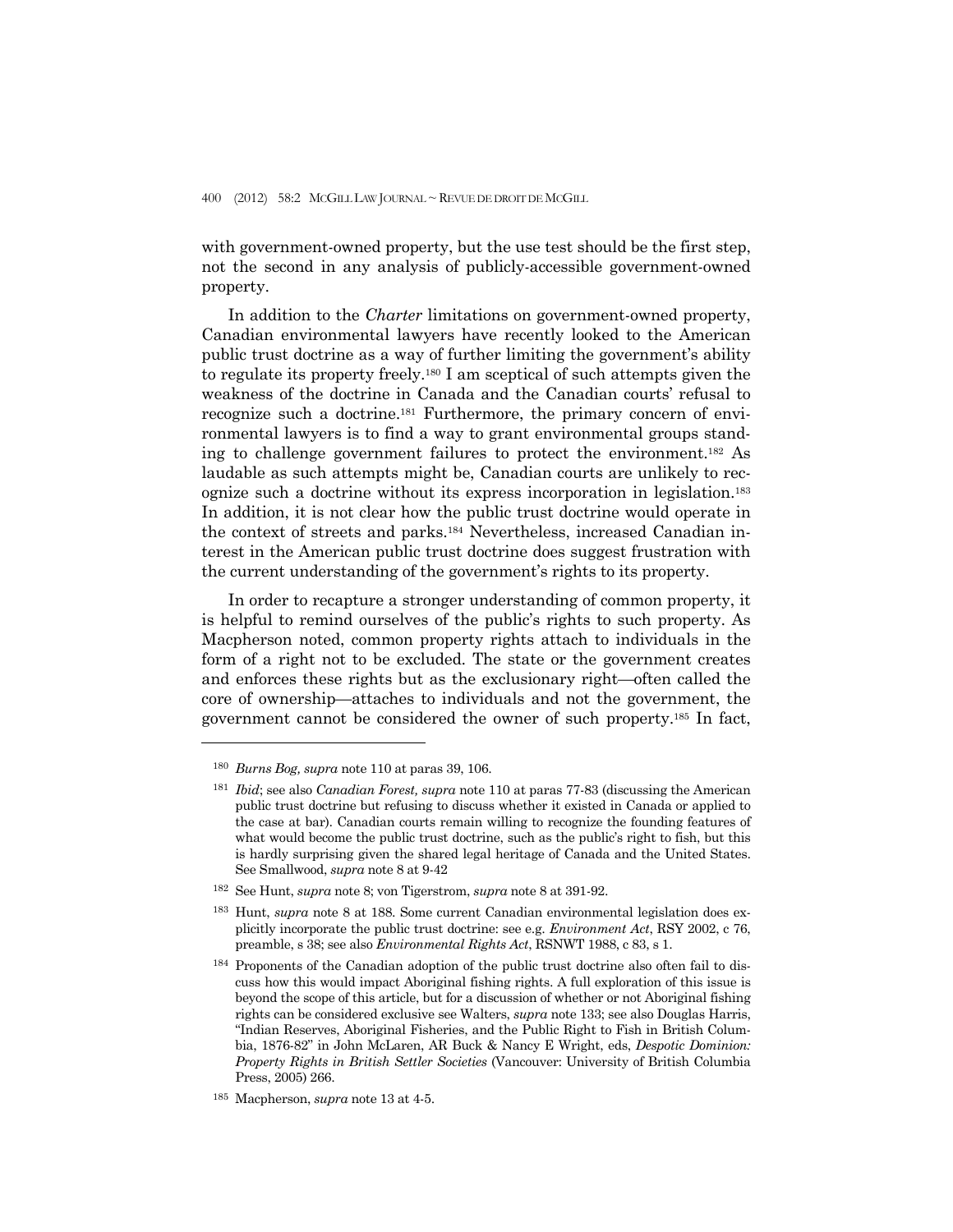the government only manages such property or holds it in trust for the public benefit. Yet the government-as-owner analogy suggests that it is not the government's use of the property.

 The bundle of rights theory of property suggests how the government as owner analogy appeared. As already noted, the dominant understanding of this theory has collapsed into a description of private property ownership and when courts apply it to common property, the government appears to act like an owner. The exclusionary stick in the bundle of rights theory is generally understood as the right to exclude others. In the case of common property, as was observed in *SA*, there may be situations where an individual has to be excluded from such property by the government. It appears as though common property's exclusionary right vests in the government, not the public, and therefore the government appears to be the owner of the property. In addition, the government appears to set the agenda for common property and such an action is, according to Katz, the key definition of ownership.186 Thus, not only does the government appear to exclude others, it also appears to have the final say over how such property is used. In this way the bundle of rights theory obscures the fact that common property is held for the benefit of the public and is not owned by the government.

 As common property is under-theorized, it is easy to forget that an individual has different rights to common property than to private property. Common property's exclusionary right is the right *not to be excluded* rather than the right to *exclude others*. A close examination of common property's exclusionary right reveals that the government does not actually have the right to exclude others but a duty to uphold the right not to be excluded. An individual's exclusion from common property is potentially only temporary and it is only done to prevent others from being excluded. In *SA,* for example, a teenager was prohibited from ETS property because she committed assault in one of Edmonton's light rail stations.187 Although the Alberta Court of the Queen's Bench in *SA*, upheld the ban on the grounds that it did not infringe the teenager's *Charter* rights,188 the need to prohibit violent offenders from certain pieces of common property would protect the enjoyment of such property for others. In such cases, the government performs a balancing action, which is more like a managerial action than the action of an owner. The government does not have the right to exclude anyone from common property but it has a duty to uphold the right not to be excluded which, paradoxically, may have the ef-

<sup>186</sup> Katz, "Exclusion and Exclusivity", *supra* note 5 at 315.

<sup>187</sup> *SA* (ABPC)*, supra* note 116 at paras 1-2.

<sup>188</sup> *SA* (ABQB), *supra* note 116 at para 92.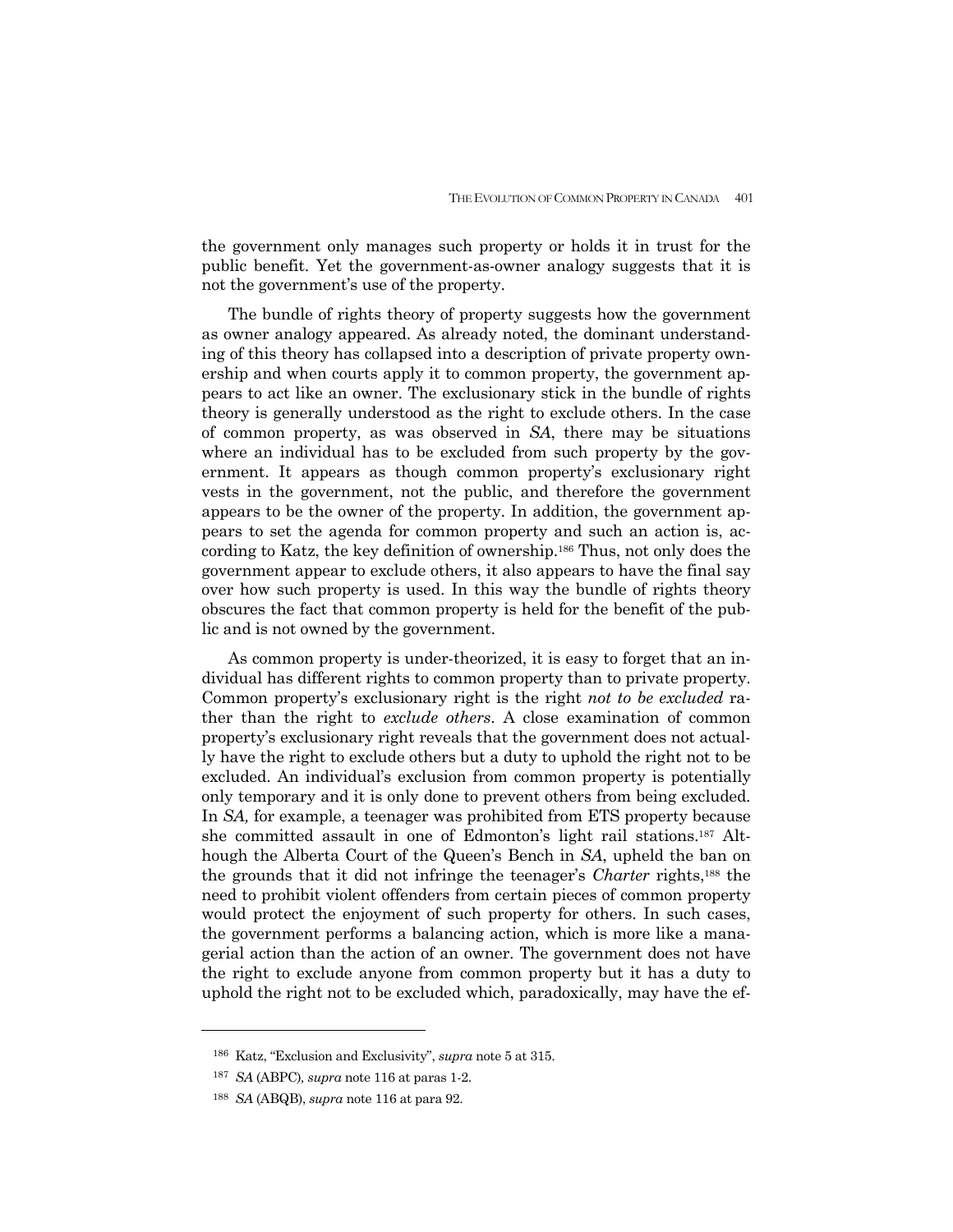fect of requiring certain individuals to be excluded. Like all rights, the right not to be excluded is not absolute and must be balanced with the rights of others.

 In the case of public parks, for example, municipalities typically exclude all citizens from the park at night or regulate parks in such a way so that it is impractical to use them at night. Such regulation of municipal parks better protects the park for all citizens as it prevents the park from being "worn out". Overnight exclusion from the park actually better protects the right not to be excluded during the day. This argument, though it contains several flaws which are beyond the scope of this article to engage with, was put forward by the City of Victoria in *Adams*.189 The underpinning idea is that exclusion at certain times, or of certain people (or of certain behaviours which have the effect of excluding, such as prohibitions on camping), work to ensure that the vast majority of the public will be able to continue to access such common property. While it is true that the government appears to set the agenda for common property, it only does so as a representative of the people.

 What the government-as-owner analogy obscures is the role of the government as the representative of the citizenry. The use of representatives or agents is an accepted legal practice but, crucially, representatives or agents act on behalf of others and not in their own interest. The trust analogy of common property recognized that the government held common property for the benefit of the public. In contrast, the government-asowner analogy grants the government the same rights as private property owners but for the limitations of the *Charter*. Thus, it fails to recognize that when it comes to common property, the government acts on behalf of the public and not for its own ends.

 In order to reclaim a stronger understanding of common property the government-as-owner analogy needs to be either abandoned or modified. A complete abandonment of the analogy seems unlikely as it is applicable for items of state property or "private government property". In the case of common property, the government ought to be considered the owner only insofar as it is the public's representative, and certainly should not be considered to have the same property rights as any private property owner. Ideally, the government-as-owner analogy would be replaced with the trust analogy in cases dealing with common property which would allow the *Charter* to continue to apply to how governments regulate common

<sup>189</sup> *Adams, supra* note 82 at para 48. I have critiqued this argument elsewhere: see Sarah E Hamill, "Private Property Rights and Public Responsibility: Leaving Room for the Homeless" (2011) 30 Windsor Rev Legal Soc Issues 91 at 95-99, 112-13.